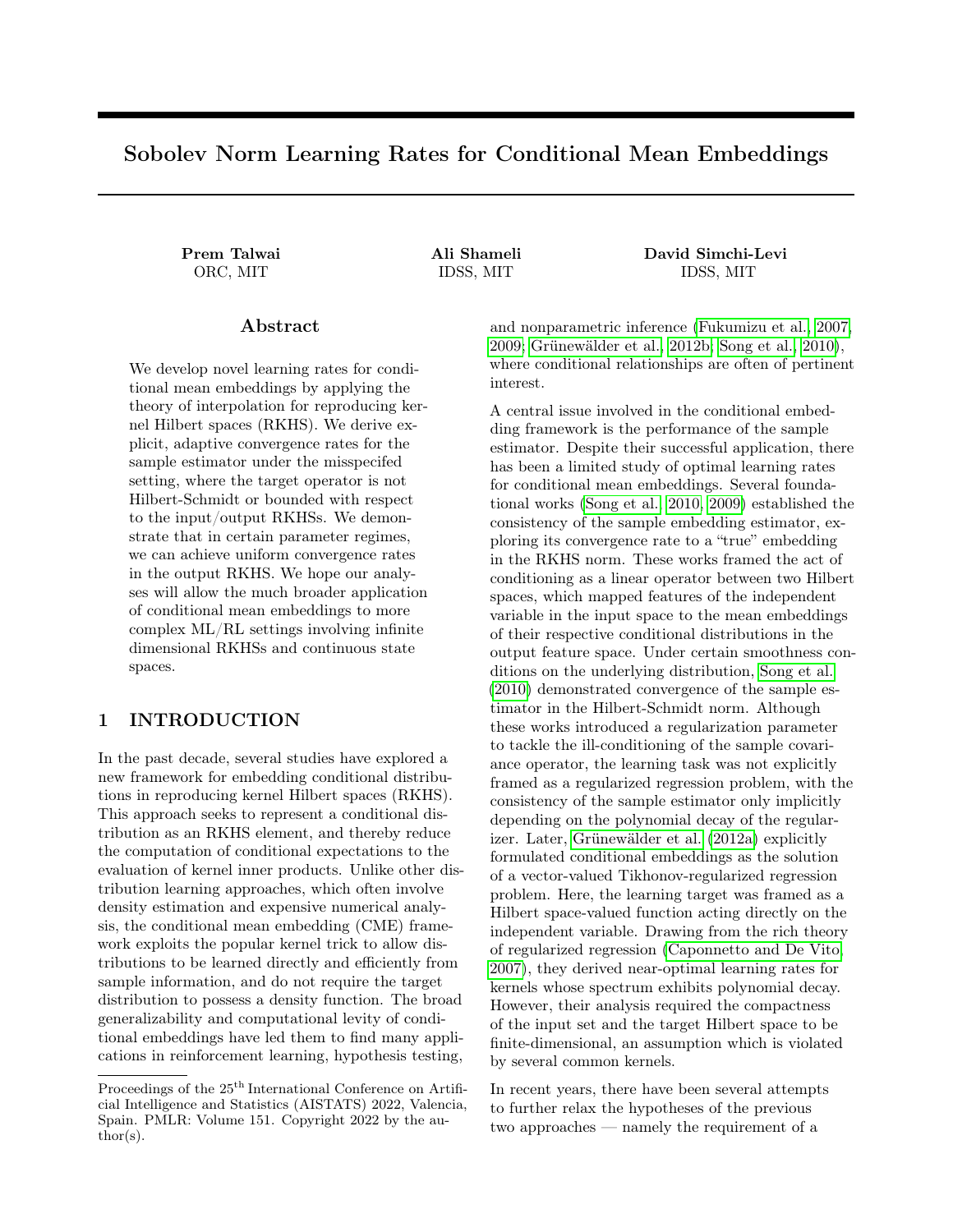finite-dimensional output RKHS and the compactness of the true conditional mean operator (wellspecification). These approaches have sought a measure-theoretic interpretation of conditional mean embeddings as Hilbert-valued Bochner-measurable random variables in either an operator or vectorvalued RKHS. [Klebanov et al.](#page-8-7) [\(2020\)](#page-8-7) demonstrates almost sure consistency for centered operators under relatively weak assumptions, but only  $L^2$  consistency in the more popular uncentered framework, providing no insight into learning rates in either case. [Park](#page-8-8) [and Muandet](#page-8-8) [\(2020\)](#page-8-8) abandons the operator framework, and seeks to directly extend the vector-valued regression approach from [Grünewälder et al.](#page-8-5) [\(2012a\)](#page-8-5) to infinite-dimensional RKHS, but similarly only demonstrates consistency in the general setting, and must further assume the well-specified setting to provide an concrete learning rate for the surrogate risk. Moreover, the latter approach sacrifices the operator interpretation of the conditional embedding, which has recently found an elegant connection to transfer operators in dynamical systems theory, and their associated data-driven spectral techniques [\(Mollen](#page-8-9)[hauer et al., 2020;](#page-8-9) [Klus et al., 2018\)](#page-8-10).

In this paper, we aim to address these gaps by deriving novel adaptive learning rates for conditional mean embeddings in the *misspecified* setting, that elucidate the relationship between the properties of the kernel class and target measure. In particular, we seek to capture the interplay between kernel complexity (as measured by eigenvalue decay/summability) and the continuity of the hypothesis class in establishing uniform convergence rates. We apply the theory of interpolation spaces for RKHS [\(Fischer and](#page-8-11) [Steinwart, 2020;](#page-8-11) [Steinwart and Scovel, 2012\)](#page-9-0) to significantly relax the aforementioned source conditions, and simply require that the target "conditioning function" lie in some intermediate fractional space between the input RKHS and  $L^2$ . To the best of our knowledge, this is the first work to establish uniform convergence rates in the misspecified setting. Our approach is also distinct from existing operator-based methods in that we do not require the the target conditional mean operator to be Hilbert-Schmidt, but simply bounded on the aforementioned interpolation space. Our generalized notion of boundedness also significantly attenuates the need to explicitly verify this continuity condition, which can often be difficult and unintuitive, and was a key motivator of the regression approach adapted by [Grünewälder](#page-8-5) [et al.](#page-8-5) [\(2012a\)](#page-8-5); [Park and Muandet](#page-8-8) [\(2020\)](#page-8-8). Moreover, our analysis does not make any assumptions on the dimensionality of the input/output RKHS or the compactness of the latent spaces. These relaxations do introduce a slight tradeoff of requiring the

polynomial eigendecay of the covariance operator, a standard assumption in regularized least-squares problems [\(Lin et al., 2020;](#page-8-12) [Lin and Cevher, 2020;](#page-8-13) [Caponnetto and De Vito, 2007\)](#page-8-6). In a sense, our approach hybridizes the two aforementioned frameworks — namely, like [Song et al.](#page-8-3) [\(2010\)](#page-8-3) we construct conditional embeddings as operators, and characterize the convergence of the sample estimator via the spectral structure of the target embedding operator. However, we seek inspiration from the regression formulation of [Grünewälder et al.](#page-8-5) [\(2012a\)](#page-8-5) and likewise try to extrapolate approaches from scalar-valued kernel regression to our operator learning problem.

### 2 MODEL AND PRELIMINARIES

## 2.1 Problem Statement

Let  $\mathcal{D} = \{(x_i, y_i)\}_{i=1}^n \subset \mathcal{X} \times \mathcal{Y}$  be a dataset of *n* independent, identically distributed observations sampled from a distribution P. Our goal is to learn the conditional distribution  $P(Y|X)$ , where  $(X, Y) \sim P$ . Here, we study a learning strategy based on conditional mean embeddings [\(Song et al., 2010\)](#page-8-3), which seek to represent conditional distributions as operators between an input and output RKHS. Formally, let  $\mathcal{H}_K$  be a separable RKHS on  $\mathcal X$  with bounded measurable kernel  $k(\cdot, \cdot)$  and  $\mathcal{H}_L$  be a separable RKHS on  $\mathcal Y$  with measurable kernel  $l(\cdot, \cdot)$ . Then, according to [Song et al.](#page-8-4) [\(2009\)](#page-8-4), we define a conditional mean embedding  $C_{Y|X}: \mathcal{H}_K \to \mathcal{H}_L$  as follows:

<span id="page-1-0"></span>Definition 2.1. The conditional mean embedding operator  $C_{Y|X}: \mathcal{H}_K \to \mathcal{H}_L$  is defined such that:

- $\mu_{Y|x} \equiv \mathbb{E}_{Y|x}[l(Y,\cdot)] = C_{Y|X}k(x,\cdot)$
- $\mathbb{E}_{Y|x}[g(\cdot)] = \langle g, \mu_{Y|x} \rangle_L$  for all  $g \in \mathcal{H}_L$  and  $x \in \mathcal{X}$

Essentially, the operator  $C_{Y|X}$  performs the action of conditioning on some  $x \in \mathcal{X}$ , which is represented by its feature mapping  $k(x, \cdot) \in \mathcal{H}_K$ . The output  $\mu_{Y|x} \in \mathcal{H}_L$  then represents the conditional distribution  $P(\cdot|x)$  in the output feature space  $\mathcal{H}_L$ — evaluating the conditional expectation of some function  $g \in \mathcal{H}_L$  simply reduces to taking its inner product with  $\mu_{Y|x}$ . Thus, in a sense,  $\mu_{Y|x}$  can be interpreted as a generalization of the "density" of  $P(\cdot|x)$ , although it is important to note that distributions do not need to possess Lebesgue densities to be represented via a CME.

It is important to note that, implicit in Definition [2.1](#page-1-0) is the assumption that the function  $g_f(\cdot)$  =  $\mathbb{E}[f(Y)|X = \cdot]$  is contained in  $\mathcal{H}_K$  for every  $f \in \mathcal{H}_L$ . This is a strong assumption, and forms the so-called "well-specified" scenario treated exhaustively in the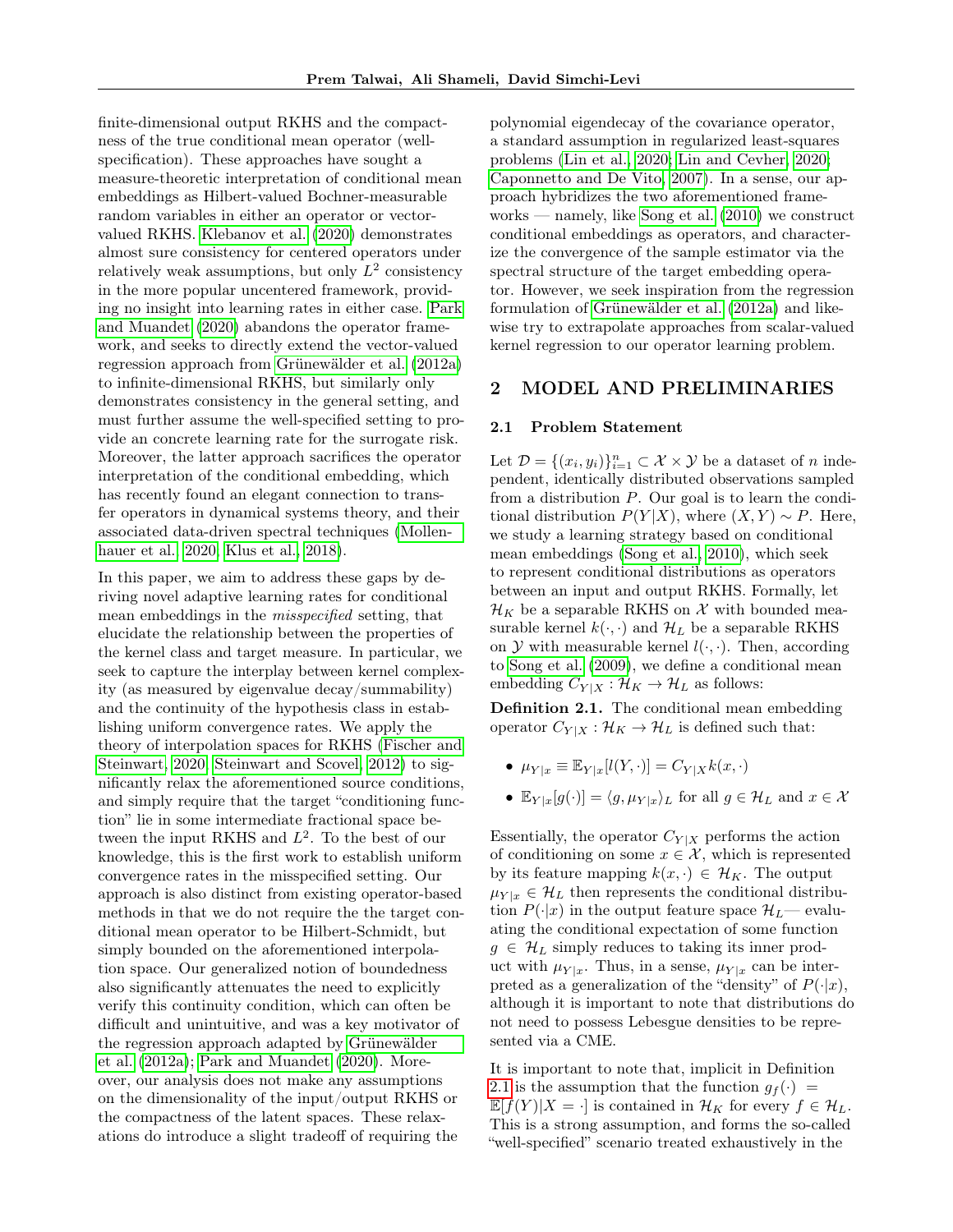literature (see e.g [Song et al.](#page-8-4) [\(2009,](#page-8-4) [2010\)](#page-8-3)). It is violated in several common cases, such as when X and Y are independent and  $\mathcal{H}_K$  is a Gaussian RKHS, which does not contain the constant functions  $g_f(\cdot)$ for any  $f \in \mathcal{H}_L$  (see Corollary 4.44 in [Steinwart and](#page-9-1) [Christmann](#page-9-1) [\(2008\)](#page-9-1); our Lemma [D.6](#page-24-0) demonstrates that constants are included in every interpolation space, however). A key feature of our analysis will involve relaxing this assumption by replacing  $\mathcal{H}_K$  in Definition [2.1](#page-1-0) with a larger *interpolation* space  $\mathcal{H}_K^{\beta}$ that lies "between"  $\mathcal{H}_K$  and  $L^2(P_X)$  (defined rigorously in the following section). Hence, our framework proves robust as long there exists some such fractional space that contains  $g_f(\cdot)$  for every  $f \in \mathcal{H}_L$ in section [3,](#page-6-0) we demonstrate how our learning rates depend on the smoothness of this space.

We also define the uncentered kernel covariance  $C_{XX} = \mathbb{E}_X[k(X, \cdot) \otimes k(X, \cdot)]$  and cross-covariance  $C_{YX} = \mathbb{E}_{YX}[l(Y, \cdot) \otimes k(X, \cdot)]$  operators. Note here that  $\otimes$  may be interpreted as a tensor product, i.e.  $C_{XX}$ , for example, may be alternatively expressed as:  $C_{XX} = \mathbb{E}_X[k(X, \cdot) \langle k(X, \cdot), \cdot \rangle_K]$ , if we wish to make the action of  $C_{XX}$  on  $\mathcal{H}_K$  more explicit. It can be easily shown [\(Klebanov et al., 2020\)](#page-8-7) that  $C_{Y|X} = (C_{XX}^{\dagger} C_{XY})^*$ , when  $C_{Y|X}$  exists (where  $\dagger$ denotes the pseudo-inverse and ∗ the adjoint).

In practice, we do not have access to the true covariance operators  $C_{XX}$  and  $C_{YX}$ , and hence use the regularized sample CME  $\hat{C}_{Y|X}^{\lambda} = \hat{C}_{YX}(\hat{C}_{XX} + \lambda)^{-1}$ , where  $\lambda > 0$  and the empirical operators  $\hat{C}_{YX}$  and  $\hat{C}_{YX}$  are defined precisely like their population counterparts (with  $\mathbb{E}_{YX}[\cdot]$  replaced by the empirical expectation  $\mathbb{E}_{\mathcal{D}}[\cdot]$ ). [Grünewälder et al.](#page-8-5) [\(2012a\)](#page-8-5) demonstrated that  $\hat{C}_{Y|X}^{\lambda}$  solves the following regularized least-squares problem:

<span id="page-2-0"></span>
$$
\arg \min_{T: \mathcal{H}_K \to \mathcal{H}_L} \frac{1}{n} \sum_{i=1}^n ||l(y_i, \cdot) - T[k(x_i, \cdot)]||_L^2 + \lambda ||T||_{\text{HS}}^2 \tag{1}
$$

Traditionally, the sample complexity of solutions to [\(1\)](#page-2-0) has been analyzed through the lens of vectorvalued regression (e.g. [Park and Muandet](#page-8-8) [\(2020\)](#page-8-8); [Grünewälder et al.](#page-8-5) [\(2012a\)](#page-8-5)). In earlier works, the consistency of the sample CME was demonstrated via a spectral characterization [\(Song et al., 2010\)](#page-8-3) that imposed strong compactness conditions on  $C_{Y|X}$ . Here, we develop an integral operator approach towards the analysis of [\(1\)](#page-2-0) that seeks to significantly weaken the spectral conditions on  $C_{Y|X}$ through the use of interpolation spaces — our approach is strongly motivated by [Fischer and Stein](#page-8-11)[wart](#page-8-11) [\(2020\)](#page-8-11) where integral operator techniques were successfully applied towards the analysis of scalarvalued kernel regression problems. In section [3,](#page-6-0) we notably demonstrate that we can achieve the

same learning rates derived in [Fischer and Steinwart](#page-8-11) [\(2020\)](#page-8-11) for our operator regression problem, under weaker smoothness conditions.

Remark (Proofs). All proofs can be found in the supplementary appendices.

Remark (Notation). In the remainder of this paper, we define  $\hat{C}_{Y|X} \equiv \hat{C}_{YX} (\hat{C}_{XX} + \lambda I)^{-1}, C_{Y|X}^{\lambda} \equiv$  $C_{YX}(C_{XX} + \lambda I)^{-1}$ , and  $\mu_{Y|x} = \mathbb{E}_{Y|X=x}[l(Y, \cdot)],$  $\hat{\mu}_{Y|x} = \hat{C}_{Y|X}(k(x, \cdot)), \text{ and } \mu_{Y|x}^{\lambda} = C_{Y|X}^{\lambda}(k(x, \cdot)).$ Note that when denoting the sample conditional embedding  $\hat{C}_{Y|X}$  we suppress the dependence on  $\lambda$ and the number of samples  $n$ , as these are typically understood from context. Moreover, for any two Banach spaces A and B, we denote by  $\mathcal{L}(A, B)$  the set of all continuous linear operators between A and B. For any  $T \in \mathcal{L}(A, B)$ , ||T|| denotes the operator norm given by  $||T|| = \sup_{||x||_A \le 1} ||Tx||_B$  and  $||T||_{\text{HS}}$ denotes a Hilbert-Schmidt norm. Occasionally, we denote this operator norm as  $|| \cdot ||_{A \to B}$  in order to make the domain and codomain more explicit. Finally, we use the symbol ≼ to denote the Loewner (semidefinite) order between positive semidefinite operators (i.e.  $A \preccurlyeq B$  iff  $B - A$  is positive semidefinite).

#### <span id="page-2-1"></span>2.2 Mathematical Preliminaries

We first summarize the theory of interpolation spaces between  $\mathcal{H}_K$  and  $\mathcal{L}^2(\nu)$  (where  $\nu = P_X$  is the marginal distribution on  $\mathcal{X}$ ). Consider the injective imbedding  $I_{\nu}$ :  $\mathcal{H}_K \to L^2(\nu)$  of  $\mathcal{H}_K$  into  $\mathcal{L}^2(\nu)$ . Let  $S_{\nu} = I_{\nu}^{*}$  be its adjoint. Then, it can be shown that  $S_{\nu}$  is an integral operator given by:

$$
S_{\nu}(f) = \int_{\mathcal{X}} k(x,\cdot) f(y) d\nu(y)
$$

Using  $S_{\nu}$  and  $I_{\nu}$ , we construct the following positive self-adjoint operators on  $\mathcal{H}_K$  and  $\mathcal{L}^2(\nu)$ , respectively:

$$
C_{\nu} = S_{\nu}I_{\nu} = I_{\nu}^{*}I_{\nu}
$$

$$
T_{\nu} = I_{\nu}S_{\nu} = I_{\nu}I_{\nu}^{*}
$$

We observe that  $C_{\nu}$  and  $T_{\nu}$  are nuclear (see Lemma 2.2/2.3 in [Steinwart and Scovel](#page-9-0) [\(2012\)](#page-9-0)), and that  $C_{\nu}$  coincides with our uncentered cross-covariance operator  $C_{XX}$ . In our discussion/analyses below we typically only use the notation  $C_{XX}$  when considering expansions of the operators  $\hat{C}_{Y|X}, C_{Y|X}$ , or  $C_{Y|X}^{\lambda}$ in order to remain consistent with literature (when the latter operators are abbreviated as in this sentence, we instead use  $C_{\nu}$ ). Since,  $T_{\nu}$  is nuclear and self-adjoint, it admits a spectral representation:

$$
T_{\nu} = \sum_{j=1}^{\infty} \mu_j e_j \langle e_j, \cdot \rangle_{L^2(\nu)}
$$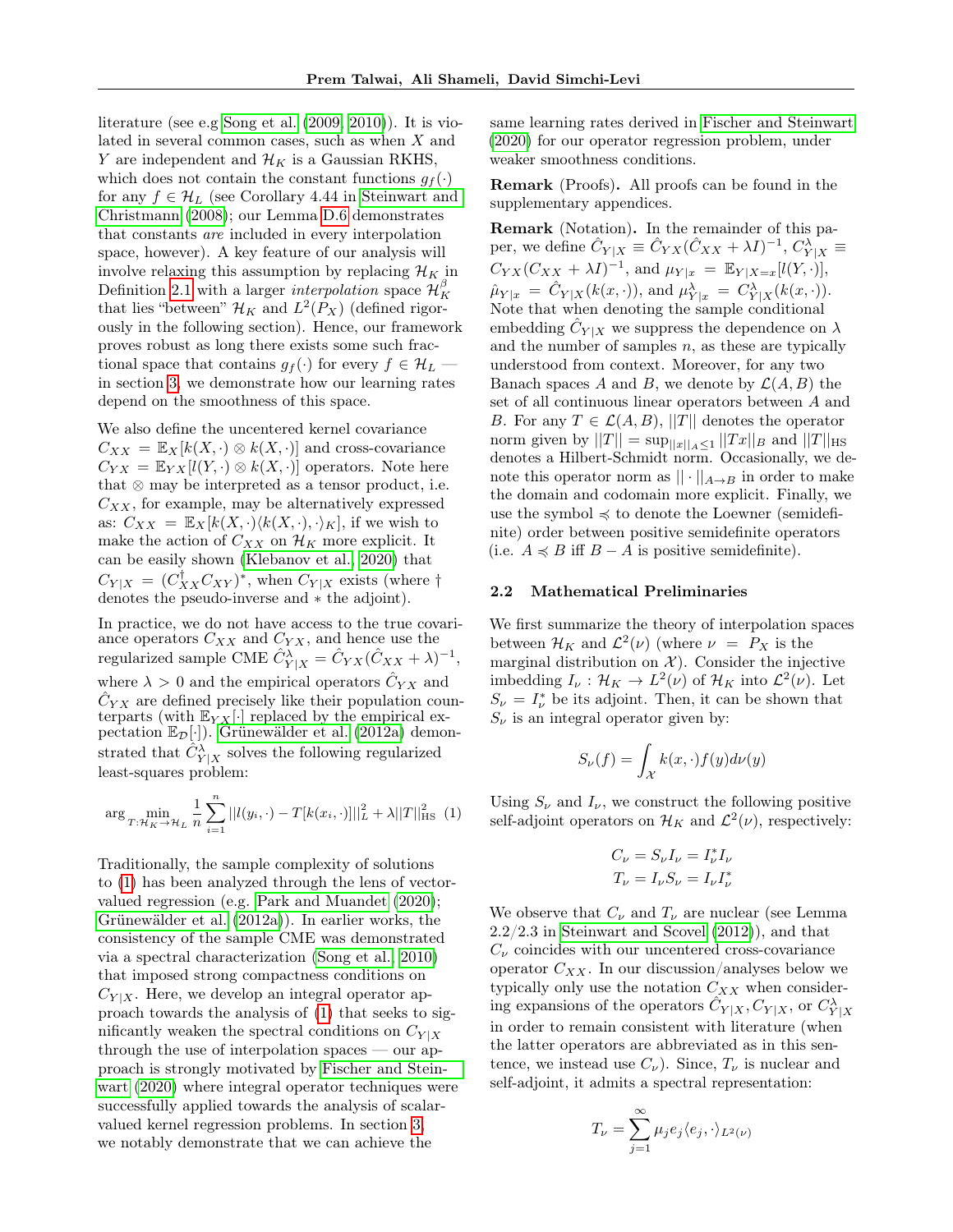where  $\{\mu_j\}_{j=1}^{\infty} \in (0,\infty)$  are nonzero eigenvalues of  $T_{\nu}$  (ordered nonincreasingly) and  $\{e_j\}_{j=1}^{\infty} \subset L^2(\nu)$ form an orthonormal system of corresponding eigenfunctions. Note that formally, the elements  $e_i$  of  $L^2(\nu)$  are equivalence classes  $[e_j]_{\nu}$  whose members only differ on a set of  $\nu$ -measure zero— notationally, we consider this formalism to be understood here and simply write  $e_i$  to refer to elements in both  $\mathcal{H}_K$ ,  $L^2(\nu)$ , and their interpolation spaces (with the residence of  $e_i$  understood from context). We define the interpolation spaces  $\mathcal{H}_K^{\alpha}$  as:

**Definition 2.2.** For  $\alpha > 0$ , we define the space  $\mathcal{H}_K^{\alpha}$ :

$$
\mathcal{H}_K^{\alpha} = \left\{ f = \sum_i a_i (\mu_i^{\frac{\alpha}{2}} e_i) : \{a_i\}_{i=1}^{\infty} \in \ell^2 \right\}
$$

with inner product:

$$
\left\langle \sum_i a_i(\mu_i^{\frac{\alpha}{2}} e_i), \sum_i b_i(\mu_i^{\frac{\alpha}{2}} e_i) \right\rangle_{\mathcal{H}_K^{\alpha}} = \sum_i a_i b_i
$$

We observe that, if  $\alpha > \beta$ ,  $\mathcal{H}_K^{\alpha} \subset \mathcal{H}_K^{\beta} \subset L^2(\nu)$ , with  $\mathcal{H}_K^1 = \mathcal{H}_K$ . Note it is easy to see that  $\{\mu_i^{\frac{\alpha}{2}}e_i\}_{i=1}^{\infty}$  is an orthonormal basis for  $\mathcal{H}_K^{\alpha}$ . We also observe that if:

<span id="page-3-0"></span>
$$
\sum_{i=1}^{\infty} \mu_i^{\alpha} e_i^2(x) < \infty \ \forall \ x \in \mathcal{X} \tag{2}
$$

then  $\mathcal{H}_K^\alpha$  can be viewed as an RKHS whose reproducing kernel is equivalent to that of the integral operator  $T^{\alpha}_{\nu}$  on  $L^2(\nu)$  (Proposition 4.2 in [Steinwart](#page-9-0) [and Scovel](#page-9-0) [\(2012\)](#page-9-0)). Even, when [\(2\)](#page-3-0) is not satisfied, we denote this kernel as  $k^{\alpha}(x, y) = \sum_{i} \mu_i^{\alpha} e_i(x) e_i(y)$ , and write  $||k^{\alpha}||_{\infty} = \sup_{x \in \mathcal{X}} \sum_{i=1}^{\infty} \mu_i^{\alpha} e_i^2(x)$ , if the latter quantity is finite. Hence, we may identify  $\mathcal{H}_K^{\alpha} \cong \text{ran } T_{\nu}^{\frac{\alpha}{2}}$ . A detailed development of RKHS interpolation spaces can be found in [Steinwart and](#page-9-0) [Scovel](#page-9-0) [\(2012\)](#page-9-0).

## <span id="page-3-3"></span>2.3 Conditional Embeddings on Interpolation Spaces

We develop the notion of conditional embeddings on interpolation spaces. We begin with the following definition:

<span id="page-3-2"></span>**Definition 2.3.** Let  $T: \mathcal{H}_K^{\beta} \to \mathcal{H}_L$  be a (possibly unbounded) operator for some  $\beta > 0$  and let  $\gamma \in (0, \beta)$ . Let  $I_{\beta,\gamma,\nu} : \mathcal{H}^{\beta} \to \mathcal{H}^{\gamma}$  be the canonical embedding. We define the operator norm  $|| \cdot ||_{\gamma}$ :

$$
||T||_{\beta,\gamma} = ||T \circ I^*_{\beta,\gamma,\nu}||_{\mathcal{H}^\gamma_K \to \mathcal{H}_L}
$$

where both norms may possibly be infinite. When  $\beta = 1$ , we simply write  $|| \cdot ||_{\gamma}$ 

Our definition of the interpolation norm is motivated by the following observation:

<span id="page-3-1"></span>**Lemma 1.** Suppose  $C_{Y|X} : \mathcal{H}_K \to \mathcal{H}_L$  is well-defined according to Definition [2.1.](#page-1-0) Then, for any  $\beta \in (0,1)$ ,  $C_{Y|X} \circ I_{1,\beta,\nu}^*$  is the conditional mean embedding from  $\mathcal{H}_K^{\beta}$  to  $\mathcal{H}_L$  (by Definition [2.1](#page-1-0) with  $\mathcal{H}_K$  replaced by  $\mathcal{H}^\beta_K$ ).

When the conditional mean embedding from  $\mathcal{H}_K^{\beta}$  to  $\mathcal{H}_L$  is well-defined, we denote it as  $C_Y^{\beta}$  $Y|X$ . Note, implicit in this definition of  $C_V^{\beta}$  $Y|X$  is the assumption that  $\mathcal{H}_K^{\beta}$  is indeed an RKHS, i.e. it satisfies condition [\(2\)](#page-3-0). Thus, from Lemma [1,](#page-3-1) we observe that if  $C_{Y|X}$  and  $C_{Y}^{\beta}$  $Y|X|Y|X$  are well-defined, then  $||C_{Y|X}||_{\beta} =$  $||C_v^{\beta}$  $|Y|X$ . The following result further elaborates the relationship between the operator norms || · || and  $|| \cdot ||_{\gamma}$ :

<span id="page-3-4"></span>**Lemma 2.** Let  $T: \mathcal{H}_K^{\beta} \to \mathcal{H}_L$  be an operator. Then, for any  $\gamma \in (0, \beta)$ , we have that:

$$
||T||_{\beta,\gamma} = ||T \circ C_{\beta,\gamma,\nu}^{\frac{1}{2}}||_{\mathcal{H}_K^{\beta} \to \mathcal{H}_L}
$$

where  $C_{\beta,\gamma,\nu} = I^*_{\beta,\gamma,\nu} I_{\beta,\gamma,\nu}$ 

Our motivation behind introducing the Sobolev norms in Definition [2.3](#page-3-2) stems from our desire to study operator convergence over the interpolation spaces  $\mathcal{H}_K^{\beta}$ . A distinguishing feature of our analysis is that we do not assume the existence of the CME  $C_{Y|X}$  over  $\mathcal{H}_K$ , but merely over some interpolant  $C_{V}^{\beta}$  $Y|X \mid Y \in (0,2)$ , which maps  $k^{\beta}(x, \cdot) \in H_K^{\beta}$  to  $\mu_{Y|x}$  (we are primarily interested in the misspecified setting  $0 < \beta < 1$ ). Since, we cannot approximate  $C_V^{\beta}$  $Y|X$  directly (as the exponent  $\beta$  is typically unknown), we construct the regularized approximation  $C_{Y|X}^{\lambda} \in \mathcal{L}(\mathcal{H}_K, \mathcal{H}_L)$  (which is always welldefined and bounded) and "pushback" to  $\mathcal{H}_K^{\beta}$  via the composition  $C_{Y|X}^{\lambda} \circ I_{1,\beta,\nu}^*$ . We observe that  $(C_{Y|X}^{\lambda} \circ I_{1,\beta,\nu}^*)k^{\beta}(x,\cdot) = C_{Y|X}^{\lambda}k(x,\cdot) = \mu_{Y|x}^{\lambda},$  i.e.  $C_{Y|X}^{\lambda} \circ I_{1,\beta,\nu}^{*}$  maps the canonical "feature"  $k^{\beta}(x,\cdot)$  in  $\mathcal{H}^{\beta}_K$  to the regularized mean embedding  $\mu^{\lambda}_{Y|x} \in \mathcal{H}_L$ .

Thus, the use of Sobolev norms here is primarily a mathematical construction employed to compare operators defined over different domains  $-$  in applications, we are mainly interested in estimating  $||\mu_{Y|x} - \hat{\mu}_{Y|x}||_L$ , i.e. the distance between the sample and true embeddings of the conditional distribution  $P(\cdot|x)$  in the output RKHS  $\mathcal{H}_L$ . Bounding the latter distance provides insight into the sample error involved in computing the conditional expectation of a function  $g \in \mathcal{H}_L$ , as

$$
|\langle g, \hat{\mu}_{Y|x}\rangle_L - \mathbb{E}[g(Y)|x]| = |\langle g, \hat{\mu}_{Y|x}\rangle_L - \langle g, \mu_{Y|x}\rangle_L|
$$
  

$$
\leq ||\mu_{Y|x} - \hat{\mu}_{Y|x}||_L||g||_L
$$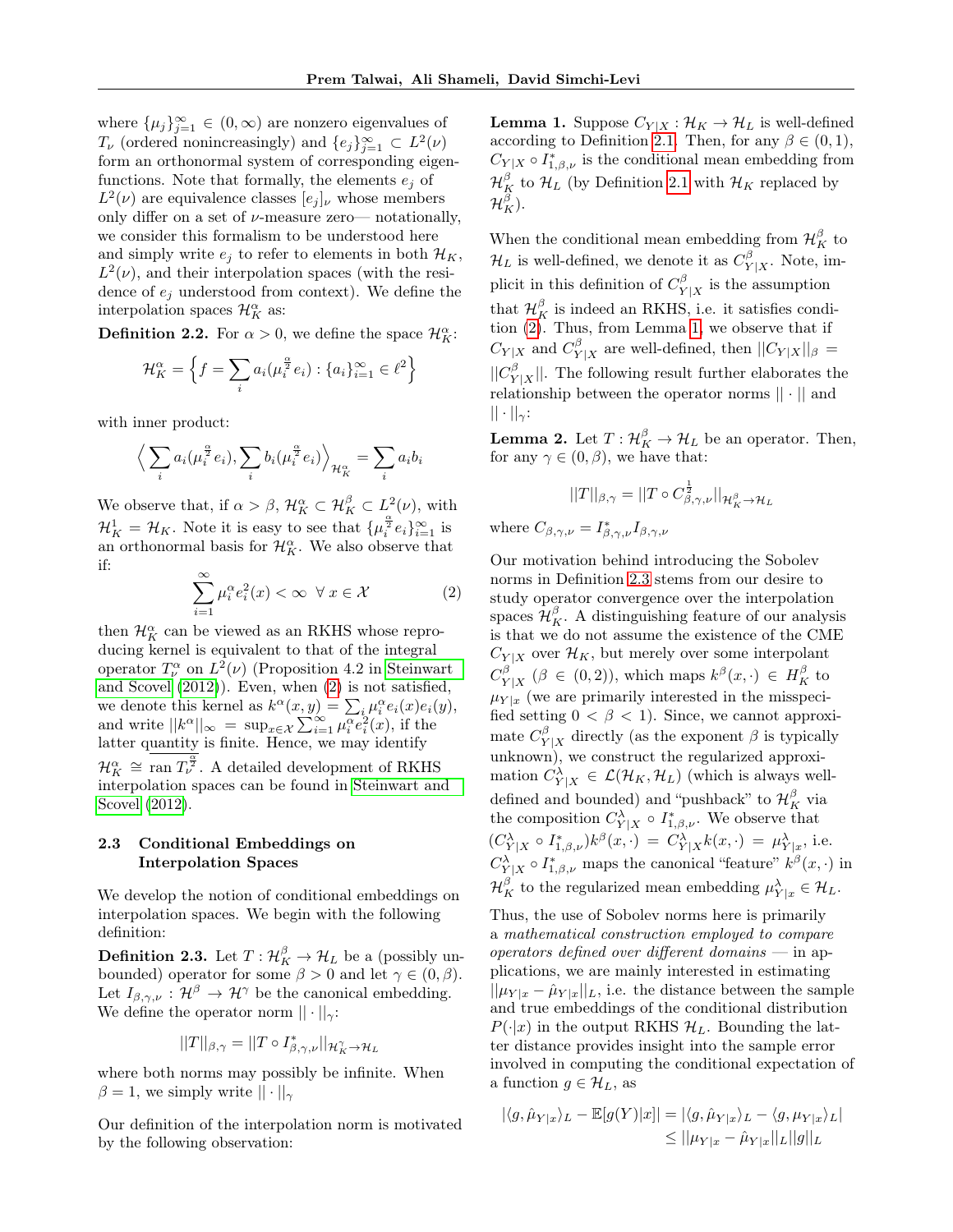(note that  $\langle g, \hat{\mu}_{Y|x}\rangle_L$  is typically *not* an expectation of g with respect to some distribution, but simply an approximation of the true expectation  $\mathbb{E}[g(Y)]x$ ; see [Grünewälder et al.](#page-8-2) [\(2012b\)](#page-8-2) for more details). If  $\mathcal{H}^{\beta}_K$  is continuously embedded in  $L^{\infty}(\mathcal{X})$  (i.e.  $k^{\beta}$  is bounded), then we can obtain uniform bounds on  $||\mu_{Y|x} - \hat{\mu}_{Y|x}||_L$  over all  $x \in \mathcal{X}$ , by estimating the operator distance  $||C_{Y|X}^{\lambda} \circ I_{1,\beta,\nu}^* - C_Y^{\beta}$  $Y^{\beta}_{Y|x}$ . Indeed, we have:

$$
||\mu_{Y|x} - \hat{\mu}_{Y|x}||_{L} = ||(\hat{C}_{Y|X} \circ I_{1,\beta,\nu}^{*})k^{\beta}(x,\cdot) - (C_{Y|X}^{\beta})k^{\beta}(x,\cdot)||_{1}
$$
  
\n
$$
\leq ||\hat{C}_{Y|X} \circ I_{1,\beta,\nu}^{*} - C_{Y|X}^{\beta}||||k^{\beta}(x,\cdot)||_{\beta}
$$
  
\n
$$
\leq ||k^{\beta}||_{\infty} ||\hat{C}_{Y|X} \circ I_{1,\beta,\nu}^{*} - C_{Y|X}^{\beta}||_{\infty}
$$
(3)

In the following section, we discuss the various parameter regimes in which such bounds are attainable.

Remark (Abuse of Notation). In light of Lemma [1,](#page-3-1) for the remainder of the paper, when  $C_V^{\beta}$  $Y|X$  is welldefined, we abuse notation and simply write  $||\hat{C}_{Y|X} C_{Y|X} ||_\beta$  to express  $|| \hat{C}_{Y|X} \circ I_{1,\beta,\nu}^* - C_Y^\beta$  $||Y|X||$ , even when  $C_{Y|X}$  is not well-defined/bounded, in order to make explicit the distance between a sample estimator and its "true" value. Similarly, for any  $\gamma < \beta$ , we define  $||\hat C_{Y|X} - C_{Y|X}||_\gamma$  as  $||\hat C_{Y|X} \circ I^*_{1,\gamma,\nu} - C_Y^\beta$  $_{Y|X}^{\beta}\circ I_{\beta,\gamma,\nu}^{\ast}\vert\vert$ 

### <span id="page-4-6"></span>2.4 Assumptions

We state some assumptions similar to those in [Fis](#page-8-11)[cher and Steinwart](#page-8-11) [\(2020\)](#page-8-11) — namely, we impose conditions on the decay of the eigenvalues of  $T_{\nu}$ , the boundedness of a kernel interpolant, the conditional kernel moments of our target distribution, and the boundedness of  $C_V^{\beta}$  $Y|X$ . Below, we discuss how the latter assumption is weaker than the direct generalization of its analogous hypothesis in [Fischer and](#page-8-11) [Steinwart](#page-8-11) [\(2020\)](#page-8-11) for scalar-valued regression.

<span id="page-4-0"></span>**Assumption 1.** There exists a  $0 < p < 1$  such that  $ci^{-\frac{1}{p}} \leq \mu_i \leq Ci^{-\frac{1}{p}},$  for some  $c, C > 0$ 

<span id="page-4-1"></span>**Assumption 2.** There exists a  $0 < p < \alpha \leq 1$ such that the inclusion map  $i: H_K^{\alpha} \hookrightarrow L^{\infty}(\nu)$  is continuous, with  $||i|| = ||k^{\alpha}|| \leq A$  for some  $A > 0$ (we define  $\alpha$  as the smallest value satisfying these conditions)

<span id="page-4-2"></span>**Assumption 3.** There exists a  $0 < p < \beta < 2$  such that  $||C_V^{\beta}$  $|Y|X| \leq B < \infty$ 

<span id="page-4-3"></span>Assumption 4. There exists a trace-class operator  $V: \mathcal{H}_L \to \mathcal{H}_L$  and scalar  $R > 0$ , such that for every  $x \in \mathcal{X}$  and  $p \geq 1$ :

$$
\mathbb{E}_{Y|x}\Big[\Big(\big(L(Y,\cdot)-\mu_{Y|x}\big)\otimes\big(L(Y,\cdot)-\mu_{Y|x}\big)\Big)^p\Big]\preccurlyeq \frac{(2p)!R^{2p-2}}{2}V\tag{4}
$$

## <span id="page-4-5"></span>2.4.1 Discussion/Comparison of Assumptions

 $(x, \cdot)||_L$  to be equivalent for certain domains of  $\alpha$  and  $p$ . A Although they are listed separately here, assumptions [1](#page-4-0) and [2](#page-4-1) are indeed highly related as they both (implicitly) impose conditions on the summability of powers of eigenvalues of  $T_{\nu}$ . Indeed, under an additional assumption of uniform boundedness of the eigenfunctions  $e_i$ , assumptions [1](#page-4-0) and [2](#page-4-1) can be shown comprehensive discussion of the relationship between these two assumptions can be found in [Fischer and](#page-8-11) [Steinwart](#page-8-11) [\(2020\)](#page-8-11); [Steinwart and Scovel](#page-9-0) [\(2012\)](#page-9-0).

> <span id="page-4-4"></span>Assumption [3](#page-4-2) characterizes the continuity of the "true" conditional embedding operator. Note, a distinctive feature of our approach is that we not only allow the CME to exist over any fractional RKHS  $\mathcal{H}_K^{\beta}$ , but additionally only require that the CME is bounded over this space. This contrasts strongly with existing operator-theoretic literature [\(Song](#page-8-4) [et al., 2009,](#page-8-4) [2010\)](#page-8-3) where the CME is required to be Hilbert-Schmidt (or equivalently belong to a product RKHS in the regression formulation of [Park and](#page-8-8) [Muandet](#page-8-8) [\(2020\)](#page-8-8)) in order to achieve explicit learning rates. The significance of this relaxation can be seen in the trivial example when  $Y = X$  and  $1 - \beta \leq \frac{p}{2}$ : indeed here, it can be easily seen that  $C_{Y|X}^{\beta} = I_{1,\beta,\nu}^{*}$ , and hence  $||C_{Y}^{\beta}||$  $||\mathbf{x}|| = \mu_1^{1-\beta} < \infty$  while  $||C_v^{\beta}$  $\sum_{i=1}^{\beta} \mu_i^{2(1-\beta)} \geq \sum_{i=1}^{\infty} i^{-1} = \infty$ . More, generally, it can be shown that if  $C_V^{\beta}$  $Y|X$  exists, then it is automatically bounded when  $\mathbb{E}_Y[l(Y, Y)] < \infty$ . i.e. when l is bounded (see Lemma [3](#page-5-0) below). Note, however, compared to the scalar regression case in [Fischer and Steinwart](#page-8-11) [\(2020\)](#page-8-11), this introduces the condition that  $p < \beta$ , which is trivially satisfied when  $\mathcal{H}_K^{\beta}$  is an RKHS (Proposition 4.4 in [Steinwart](#page-9-0) [and Scovel](#page-9-0) [\(2012\)](#page-9-0)). We are able to remove the latter condition if we require  $C_V^{\beta}$  $Y|X$  to be Hilbert-Schmidt, which would be a direct generalization of the source condition in [Fischer and Steinwart](#page-8-11) [\(2020\)](#page-8-11) (this tradeoff is directly indicated in the remark following the proof of Lemma [6](#page-7-0) in Appendix B).

> We are primarily interested in the misspecified/"hard learning" scenario when  $0 < \beta < 1$ , the regime where the conditional embedding is *not* bounded over the RKHS  $\mathcal{H}_K$ , as this is where our framework improves on the related literature. Note that since the interpolation spaces are descending, the regime with  $1 \leq \beta \leq 2$  simply collapses to  $\beta = 1$ , which has already been analyzed in [Song et al.](#page-8-3) [\(2010\)](#page-8-3). We only include this regime here, to demonstrate that we can generalize the learning rates from [Fischer and](#page-8-11) [Steinwart](#page-8-11) [\(2020\)](#page-8-11) almost exactly. We now demon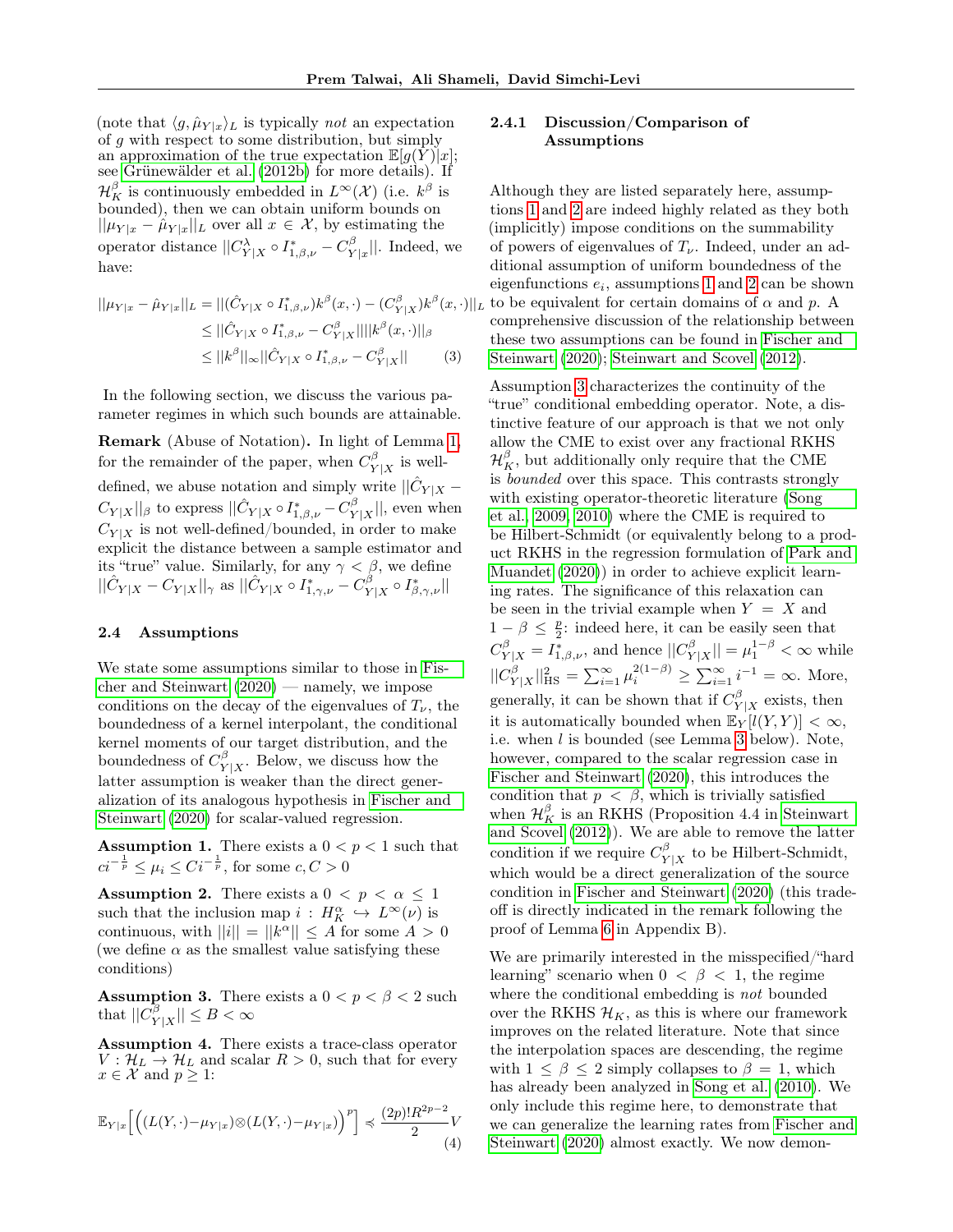strate the relationship between Assumption [3](#page-4-2) and the hard-learning scenario:

<span id="page-5-0"></span>Lemma 3. Assumption [3](#page-4-2) is equivalent to  $\sup_{\|f\|_L\leq 1} \|\mathbb{E}[f(Y)|X=\cdot]\|_{H_K^\beta}=B<\infty$  for some  $\beta$ with  $0 < p < \beta < 2$ . If  $\mathbb{E}_Y[l(Y, Y)] < \infty$  and  $C_Y^{\beta}$  $Y|X$ exists, then Assumption [3](#page-4-2) is automatic.

Lemma [3](#page-5-0) captures the generality of our approach notice that unlike the classical framework of CME, we do not require  $\mathbb{E}[f(Y)|X = \cdot] \in \mathcal{H}_K$  for  $f \in \mathcal{H}_L$ . Indeed, by Lemma [3,](#page-5-0)  $\mathbb{E}[f(Y)|X = \cdot] \in \mathcal{H}_K^{\beta}$  must only lie in a $||\cdot||_{\mathcal{H}^{\beta}_{K}}$  ball of radius  $B$  for all unit vectors  $f \in \mathcal{H}_L$ . Intuitively, the act of conditioning on X must map  $\mathcal{H}_L$  continuously into  $\mathcal{H}_K^{\beta}$ , which is strictly larger than  $\mathcal{H}_K$  for  $\beta \in (0,1)$  — the misspecified setting.

Recall that in the previous section, we demonstrate that uniform convergence rates are attainable when  $\alpha < \beta$  (note that Assumption [2](#page-4-1) automatically qualifies  $\mathcal{H}_K^{\alpha}$  as a bounded RKHS). This setting is attainable in many common settings — for example, when k is a Matérn kernel of order  $\gamma > 0$  on a bounded open subset  $\mathcal{X} \subset \mathbb{R}^d$  with strong Lipschitz boundary,  $k^{\alpha}$  is bounded for all  $\alpha \in \left(\frac{2\gamma+d}{d},1\right)$  (see e.g. Example 4.8 in [Steinwart](#page-8-14) [\(2019\)](#page-8-14)). Moreover, in this scenario, the condition  $p < \beta$  translates to requiring  $\mathcal{H}_K^{\beta} \cong W^s(\mathcal{X})$  for  $s > \frac{d}{2}$ .

Assumption [4](#page-4-3) may be viewed as an "operator subexponential" condition that controls the norm of the conditional operator MGF. Like Assumption [3,](#page-4-2) Assumption [4](#page-4-3) can be weakened to  $\mathbb{E}_{Y|x}[\|l(Y,\cdot)-\|]$  $\mathbb{E}_{Y|x}[l(Y,\cdot)]||^{2p} \leq \frac{(2p)!R^{2p-2}}{2}$  $\frac{R^{2p-2}}{2}\sigma^2$  (for  $\sigma \in \mathbb{R}$ ) if Assumption [3](#page-4-2) is replaced with a stronger Hilbert-Schmidt criterion (which would be the natural generalization of the corresponding assumptions from [Fischer and](#page-8-11) [Steinwart](#page-8-11) [\(2020\)](#page-8-11) to operator-valued RKHS). However, Lemma [4](#page-5-1) demonstrates that Assumption [4](#page-4-3) is satisfied when the output RKHS also satisfies a variant of Assumptions  $1/2$ , suggesting that the tradeoff we choose here indeed achieves more generality.

<span id="page-5-1"></span>**Lemma 4.** Let  $\pi$  be a measure on  $\mathcal{Y}$ . Suppose  $\mathcal{H}_L$ is compactly and injectively embedded in  $L^2(\pi)$ , l is bounded  $(\sup_{y \in \mathcal{Y}} \sqrt{l(y, y)} = \ell < \infty)$ , and  $T_{\pi}$  has spectrum  $\{(\eta_i, \tilde{f}_i)\}_{i=1}^{\infty}$  (where  $T_{\pi}$  is defined on  $L^2(\pi)$ analogously to  $T_{\nu}$  above). Then, if  $\eta_i = \mathcal{O}(i^{-q^{-1}})$ for  $0 < q < 1$ , and  $K \equiv \sup_{y \in \mathcal{Y}} \sum_{i=1}^{\infty} \eta_i^{\gamma} f_i^2(y) < \infty$ for some  $\gamma \in (0, 1 - q)$ , we have that Assumption 4 is satisfied for  $R = 2\ell$  and  $V = KC_{\pi}^{1-\gamma}$ .

Thus, Lemma [4](#page-5-1) demonstrates that we can reduce As-sumption [4](#page-4-3) to a condition on the RKHS  $\mathcal{H}_L$ , instead of a constraint on the *conditional distribution*  $Y|x$ . Moreover, although Assumptions [1](#page-4-0) and [2](#page-4-1) are more

restrictive than the measure-theoretic frameworks of [Mollenhauer et al.](#page-8-9) [\(2020\)](#page-8-9) and [Park and Muandet](#page-8-8) [\(2020\)](#page-8-8), these hypotheses do not impose conditions on the conditional distribution  $P(Y|X)$  or the CME, but instead prescribe the relationship between the kernel and the measure  $\nu = P_X$ . A crucial feature of our analysis involves establishing explicit learning rates that are adaptive to this relationship between kernel complexity (Assumptions [1](#page-4-0) and [2\)](#page-4-1) and the CME continuity (Assumption [3\)](#page-4-2).

As mentioned previously, Assumptions [1](#page-4-0) and [2](#page-4-1) are borrowed directly from [Fischer and Steinwart](#page-8-11) [\(2020\)](#page-8-11). However, our assumption [3](#page-4-2) requiring only boundedness of  $C_{\mathbf{v}}^{\beta}$  $Y|X|X$  is significantly weaker than the Hilbert-Schmidt condition that would result from a direct generalization of the source condition in [Fischer and](#page-8-11) [Steinwart](#page-8-11) [\(2020\)](#page-8-11) to operator-valued RKHSs. Indeed, the use of a more general source condition in Assumption [3](#page-4-2) and operator subexponentiality in Assumption [4](#page-4-3) distinguishes our analysis from that of [Fischer and Steinwart](#page-8-11) [\(2020\)](#page-8-11) and requires the development of additional approximation machinery to obtain operator norm learning rates (see Appendix C and section [3.1\)](#page-6-1)

#### 2.4.2 Example: Markov Operators

To further demonstrate the generality of Assumption [3,](#page-4-2) we consider an example involving Markov transition operators, which have recently found an elegant connection to CMEs (see e.g. [Mollenhauer and](#page-8-15) [Koltai](#page-8-15) [\(2020\)](#page-8-15); [Mollenhauer et al.](#page-8-9) [\(2020\)](#page-8-9)). Although this example is presented to provide a concrete comparison with existing applications of conditional embeddings [\(Grünewälder et al., 2012b;](#page-8-2) [Lever et al.,](#page-8-16) [2016\)](#page-8-16), it should be noted that the argument applies to any setting where the input and output variables range over the same measure space (i.e.  $\mathcal{X} = \mathcal{Y}$ ).

Let  $\{X_t\}_{t\geq 0}$  be a Markov process on a state space  $S \subset \mathbb{R}^d$ . Fix  $\tau > 0$ , and let  $p_{\tau}(y|x) = P(X_{t+\tau})$  $y|X_t = x$  be the conditional transition density. Then, we may define the Koopman operator  $P_{\tau}$  acting on an observable  $\phi \in \mathcal{F}$  in some suitable function space  $\mathcal F$  by:

$$
(P_{\tau}\phi)(x) = \int_{S} p_{\tau}(y|x)\phi(y)dy
$$

In applications, we are often interested in building empirical approximations to  $P_{\tau}$  which typically require restricting the domain of  $P_\tau$  to an amenable space. Recently, kernel methods have been proposed for this purpose [\(Klus et al., 2020;](#page-8-17) [Mollenhauer](#page-8-9) [et al., 2020;](#page-8-9) [Klus et al., 2018\)](#page-8-10), where  $\mathcal F$  is set to some RKHS  $\mathcal{H}_K$  typically over  $L^2(\nu)$  (here  $\nu$  is the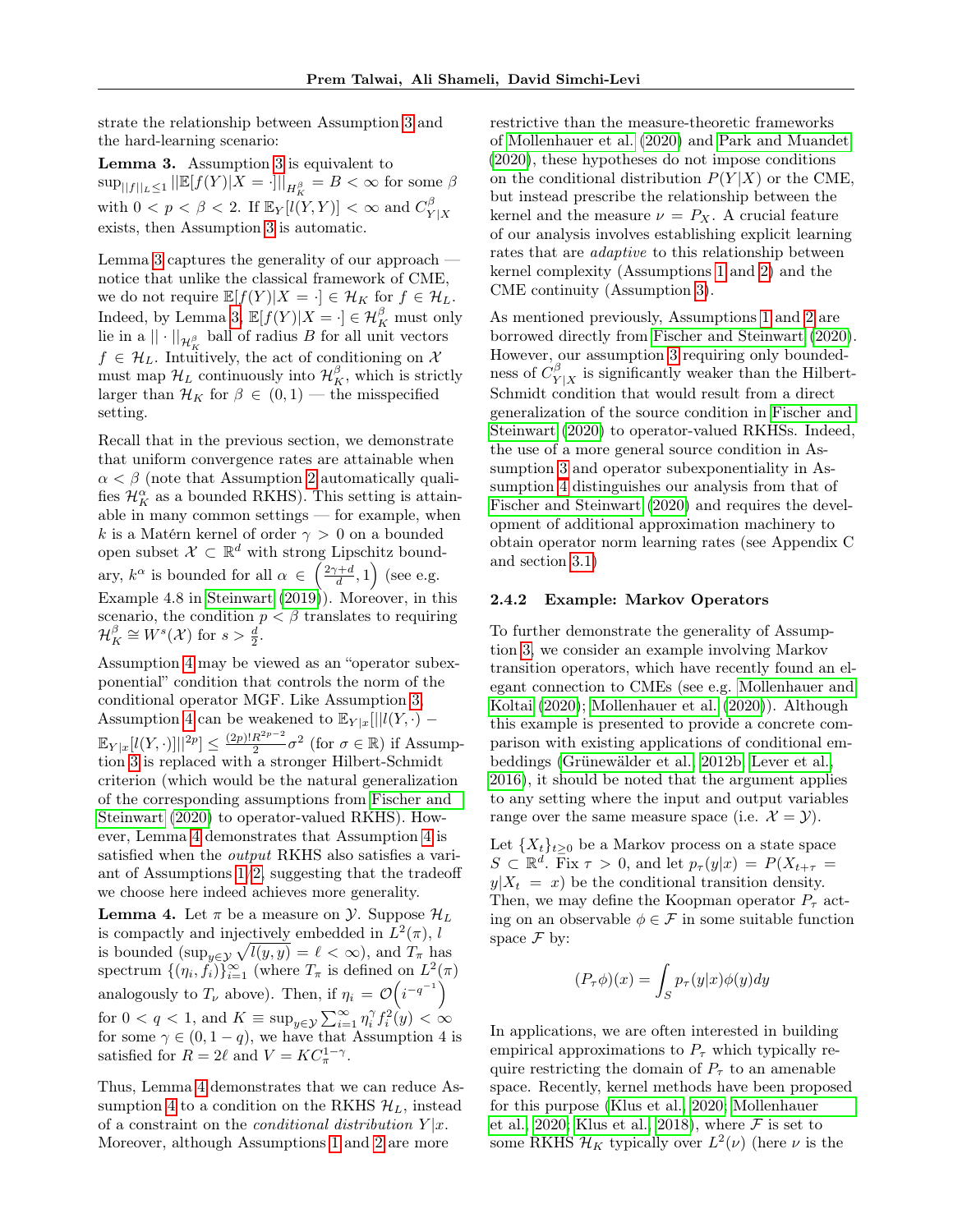stationary measure invariant under  $P_{\tau}$ ). Indeed, [Klus](#page-8-17) [et al.](#page-8-17) [\(2020\)](#page-8-17) demonstrate that when  $\mathcal F$  is an RKHS, the Koopman operator  $P_{\tau}$  is simply the dual of the conditional mean embedding mapping  $P(X_t = \cdot)$  to  $P(X_{t+\tau} = \cdot)$ , thereby enabling the straightforward application of CME machinery towards the empirical estimation of  $P_{\tau}$ . However, their construction notably requires  $P_{\tau}$  to be invariant over  $\mathcal{H}_K$ , which as mentioned in [Mollenhauer et al.](#page-8-9) [\(2020\)](#page-8-9) and [Das](#page-8-18) [and Giannakis](#page-8-18) [\(2020\)](#page-8-18) is quite restrictive, and equivalent to the assumption that the CME of  $p_{\tau}$  exists from  $\mathcal{H}_K$  to  $\mathcal{H}_K$ . Notably, this assumption often introduces a model error by requiring the (possibly weak) approximation of  $P_\tau$  in  $\mathcal{L}(\mathcal{H}_K, \mathcal{H}_K)$ . We observe that this assumption is significantly relaxed in our framework — indeed by Lemma [3,](#page-5-0) we require that  $P_{\tau}$  merely be a bounded operator on  $\mathcal{H}_K$  with range in  $\mathcal{H}_K^{\beta}$  for some  $\beta \in (0,1]$  (the latter space being strictly larger than  $\mathcal{H}_K$  when  $\beta$  < 1). Hence, we may apply the new misspecified learning rates developed here towards the data-driven estimation of the Koopman operator  $P_{\tau}$  in much broader settings.

# <span id="page-6-0"></span>3 TECHNICAL CONTRIBUTIONS

We first present our main result in Theorem [5.](#page-6-2) As expected, we achieve a faster learning rate as  $\gamma \to 0$ , i.e. as the norm  $|| \cdot ||_{\gamma}$  weakens.

<span id="page-6-2"></span>Theorem 5. Suppose Assumptions 1-4 are satisfied, and that  $\sup_{x \in \mathcal{X}} ||\mu_{Y|x}||_L \leq \tilde{C} < \infty$ . Then, let  $\lambda_n \asymp \left(\frac{\log^r n}{n}\right)^{\frac{1}{\max\{\alpha,\beta+p\}}}$  for some  $r > 1$ . Then there exists a constant  $K > 0$  (independent of n and  $\delta$ ), such that for  $0 < \gamma < \beta$ :

$$
||\hat{C}_{Y|X} - C_{Y|X}||_{\gamma} \le K \log(\delta^{-1}) \left(\frac{n}{\log^r n}\right)^{-\frac{\beta - \gamma}{2 \max\{\alpha, \beta + p\}}}
$$

with probability  $1 - 2\delta$ .

The exponent  $\frac{\beta-\gamma}{2 \max\{\alpha,\beta+p\}}$  illustrates that the learning rate hinges quite naturally on the comparison between  $\alpha$  and  $\beta$ . Intuitively, the exponent  $\alpha$  characterizes the boundedness of our kernel, while  $\beta$  characterizes the boundedness of the conditional mean operator. The sizes of  $\alpha$  and  $\beta$  are related inversely to specification, with our problem being more strongly specified as  $\alpha \to 0$  and  $\beta \to 1$ . We therefore expect to achieve faster learning rates for low  $\alpha$  and high β. Indeed, when  $\alpha > 2\beta$  (i.e. the kernel is relatively poorly bounded), then  $\alpha = \max{\{\alpha, \beta + p\}}$ , which will limit the magnitude of the exponent and lead to a slow learning rate. Conversely, if  $\beta > \alpha$ , then we can bring our learning rate arbitrarily close to  $\frac{\beta}{2(\beta+p)} \geq \frac{1}{4}$  (by Assumption [3\)](#page-4-2). Note, in this regime, the Sobolev norm learning rate  $|| \cdot ||_{\gamma}$  is only useful for establishing uniform convergence rates when  $\gamma \geq \alpha$ . Indeed, by [\(3\)](#page-4-4), here we can obtain a uniform error bound in  $||\hat{\mu}_{Y|x} - \mu_{Y|x}||_L$  for the sample conditional mean embedding  $\hat{\mu}_{Y|x}$  over all  $x \in \mathcal{X}$ . Moreover, as we will see later in Lemma [6,](#page-7-0) the exponent  $\alpha - \beta$ characterizes our ability to control the worst-case bias of our estimator  $\sup_{x \in \mathcal{X}} ||\mu_{Y|x}^{\lambda} - \mu_{Y|x}||$  as  $\lambda \to 0$ , which likewise relates directly to the convergence of the sample embedding operator.

Remark. We note that the additional assumption  $\sup_{x \in \mathcal{X}} ||\mu_{Y|x}||_L \leq \tilde{C}$  is not very restrictive, as this is easily satisfied when the kernel  $\ell$  is bounded (recall we do not place an a priori assumption on the boundedness of the output kernel  $\ell$ ).

Corollary 5.1. Suppose the hypotheses of Theorem [5.](#page-6-2) Then, if  $\beta > \alpha$ , we obtain, with probability  $1 - 2\delta$ and constant  $K > 0$ :

$$
\sup_{x \in \mathcal{X}} ||\hat{\mu}_{Y|x} - \mu_{Y|x}||_L \le K \log(\delta^{-1}) \left(\frac{n}{\log^r n}\right)^{-\frac{\beta - \alpha}{2(\beta + r)}}
$$

We emphasize that we are able to achieve learning rates roughly matching those in [Fischer and Stein](#page-8-11)[wart](#page-8-11) [\(2020\)](#page-8-11) for scalar-valued regression, despite only requiring the continuity/boundedness of our target  $C_{V}^{\beta}$  $Y|X|X$  rather than the stronger smoothness source condition imposed on the regression function in [Fis](#page-8-11)[cher and Steinwart](#page-8-11) [\(2020\)](#page-8-11). Moreover, we note that we obtain a roughly similar  $\frac{\log n}{n}$  base observed in [Grünewälder et al.](#page-8-5) [\(2012a\)](#page-8-5) for finite-dimensional RKHSs, which is unsurprising as the latter is based off the regularized learning rates of [Caponnetto and](#page-8-6) [De Vito](#page-8-6) [\(2007\)](#page-8-6), which is foundational in the scalarvalued kernel regression literature.

#### <span id="page-6-1"></span>3.1 Proof of Theorem [5](#page-6-2)

To estimate the error  $||\hat{C}_{Y|X} - C_{Y|X}||_{\gamma} =$  $||\hat{C}_{YX}(\hat{C}_{XX} + \lambda I)^{-1} - C_{Y|X}||_{\gamma}$ , we follow the standard procedure by separating into bias and variance terms, and bounding each term independently. Namely, we write:

<span id="page-6-3"></span>
$$
||\hat{C}_{Y|X} - C_{Y|X}||_{\gamma} \le ||\hat{C}_{Y|X} - C_{Y|X}^{\lambda}||_{\gamma} + ||C_{Y|X}^{\lambda} - C_{Y|X}||_{\gamma}
$$
\n(5)

Our main tool will be Theorem [7,](#page-7-1) where we estimate the variance by notably applying the subexponential condition in Assumption [4](#page-4-3) and a new operator Bernstein inequality derived in Lemma C.3 in the Appendix, which may be of independent interest. Lemma C.3 is crucial in our analysis, as it enables us to quantify the variance in  $(5)$  directly in operator norm, rather than embedding the operators in a product RKHS, which implicitly requires them to be Hilbert-Schmidt (see discussion in e.g. [Park and](#page-8-8) [Muandet](#page-8-8) [\(2020\)](#page-8-8); [Mollenhauer and Koltai](#page-8-15) [\(2020\)](#page-8-15)).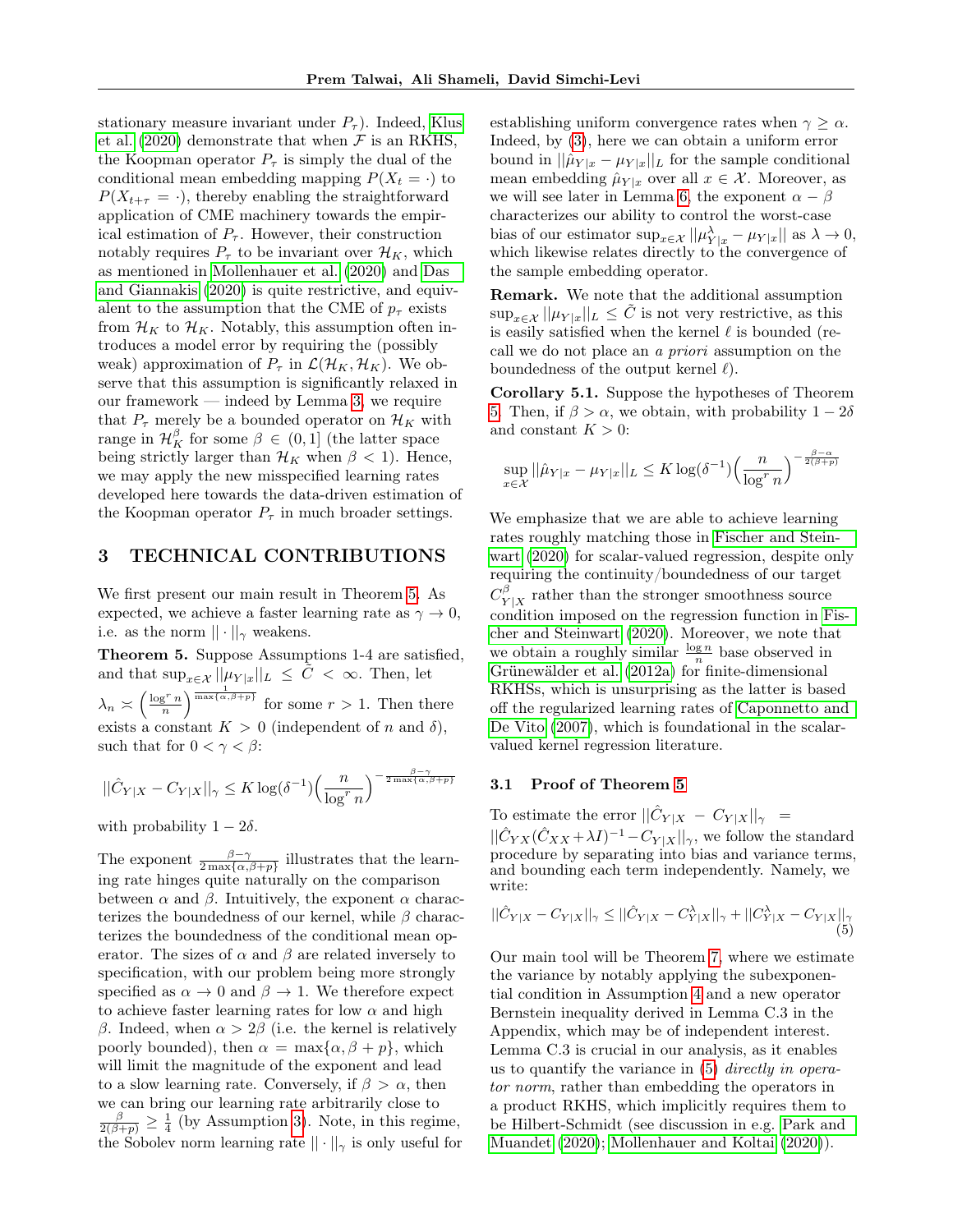Like in [Fischer and Steinwart](#page-8-11) [\(2020\)](#page-8-11), our variance bound in Theorem [7](#page-7-1) is expressed implicitly in terms of the worst-case bias. Hence, we first discuss the estimation of this bias term  $||C_{Y|X}^{\lambda} - C_{Y|X}||_{\gamma}$ .

#### 3.1.1 Bounding the Bias

In the following result, we seek to estimate several different measures of the bias between  $\mu_{Y|X}^{\lambda}$ and  $\mu_{Y|X}$ , that relate to the various spectral properties of the covariance operators arising in Theorem [7.](#page-7-1) We will see that while the "average" bias  $\mathbb{E}_X[||\mu_{Y|X}^{\lambda} - \mu_{Y|X}||_L^2]$  can always be shown to decay polynomially at order  $\beta - p$  as  $\lambda \to 0$ , estimating the worst-case bias is less straightforward. Notably, we can only demonstrate the polynomial decay of the latter quantity when  $\beta > \alpha$ , i.e. the "nice" regime when the conditional embedding can be expressed as a continuous operator acting on bounded RKHS, leading to uniform convergence rates in the output space  $\mathcal{H}_L$ . When  $\beta \leq \alpha$ , we can merely bound this worst-case bias in a way sufficient to achieve the learning rates in Theorem [5.](#page-6-2)

We argue that imposing a continuity constraint on  $C_{V}^{\beta}$  $Y|X \text{ in Assumption 3 is more natural for study-}$  $Y|X \text{ in Assumption 3 is more natural for study-}$  $Y|X \text{ in Assumption 3 is more natural for study-}$ ing uniform convergence of  $\hat{\mu}_{Y|x}$ , rather than the stronger Hilbert-Schmidt criteria often imposed in vector-valued regression. Indeed, estimating the bias  $||\mu_{Y|x}^{\lambda} - \mu_{Y|x}||_{L}$  and sample error  $||\hat{\mu}_{Y|x} - \mu_{Y|x}||_{L}$  involve quantifying distances in the output RKHS  $\mathcal{H}_L$ , the codomain of the true  $(C_V^{\beta})$  $\hat{Y}_{Y|X}^{\beta}$ ), sample  $(\hat{C}_{Y|X})$ , and regularized  $(C_{Y|X}^{\lambda})$  conditional embedding operators. Since  $\mu_{Y|x}, \hat{\mu}_{Y|x}$ , and  $\mu_{Y|x}^{\lambda}$  lie more specifically in the range of their respective operators  $(C_{\rm V}^{\beta}$  $\hat{C}_{Y|X}$ ,  $\hat{C}_{Y|X}$ , and  $C_{Y|X}^{\lambda}$ ), intuitively, it is sufficient to constrain the operator norms of the latter to obtain uniform upper bounds in  $\mathcal{H}_L$ . However, we must note that additionally requiring  $C_V^{\beta}$  $Y|X$  to be Hilbert-Schmidt would allow us to achieve the polynomial decay of the expected bias in [\(6\)](#page-7-2) for any  $\beta \in (0, 2)$ , without requiring  $\beta > p$  as in Assumption [3](#page-4-2) (elaborated in the remark following the proof of Lemma [6](#page-7-0) in Appendix B). We view this tradeoff to be quite minor with respect to elimination of the Hilbert-Schmidt requirement on  $C_V^{\beta}$  $Y|X$  (as discussed in section [2.4.1\)](#page-4-5).

<span id="page-7-0"></span>Lemma 6. Suppose Assumptions 1-4 and  $\sup_{x \in \mathcal{X}} ||\mu_{Y|x}||_{L} \leq \tilde{C}$ . Then, there exists a constant  $D > 0$ , such that for all  $0 < \gamma < \beta < 2$ .

$$
\mathbb{E}_{X}[||\mu_{Y|X}^{\lambda} - \mu_{Y|X}||_{L}^{2}] \le DB\lambda^{\beta - p}
$$
(6)  

$$
M^{2}(\lambda) \equiv \sup_{x \in \mathcal{X}} ||\mu_{Y|x} - \mu_{Y|x}^{\lambda}||_{L}^{2} \le (\tilde{C}^{2} + ||k^{\alpha}||_{\infty}^{2} B^{2})\lambda^{-(\alpha - \beta)} +
$$
(7)

$$
M_{\lambda} \equiv ||\mathbb{E}[(\mu_{Y|x} - \mu_{Y|x}^{\lambda}) \otimes (\mu_{Y|x} - \mu_{Y|x}^{\lambda})]|| \leq B^{2} \lambda^{\beta}
$$
 (8)

$$
||C_{Y|X}^{\lambda} - C_{Y|X}||_{\gamma} \le B\lambda^{\frac{\beta - \gamma}{2}}
$$
\n(9)

#### 3.1.2 Bounding the Variance

We now present our primary estimate, where we demonstrate that for sufficiently large n, the "variance" of the sample CME (in  $|| \cdot ||_{\gamma}$ ) can be estimated implicitly via the bias. Specifically, we use a new operator Bernstein inequality (detailed in Appendix C) and the framework of Theorem 16 in [Fischer and](#page-8-11) [Steinwart](#page-8-11) [\(2020\)](#page-8-11), to demonstrate the concentration of  $\hat{C}_{Y|X}$  around  $C_{Y|X}$  for a fixed  $\lambda$ .

<span id="page-7-1"></span>**Theorem 7.** Suppose Assumptions 1-4 hold. Let  $\sigma^2 =$  $tr(V)$  (where V is defined in Assumption [4\)](#page-4-3). Define:

$$
\mathcal{N}(\lambda) = \text{tr}(C_{\nu}(C_{\nu} + \lambda)^{-1})
$$
  
\n
$$
Q = \max\{M(\lambda), R\}
$$
  
\n
$$
g_{\lambda} = \log\left(2e\mathcal{N}(\lambda)\frac{||C_{\nu}|| + \lambda}{||C_{\nu}||}\right)
$$
  
\n
$$
\rho_{\lambda} = \mathbb{E}\left[(\mu_{Y|X}^{\lambda} - \mu_{Y|X}) \otimes (\mu_{Y|X}^{\lambda} - \mu_{Y|X})\right]
$$
  
\n
$$
\eta = \max\left\{\frac{(\sigma^2 + M^2(\lambda))||C_{\nu}||}{||C_{\nu}|| + \lambda}, ||\mathcal{N}(\lambda)V + \frac{||k^{\alpha}||_{\infty}^2}{\lambda^{\alpha}}\rho_{\lambda}||\right\}
$$
  
\n
$$
\beta(\delta) = \log\left(\frac{4((2\sigma^2 + M^2(\lambda))\mathcal{N}(\lambda) + \frac{||k^{\alpha}||_{\infty}^2}{\lambda^{\alpha}}\text{tr}(\rho_{\lambda}))}{\eta\delta}\right)
$$

Then, for  $n \geq 8||k^{\alpha}||_{\infty}^{2} \log(\delta^{-1})g_{\lambda} \lambda^{-\alpha}$ :

<span id="page-7-3"></span>
$$
||\hat{C}_{Y|X} - C_{Y|X}^{\lambda}||_{\gamma} \le 3\lambda^{-\frac{\gamma}{2}} \left( \frac{16Q||k^{\alpha}||_{\infty}\beta(\delta)}{\lambda^{\frac{\alpha}{2}}n} + 8\sqrt{\frac{\eta\beta(\delta)}{n}} \right)
$$
\n(10)

with probability  $1 - 2\delta$ 

The proof of Theorem [5](#page-6-2) then follows by substituting the bias estimates in Lemma [6](#page-7-0) into [\(10\)](#page-7-3), combining with the operator bias bound in [\(9\)](#page-7-4), and considering the behavior of the resulting bound as  $\lambda_n \asymp \left(\frac{\log^r n}{n}\right)^{\frac{1}{\max\{\alpha,\beta+p\}}}$  as  $n \to \infty$ . A full proof of these three results can be found in Appendix B.

# 4 DISCUSSION

In this paper, we derive novel learning rates for conditional mean embeddings under a new misspecified framework that significantly relaxes the Hilbert-Schmidt criteria currently required to guarantee uniform convergence on infinite-dimensional RKHS. This relaxation reduces the need to explicitly verify the smoothness of the learning target, which can often be difficult or counterintuitive. Our results hopefully enable the much broader application of existing ML/RL algorithms for conditional mean embeddings to more complex, misspecified settings involving infinite dimensional RKHS and continuous state spaces.

<span id="page-7-6"></span><span id="page-7-5"></span><span id="page-7-4"></span><span id="page-7-2"></span>There are several remaining questions. Firstly, complementary lower bounds would be required for Theorem [5](#page-6-2) to ensure the results presented here are indeed optimal. Given the ease in matching the upper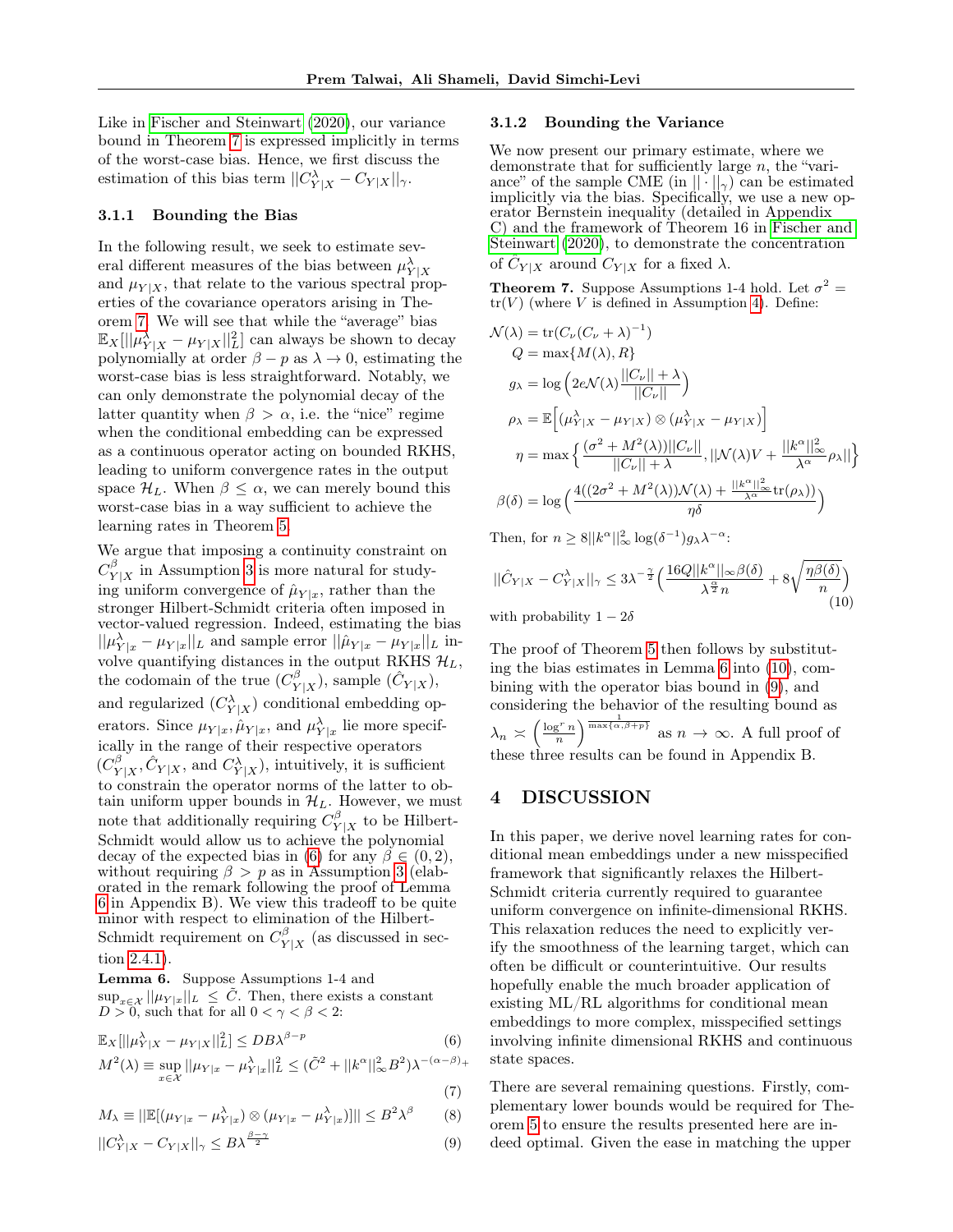bounds from the scalar-valued setting in [Fischer and](#page-8-11) [Steinwart](#page-8-11) [\(2020\)](#page-8-11), we suspect that our learning rates are likewise optimal in this setting, however verifying this would require further analysis. A further interesting question involves exploring how the framework developed here may generalize to other regularization approaches, such as spectral regularization, or quantile/expectile regression.

## Acknowledgements

We would like to thank Yunzong Xu for insightful discussions and comments, and acknowledge the support of the MIT Data Science Lab.

## References

- <span id="page-8-6"></span>Andrea Caponnetto and Ernesto De Vito. Optimal rates for the regularized least-squares algorithm. Foundations of Computational Mathematics, 7(3): 331–368, 2007.
- <span id="page-8-18"></span>Suddhasattwa Das and Dimitrios Giannakis. Koopman spectra in reproducing kernel hilbert spaces. Applied and Computational Harmonic Analysis, 49 (2):573–607, 2020.
- <span id="page-8-11"></span>Simon Fischer and Ingo Steinwart. Sobolev norm learning rates for regularized least-squares algorithms. J. Mach. Learn. Res., 21:205–1, 2020.
- <span id="page-8-0"></span>Kenji Fukumizu, Arthur Gretton, Xiaohai Sun, and Bernhard Schölkopf. Kernel measures of conditional dependence. In NIPS, volume 20, pages 489–496, 2007.
- <span id="page-8-1"></span>Kenji Fukumizu, Francis R Bach, Michael I Jordan, et al. Kernel dimension reduction in regression. The Annals of Statistics, 37(4):1871–1905, 2009.
- <span id="page-8-5"></span>Steffen Grünewälder, Guy Lever, Luca Baldassarre, Sam Patterson, Arthur Gretton, and Massimilano Pontil. Conditional mean embeddings as regressors. In Proceedings of the 29th International Coference on International Conference on Machine Learning, pages 1803–1810, 2012a.
- <span id="page-8-2"></span>Steffen Grünewälder, Guy Lever, Luca Baldassarre, Massimilano Pontil, and Arthur Gretton. Modelling transition dynamics in mdps with rkhs embeddings. In Proceedings of the 29th International Coference on International Conference on Machine Learning, pages 1603–1610, 2012b.
- <span id="page-8-7"></span>Ilja Klebanov, Ingmar Schuster, and TJ Sullivan. A rigorous theory of conditional mean embeddings. SIAM Journal on Mathematics of Data Science, 2 (3):583–606, 2020.
- <span id="page-8-10"></span>Stefan Klus, Feliks Nüske, Péter Koltai, Hao Wu, Ioannis Kevrekidis, Christof Schütte, and Frank

Noé. Data-driven model reduction and transfer operator approximation. Journal of Nonlinear Science, 28(3):985–1010, 2018.

- <span id="page-8-17"></span>Stefan Klus, Ingmar Schuster, and Krikamol Muandet. Eigendecompositions of transfer operators in reproducing kernel hilbert spaces. Journal of Nonlinear Science, 30(1):283–315, 2020.
- <span id="page-8-16"></span>Guy Lever, John Shawe-Taylor, Ronnie Stafford, and Csaba Szepesvári. Compressed conditional mean embeddings for model-based reinforcement learning. In Proceedings of the AAAI Conference on Artificial Intelligence, volume 30, 2016.
- <span id="page-8-13"></span>Junhong Lin and Volkan Cevher. Optimal convergence for distributed learning with stochastic gradient methods and spectral algorithms. J. Mach. Learn. Res., 21:147–1, 2020.
- <span id="page-8-12"></span>Junhong Lin, Alessandro Rudi, Lorenzo Rosasco, and Volkan Cevher. Optimal rates for spectral algorithms with least-squares regression over hilbert spaces. Applied and Computational Harmonic Analysis, 48(3):868–890, 2020.
- <span id="page-8-19"></span>Ha Quang Minh. Some properties of gaussian reproducing kernel hilbert spaces and their implications for function approximation and learning theory. Constructive Approximation, 32(2):307–338, 2010.
- <span id="page-8-15"></span>Mattes Mollenhauer and Péter Koltai. Nonparametric approximation of conditional expectation operators. arXiv preprint arXiv:2012.12917, 2020.
- <span id="page-8-9"></span>Mattes Mollenhauer, Stefan Klus, Christof Schütte, and Péter Koltai. Kernel autocovariance operators of stationary processes: Estimation and convergence. arXiv preprint arXiv:2004.00891, 2020.
- <span id="page-8-8"></span>Junhyung Park and Krikamol Muandet. A measuretheoretic approach to kernel conditional mean embeddings. Advances in Neural Information Processing Systems, 33, 2020.
- <span id="page-8-4"></span>Le Song, Jonathan Huang, Alex Smola, and Kenji Fukumizu. Hilbert space embeddings of conditional distributions with applications to dynamical systems. In Proceedings of the 26th Annual International Conference on Machine Learning, pages 961–968, 2009.
- <span id="page-8-3"></span>Le Song, Arthur Gretton, and Carlos Guestrin. Nonparametric tree graphical models. In Proceedings of the Thirteenth International Conference on Artificial Intelligence and Statistics, pages 765–772, 2010.
- <span id="page-8-14"></span>Ingo Steinwart. Convergence types and rates in generic karhunen-loeve expansions with applications to sample path properties. Potential Analysis, 51(3):361–395, 2019.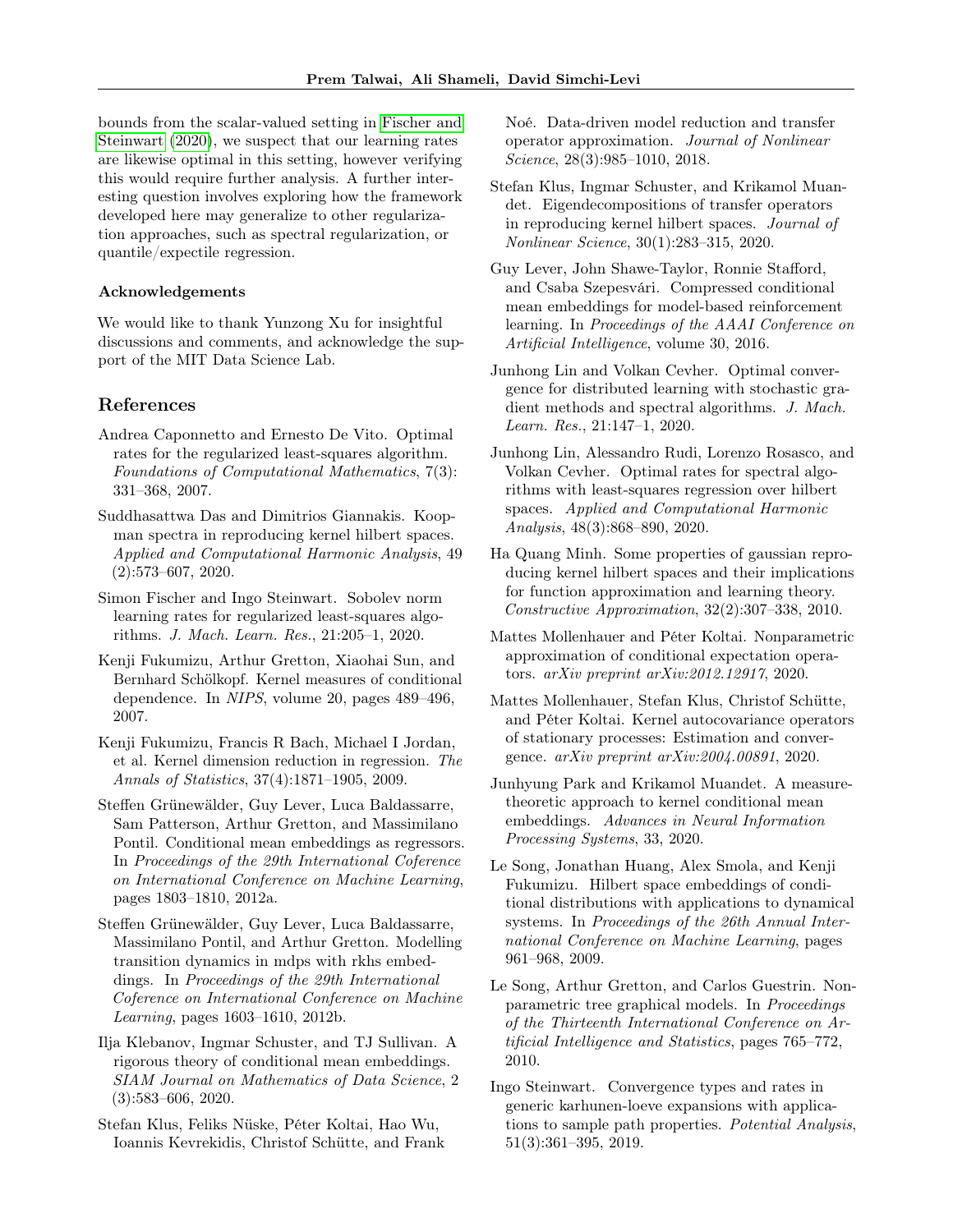- <span id="page-9-1"></span>Ingo Steinwart and Andreas Christmann. Support vector machines. Springer Science & Business Media, 2008.
- <span id="page-9-0"></span>Ingo Steinwart and Clint Scovel. Mercer's theorem on general domains: On the interaction between measures, kernels, and rkhss. Constructive Approximation, 35(3):363–417, 2012.
- <span id="page-9-3"></span>Joel A Tropp. An introduction to matrix concentration inequalities. Foundations and Trends $(\widehat{R})$  in Machine Learning, 8(1-2):1–230, 2015.
- <span id="page-9-2"></span>Ding-Xuan Zhou. The covering number in learning theory. Journal of Complexity, 18(3):739–767, 2002.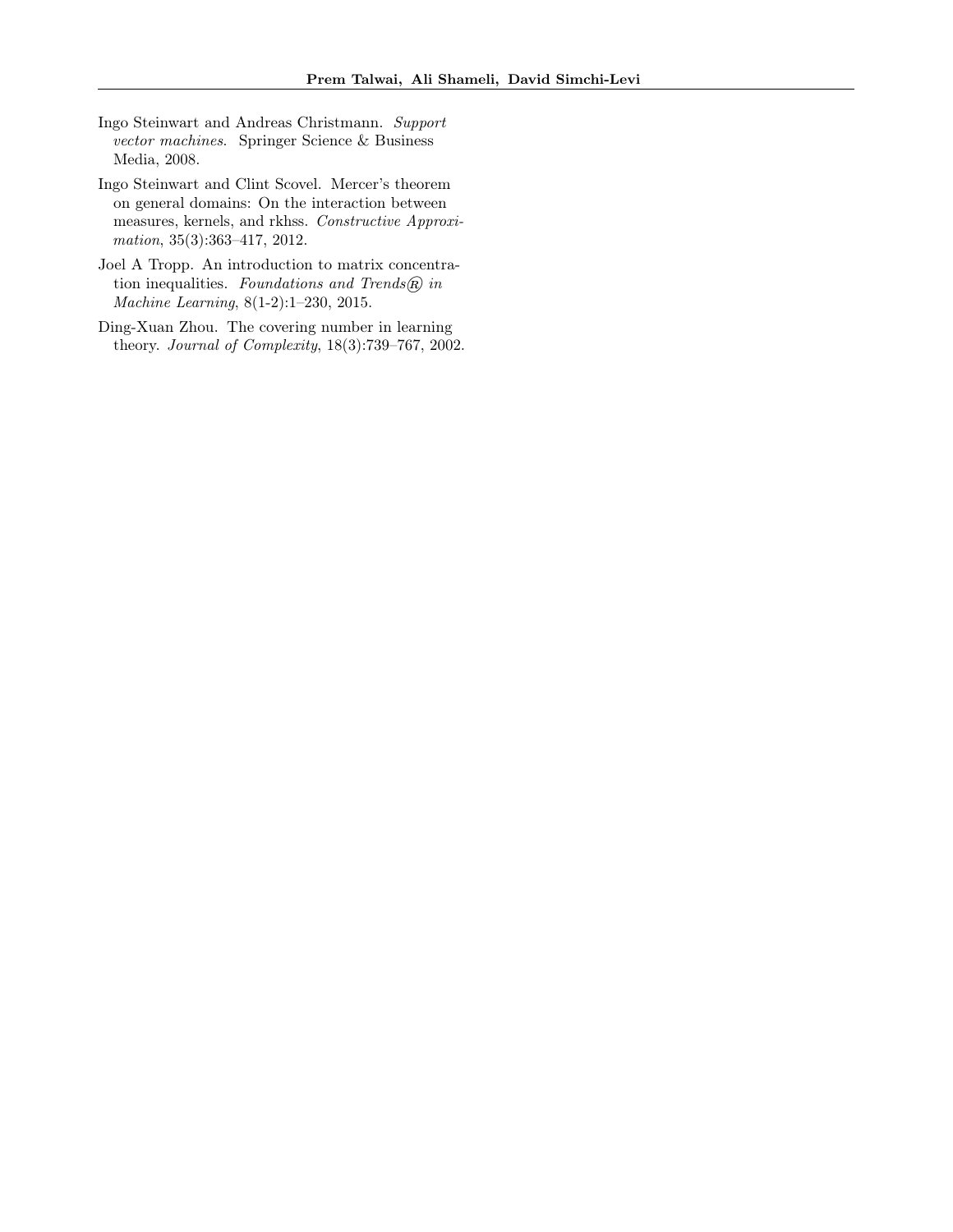# Supplementary Material: Sobolev Norm Learning Rates for Conditional Mean Embeddings

# <span id="page-10-1"></span>A Proofs for Sections [2.3](#page-3-3) and [2.4](#page-4-6)

*Proof of Lemma [1.](#page-3-1)* We must demonstrate that  $C_{Y|X} \circ I_{1,\beta,\nu}^* : \mathcal{H}_K^{\beta} \to \mathcal{H}_L$  satisfies the definition of the conditional mean embedding in Definition [2.1](#page-1-0) where the input space is taken as  $\mathcal{H}^{\beta}_K$  (instead of  $\mathcal{H}_K$ ). Thus, we must show that  $C_{Y|X} \circ I^*_{1,\beta,\nu} k^{\beta}(x,\cdot) = \mu_{Y|x}$ . We first observe that, for any  $f \in \mathcal{H}_K$  and  $x \in \mathcal{X}$ , we have:

$$
\langle I_{1,\beta,\nu}f, k^{\beta}(x,\cdot)\rangle_{\mathcal{H}^{\beta}_{K}} = \langle f, k^{\beta}(x,\cdot)\rangle_{\mathcal{H}^{\beta}_{K}}
$$

$$
= f(x)
$$

$$
= \langle f, k(x,\cdot)\rangle_{K}
$$

Hence, we have that  $I_{1,\beta,\nu}^* k^{\beta}(x,\cdot) = k(x,\cdot)$ . Therefore, by the definition of  $C_{Y|X}$  in Definition [2.1,](#page-1-0) we have:

$$
(C_{Y|X} \circ I_{1,\beta,\nu}^*)k^{\beta}(x,\cdot) = C_{Y|X}k(x,\cdot)
$$
  
=  $\mu_{Y|x}$ 

and we obtain our result.

Proof of Lemma [2.](#page-3-4) Since  $\{\mu_i^{\frac{\beta}{2}}e_i\}_{i=1}^{\infty}$  is an orthonormal basis for  $\mathcal{H}_K^{\beta}$ , we may express any  $f \in \mathcal{H}_K^{\beta}$  as  $f =$  $\sum_{i=1}^{\infty} \langle f, \mu_i^{\frac{\beta}{2}} e_i \rangle_{\mathcal{H}_K^{\beta}} \mu_i^{\frac{\beta}{2}} e_i$ . Hence, we have:

$$
\langle f, C_{\beta,\gamma,\nu}(\mu_i^{\frac{\beta}{2}} e_i) \rangle_{\mathcal{H}_K^{\beta}} = \langle f, I_{\beta,\gamma,\nu}^* I_{\beta,\gamma,\nu}(\mu_i^{\frac{\beta}{2}} e_i) \rangle_{\mathcal{H}_K^{\beta}}
$$
  
\n
$$
= \langle I_{\beta,\gamma,\nu} f, I_{\beta,\gamma,\nu}(\mu_i^{\frac{\beta}{2}} e_i) \rangle_{\mathcal{H}_K^{\gamma}}
$$
  
\n
$$
= \langle f, \mu_i^{\frac{\beta}{2}} e_i \rangle_{\mathcal{H}_K^{\gamma}}
$$
  
\n
$$
= \langle \sum_{i=1}^{\infty} \langle f, \mu_i^{\frac{\beta}{2}} e_i \rangle_{\mathcal{H}_K^{\beta}} \mu_i^{\frac{\beta}{2}} e_i, \mu_i^{\frac{\beta}{2}} e_i \rangle_{\mathcal{H}_K^{\gamma}}
$$
  
\n
$$
= \mu_i^{\beta-\gamma} \langle f, \mu_i^{\frac{\beta}{2}} e_i \rangle_{\mathcal{H}_K^{\beta}}
$$

where the final step follows from the fact that  $\{\mu_i^{\frac{\gamma}{2}}e_i\}_{i=1}^{\infty}$  is an orthonormal basis in  $\mathcal{H}_K^{\gamma}$ . Hence  $C_{\beta,\gamma,\nu}$  is a positive self-adjoint operator on  $\mathcal{H}_K^{\beta}$  with eigenvalues  $\{\mu_i^{\beta-\gamma}\}_{i=1}^{\infty}$  and an orthonormal basis of eigenfunctions  $\{\mu_i^{\frac{\beta}{2}}e_i\}_{i=1}^{\infty}$ . Moreover, since  $C_{\beta,\gamma,\nu}=I_{\beta,\gamma,\nu}^*I_{\beta,\gamma,\nu}$  by definition and  $I_{\beta,\gamma,\nu}$  is the canonical embedding of  $H_K^{\beta}$  into  $H_K^{\gamma}$ , it follows that the action of  $I_{\beta,\gamma,\nu}^* : H_K^{\gamma} \to \mathcal{H}_K^{\beta}$  can be characterized as:

<span id="page-10-0"></span>
$$
I_{\beta,\gamma,\nu}^* e_i = \mu_i^{\beta - \gamma} e_i \quad \nu - \text{almost surely}
$$
 (11)

 $\Box$ 

for all  $i \in \mathbb{N}$ . Now, let  $B_{\ell^2}$  denote the unit ball in  $\ell^2$ . Then, we have that for any linear operator  $T: \mathcal{H}_K^{\beta} \to$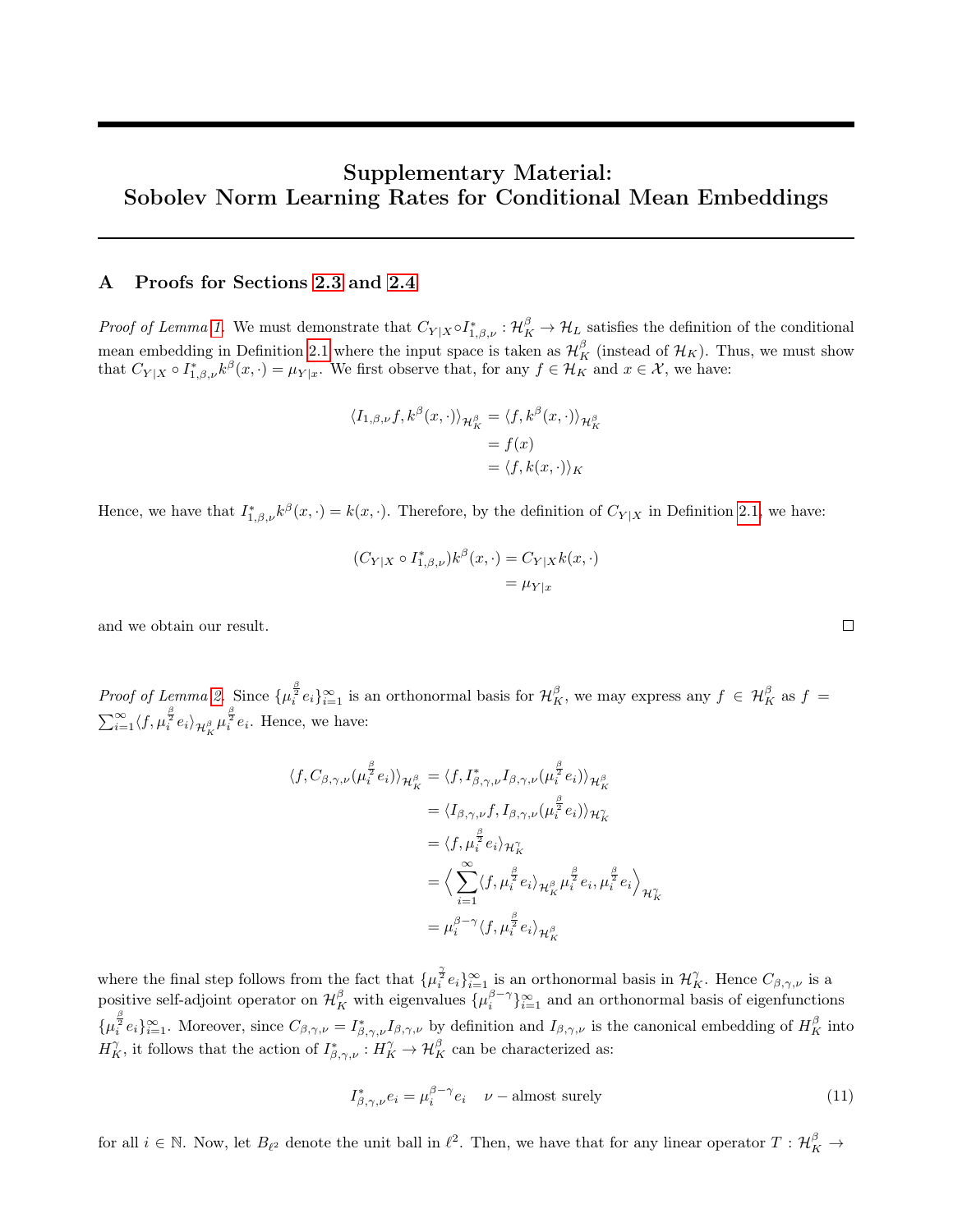$\mathcal{H}_L$ :

$$
||T||_{\beta,\gamma} = ||T \circ I_{\beta,\gamma,\nu}^*||
$$
  
\n
$$
= \sup_{a \in B_{\ell^2}} \left\| \sum_i a_i \mu_i^{\frac{\gamma}{2}} (T \circ I_{\beta,\gamma,\nu}^*) e_i \right\|
$$
  
\n
$$
= \sup_{a \in B_{\ell^2}} \left\| \sum_i \mu_i^{\beta - \frac{\gamma}{2}} a_i (Te_i) \right\| \qquad \text{by (11)}
$$
  
\n
$$
= \sup_{a \in B_{\ell^2}} \left\| \sum_i a_i \mu_i^{\frac{\beta - \gamma}{2}} T(\mu_i^{\frac{\beta}{2}} e_i) \right\|
$$
  
\n
$$
= \sup_{a \in B_{\ell^2}} \left\| \sum_i a_i (T \circ C_{\beta,\gamma,\nu}^{\frac{1}{2}}) \mu_i^{\frac{\beta}{2}} e_i \right\|
$$
  
\n
$$
= ||T \circ C_{\beta,\gamma,\nu}^{\frac{1}{2}}||
$$

where again the last and second equalities follow from the fact that  $\{\mu_i^{\frac{\beta}{2}}e_i\}_{i\in\mathbb{N}}$  and  $\{\mu_i^{\frac{\gamma}{2}}e_i\}_{i\in\mathbb{N}}$  are orthonormal bases in  $\mathcal{H}_K^{\beta}$  and  $\mathcal{H}_K^{\gamma}$ , respectively.  $\Box$ 

<span id="page-11-4"></span>The following result demonstrates that if  $\mathbb{E}_Y[\ell(Y,Y)] < \infty$ , then  $C_Y^{\beta}$  $Y|X|$  is always bounded when it exists. **Lemma A.1.** Suppose that  $C_V^{\beta}$  $Y_{Y|X}^{\beta}$  exists and  $\mathbb{E}_Y[\ell(Y,Y)] < \infty$ . Then,  $C_Y^{\beta}$  $Y|X$  is bounded.

*Proof.* Define  $C_{\beta, XY} \equiv \mathbb{E}_{XY}[k^{\beta}(X, \cdot) \otimes l(Y, \cdot)].$  Note, that this operator is analogous to the cross-covariance operator  $C_{XY}$  defined in section [2.2,](#page-2-1) except that the feature vectors  $k(x, \cdot)$  have been replaced by  $k^{\beta}(x, \cdot)$ , since  $C_{\beta,XY}$  maps between the RKHS  $\mathcal{H}_L$  and  $\mathcal{H}_K^{\beta}$ . Similarly, it is easy to see that the embedded covariance operator of X over  $\mathcal{H}_K^{\beta}$  is simply  $\mathbb{E}_X[k^{\beta}(X,\cdot) \otimes k^{\beta}(X,\cdot)]$  and equivalent to  $C_{\beta,0,\nu} = I^*_{\beta,0,\nu}I_{\beta,0,\nu}$  (as defined in Lemma [2](#page-3-4) and Definition [2.3;](#page-3-2) note here  $I_{\beta,0,\nu}$  is simply the embedding of  $\mathcal{H}_K^{\beta}$  in  $L^2(\nu)$ ). Thus, by the discussion in sec-tion [2.2](#page-2-1) and [Klebanov et al.](#page-8-7) [\(2020\)](#page-8-7), it follows that when  $C_V^{\beta}$  $\int_{Y|X}^{\beta}$  exists it is given by  $(C^{\dagger}_{\beta,0,\nu}C_{\beta,XY})^*$ . Hence, in order to demonstrate that  $C_V^{\beta}$  $\mathcal{C}_{Y|X}$  is bounded, we must only demonstrate that  $C_{\beta,0,\nu}$  and  $C_{\beta,XY}$  are bounded and then apply Theorem A.1 in [Klebanov et al.](#page-8-7) [\(2020\)](#page-8-7). It is clear that  $C_{\beta,0,\nu}$  shares the same eigenvalues as  $T^{\beta}_{\nu}$  (just as  $T_{\nu}$  and  $C_{\nu}$ ), and hence  $||C_{\beta,0,\nu}|| = \mu_1^{\beta} < \infty$ . To see that  $C_{\beta,XY} : \mathcal{H}_L \to \mathcal{H}_K^{\beta}$  is bounded, we note that, for  $f \in \mathcal{H}_L$  with  $||f||_L \leq 1$ , we have:

$$
||C_{\beta,XY}f||_{\mathcal{H}_K^{\beta}} = \left\| \mathbb{E}_{XY}[k^{\beta}(X,\cdot)\langle l(Y,\cdot),f\rangle_L] \right\|_{\mathcal{H}_K^{\beta}}
$$
  

$$
\leq ||f||_L \left\| \mathbb{E}_{XY}[k^{\beta}(X,\cdot)\sqrt{l(Y,Y)}] \right\|_{\mathcal{H}_K^{\beta}}
$$
(12)

<span id="page-11-1"></span><span id="page-11-0"></span>
$$
\leq \mathbb{E}_{XY}[\|\kappa^{\beta}(X,\cdot)\|\sqrt{l(Y,Y)}]
$$
  
= 
$$
\mathbb{E}_{XY}[\sqrt{\kappa^{\beta}(X,X)l(Y,Y)}]
$$
 (13)

$$
\leq \sqrt{\mathbb{E}_X[k^{\beta}(X,X)]\mathbb{E}_Y[l(Y,Y)]}
$$
\n(14)

<span id="page-11-3"></span><span id="page-11-2"></span>
$$
\langle \infty \tag{15}
$$

where [\(12\)](#page-11-0) follows from Cauchy-Schwarz, [\(13\)](#page-11-1) follows from Jensen's inequality and the fact that  $||f||_L \leq 1$ , [\(14\)](#page-11-2) follows from Cauchy-Schwarz, and finally [\(15\)](#page-11-3) follows from the assumption  $\mathbb{E}_Y[\ell(Y, Y)] < \infty$  and the  $\text{fact that } \mathbb{E}_X[k^{\beta}(X,X)] = \mathbb{E}_X[\sum_{i=1}^{\infty} \mu_i^{\beta} e_i^2(X)] < \infty, \text{ since } \mathcal{H}_K^{\beta} \text{ is implicitly an RKHS (since the CME } C_Y^{\beta}$  $Y|X$ is well-defined) and hence satisfies [\(2\)](#page-3-0). Hence  $C_{\beta,XY}$  is bounded, and our result follows from Theorem A.1 in [Klebanov et al.](#page-8-7) [\(2020\)](#page-8-7). Moreover, if Assumption [1](#page-4-0) is satisfied for some  $p > 1$ , it follows that since  $\infty$  $\mathbb{E}_X[k^{\beta}(X,X)] = \mathbb{E}_X[\sum_{i=1}^{\infty} \mu_i^{\beta} e_i^2(X)] = \sum_{i=1}^{\infty} \mu_i^{\beta} \ge c \sum_{i=1}^{\infty} i^{-p^{-1}\beta}$ , that  $\beta > p$ .  $\Box$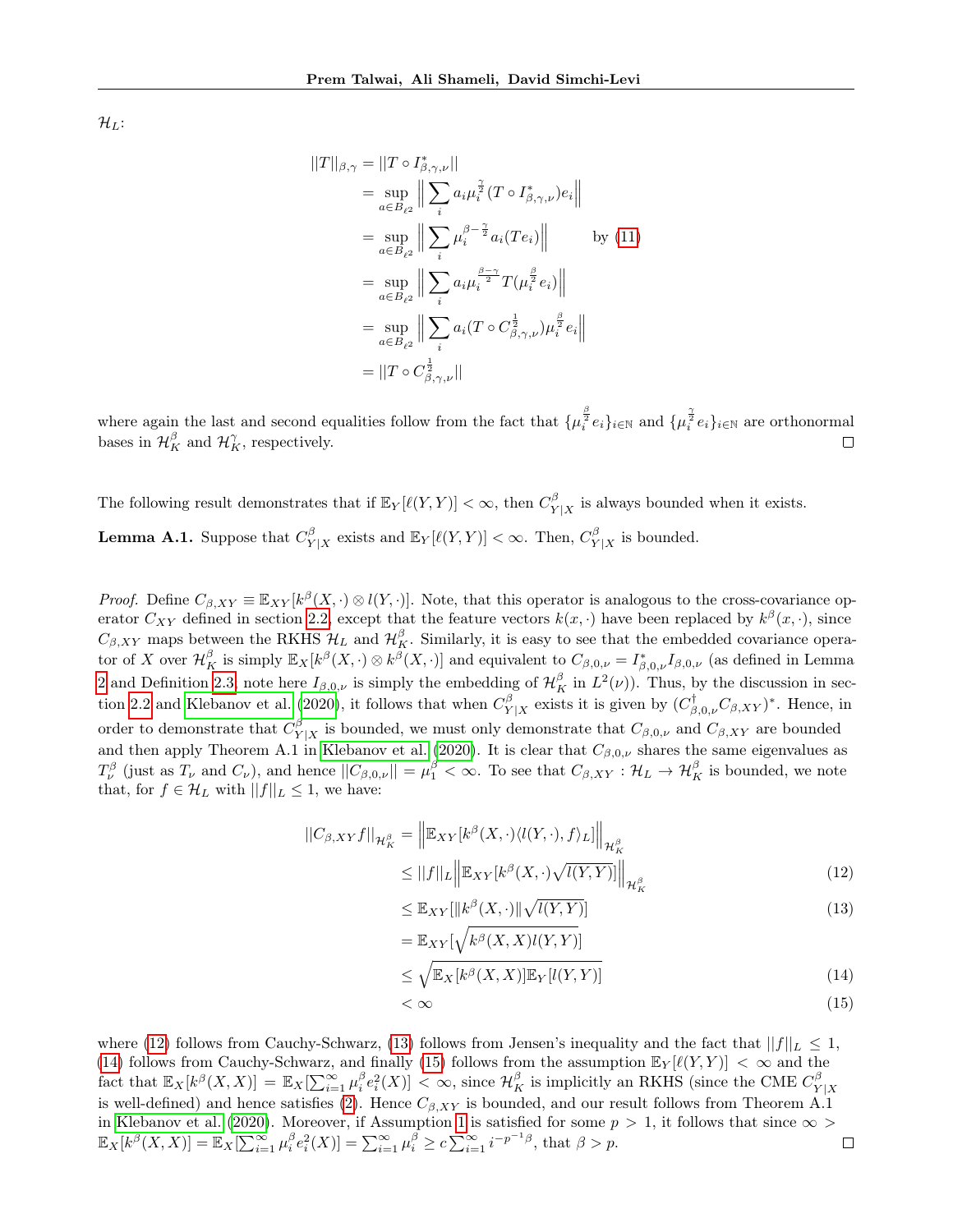*Proof of Lemma [3.](#page-5-0)* Let  $g_f(\cdot) = \mathbb{E}[f(Y)|X = \cdot]$ . We observe that for every  $x \in \mathcal{X}$ :

$$
g_f(x) = \mathbb{E}_{Y|x}[f(Y)]\tag{16}
$$

$$
= \langle f, \mu_{Y|x} \rangle_L \tag{17}
$$

$$
= \langle f, C_{Y|X}^{\beta} k^{\beta}(x, \cdot) \rangle_L \tag{18}
$$

$$
= \langle (C_{Y|X}^{\beta})^* f, k^{\beta}(x, \cdot) \rangle_{\mathcal{H}_K^{\beta}} \tag{19}
$$

Since  $g_f \in \mathcal{H}_K^{\beta}$  by assumption (recall this is implicit in the existence of  $C_Y^{\beta}$  $\frac{\partial^{\beta}}{\partial Y|X}$  :  $\mathcal{H}_K^{\beta} \rightarrow \mathcal{H}_L$ ), we have that  $g_f = (C_Y^{\beta}$  $(Y|X)|^{\beta}$  The result then follows from:

$$
||C_{Y|X}^{\beta}||^{2} = \sup_{||f||_{L} \le 1} \sum_{i=1}^{\infty} \langle f, C_{Y|X}^{\beta} \mu_{i}^{\frac{\beta}{2}} e_{i} \rangle_{L}^{2}
$$
  

$$
= \sup_{||f||_{L} \le 1} \sum_{i=1}^{\infty} \langle (C_{Y|X}^{\beta})^{*} f, \mu_{i}^{\frac{\beta}{2}} e_{i} \rangle_{\mathcal{H}_{K}^{\beta}}^{2}
$$
  

$$
= \sup_{||f||_{L} \le 1} \sum_{i=1}^{\infty} \langle g_{f}, \mu_{i}^{\frac{\beta}{2}} e_{i} \rangle_{\mathcal{H}_{K}^{\beta}}^{2}
$$
  

$$
= \sup_{||f||_{L} \le 1} ||g_{f}||_{\mathcal{H}_{K}^{\beta}}^{2}
$$

The second part of the lemma follows directly from Lemma [A.1.](#page-11-4)

*Proof of Lemma [4.](#page-5-1)* We first note that, here  $\pi$  may be any measure, and we only require that the compact imbedding  $\mathcal{H}_L \hookrightarrow L^2(\pi)$  be injective (which ensures that  $\{\eta_i^{\frac{1}{2}}f_i\}_{i=1}^{\infty}$  is indeed an orthonormal basis for  $\mathcal{H}_L$  by Theorem 3.3 in [Steinwart and Scovel](#page-9-0) [\(2012\)](#page-9-0)) Let  $g_f(x) = \mathbb{E}_{Y|x}[f(Y)]$ , for  $f \in \mathcal{H}_L$ . Then, we have that:

$$
\mathbb{E}_{Y|x}\Big[\Big((l(Y,\cdot)-\mu_{Y|x})\otimes (l(Y,\cdot)-\mu_{Y|x})\Big)^p\Big] = \mathbb{E}_{Y|x}[\||l(Y,\cdot)-\mu_{Y|x}||^{2p-2}(l(Y,\cdot)-\mu_{Y|x})\otimes (l(Y,\cdot)-\mu_{Y|x})] \n\preccurlyeq (2\ell)^{2p-2}\mathbb{E}_{Y|x}[(l(Y,\cdot)-\mu_{Y|x})\otimes (l(Y,\cdot)-\mu_{Y|x})] \n\preccurlyeq (2\ell)^{2p-2}\mathbb{E}_{Y|x}[\ell(Y,\cdot)\otimes l(Y,\cdot)]
$$
\n(20)

where [\(20\)](#page-12-0) follows from the fact that  $\mu_{Y|x} = \mathbb{E}_{Y|x}[l(Y, \cdot)]$  by definition and  $||l(y, \cdot)|| = \sqrt{l(y, y)} \leq l$  by assumption. Now, since:

<span id="page-12-0"></span>
$$
l(y, \cdot) = \sum_{i=1}^{\infty} \eta_i f_i(y) f_i
$$

converges pointwise (Theorem 3.3 in [Steinwart and Scovel](#page-9-0) [\(2012\)](#page-9-0)), we have that for any  $h \in \mathcal{H}_L$ ,

$$
\langle h, l(y, \cdot) \rangle_L^2 = \left\langle h, \sum_{i=1}^{\infty} \eta_i f_i(y) f_i \right\rangle_L^2
$$
  
\n
$$
\leq \left( \sum_{i=1}^{\infty} \eta_i^{\gamma} f_i^2(y) \right) \left( \sum_{i=1}^{\infty} \eta_i^{1-\gamma} \langle h, \eta_i^{\frac{1}{2}} f_i \rangle_L^2 \right)
$$
  
\n
$$
\leq K \langle h, C_{\pi}^{1-\gamma} h \rangle_L
$$
\n(22)

where [\(22\)](#page-12-1) follows from the fact that  $K = \sum_{i=1}^{\infty} \eta_i^{\gamma} f_i^2(y) < \infty$  by assumption, and in (22),  $C_{\pi}$  is defined analogously to  $C_{\nu}$  in section [2.2.](#page-2-1) Hence, for all  $y \in \mathcal{Y}$ ,  $l(y, \cdot) \otimes l(y, \cdot) \preccurlyeq KC_{\pi}^{1-\gamma}$  and:

$$
\mathbb{E}_{Y|x}\Big[\Big(\big(l(Y,\cdot)-\mu_{Y|x}\big)\otimes\big(l(Y,\cdot)-\mu_{Y|x}\big)\Big)^p\Big]\preccurlyeq (2\ell)^{2p-2}\mathbb{E}_{Y|x}[l(Y,\cdot)\otimes l(Y,\cdot)]\preccurlyeq K(2\ell)^{2p-2}C_{\pi}^{1-\gamma}
$$

Finally,  $tr(C_{\pi}^{1-\gamma}) = \sum_{i} \eta_i^{1-\gamma} \asymp \sum_{i} i^{-q^{-1}(1-\gamma)} < \infty$  since  $\gamma < 1-q$ . Hence, we obtain our result with  $V = KC_{\pi}^{1-\gamma}$  and  $R = 2\ell$ .

<span id="page-12-1"></span> $\Box$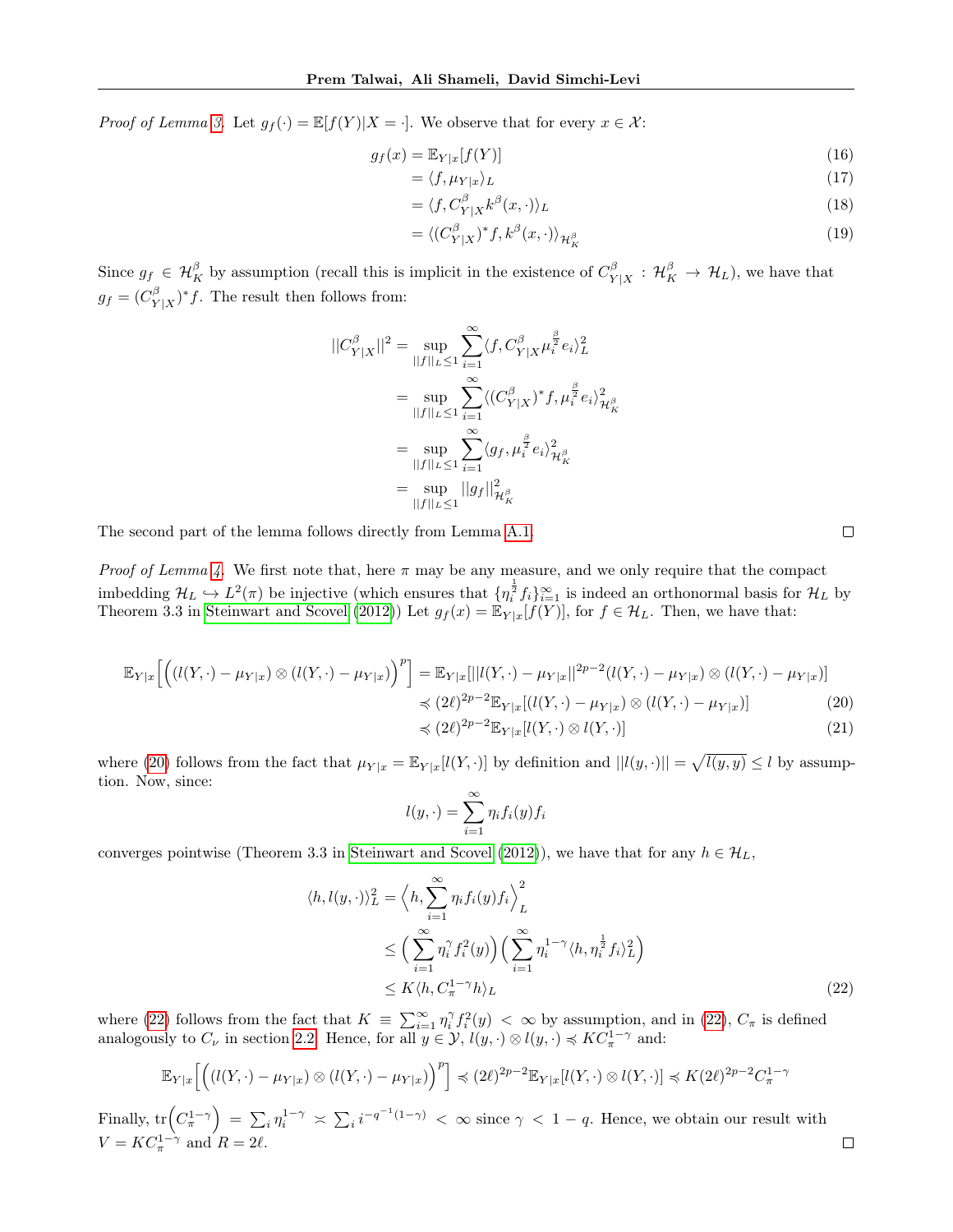**Remark** (Assumptions in Lemma [4\)](#page-5-1). A particularly illustrative case of the assumption  $\eta_i = \mathcal{O}(i^{-q^{-1}})$ occurs when the  $\eta_i$  decay exponentially (such as when l is the Gaussian kernel and  $\pi$  is the Lebesgue measure), in which case it is easy to see that the decay condition holds for any  $q \in (0,1)$ . Moreover, we note that our boundedness condition  $\left\|\sum_{i\in\mathbb{N}}\eta_i^{\gamma}f_i^2\right\|_{L^{\infty}(\mathcal{Y})}<\infty$  is significantly weaker than requiring the uniform boundedness of the eigenfunctions  $(\sup_{i\in\mathbb{N}}||f_i||_{L^{\infty}(\mathcal{Y})}<\infty)$ , the latter of which is often violated even for  $C^{\infty}$ kernels (see discussion in [Steinwart and Scovel](#page-9-0) [\(2012\)](#page-9-0) and [Zhou](#page-9-2) [\(2002\)](#page-9-2)). In fact, for the kernel in Example 1 of [Zhou](#page-9-2) [\(2002\)](#page-9-2), it can be shown that the requirement  $\left\|\sum_{i\in\mathbb{N}}\eta_i^{\gamma}f_i^2\right\|_{L^{\infty}(\mathcal{Y})}<\infty$ , is satisfied for any choice of  $\gamma \in \left(\frac{\ln 8}{\ln 16}, 1\right)$ , despite  $||f_i||_{L^{\infty}(\mathcal{Y})}$  growing exponentially. Most importantly, Lemma [4](#page-5-1) demonstrates that we can replace the requirement on the conditional distribution  $Y|X$  in Assumption [4](#page-4-3) with a condition on  $\mathcal{H}_L$  and thereby eliminate any constraints on  $P(Y|X)$  in our hypotheses.

# B Proof of Theorem [5](#page-6-2)

Proof of Lemma [6.](#page-7-0) We first note that:

<span id="page-13-0"></span>
$$
\mu_{Y|X}^{\lambda} = C_{YX}(C_{XX} + \lambda)^{-1}k(x, \cdot)
$$
  
=  $\mathbb{E}_{YX}[l(y, \cdot) \otimes k(x, \cdot)](C_{XX} + \lambda)^{-1}k(x, \cdot)$   
=  $C_{Y|X}^{\beta} \mathbb{E}_{X}[k^{\beta}(x, \cdot) \otimes k(x, \cdot)](C_{XX} + \lambda)^{-1}k(x, \cdot)$  (23)

where [\(23\)](#page-13-0) follows from the fact that  $\mu_{Y|x} = \mathbb{E}_{Y|X=x}[l(Y, \cdot)] = C_Y^{\beta}$  $\frac{\beta}{Y|X} k^{\beta}(x, \cdot)$  by the definition of the conditional embedding  $C_{\mathbf{v}}^{\beta}$  $\mathcal{H}_{Y|X}^{\beta}$  on  $\mathcal{H}_{K}^{\beta}$ . We then observe that:

$$
\mathbb{E}_{X}[k^{\beta}(x,\cdot)\otimes k(x,\cdot)](C_{XX}+\lambda)^{-1}k(x,\cdot)=\mathbb{E}_{X}\Big[\Big(\sum_{i=1}^{\infty}\mu_{i}^{\beta}e_{i}(X)e_{i}\Big)\otimes\Big(\sum_{i=1}^{\infty}\mu_{i}e_{i}(X)e_{i}\Big)\Big](C_{XX}+\lambda)^{-1}k(x,\cdot)
$$

$$
=\Big(\sum_{i=1}^{\infty}\mu_{i}^{1+\beta}e_{i}\otimes e_{i}\Big)(C_{XX}+\lambda)^{-1}k(x,\cdot)
$$

$$
=\Big(\sum_{i=1}^{\infty}\frac{\mu_{i}^{1+\beta}}{\mu_{i}+\lambda}e_{i}\otimes e_{i}\Big)k(x,\cdot)
$$

$$
=\sum_{i=1}^{\infty}\frac{\mu_{i}^{1+\beta}}{\mu_{i}+\lambda}e_{i}(x)e_{i}
$$

We thus have that:

$$
\mu_{Y|X}^{\lambda} - \mu_{Y|X} = C_{Y|X}^{\beta} \Big( \mathbb{E}_{X} [k^{\beta}(x, \cdot) \otimes k(x, \cdot)] (C_{XX} + \lambda)^{-1} k(x, \cdot) \Big) - C_{Y|X}^{\beta} k^{\beta}(x, \cdot)
$$

$$
= C_{Y|X}^{\beta} \Big( \sum_{i=1}^{\infty} \frac{\mu_{i}^{1+\beta}}{\mu_{i} + \lambda} e_{i}(x) e_{i} - \sum_{i=0}^{\infty} \mu_{i}^{\beta} e_{i}(x) e_{i} \Big)
$$

$$
= \sum_{i=1}^{\infty} \frac{\lambda}{\mu_{i} + \lambda} \cdot C_{Y|X}^{\beta} \mu_{i}^{\beta} e_{i}(x) e_{i}
$$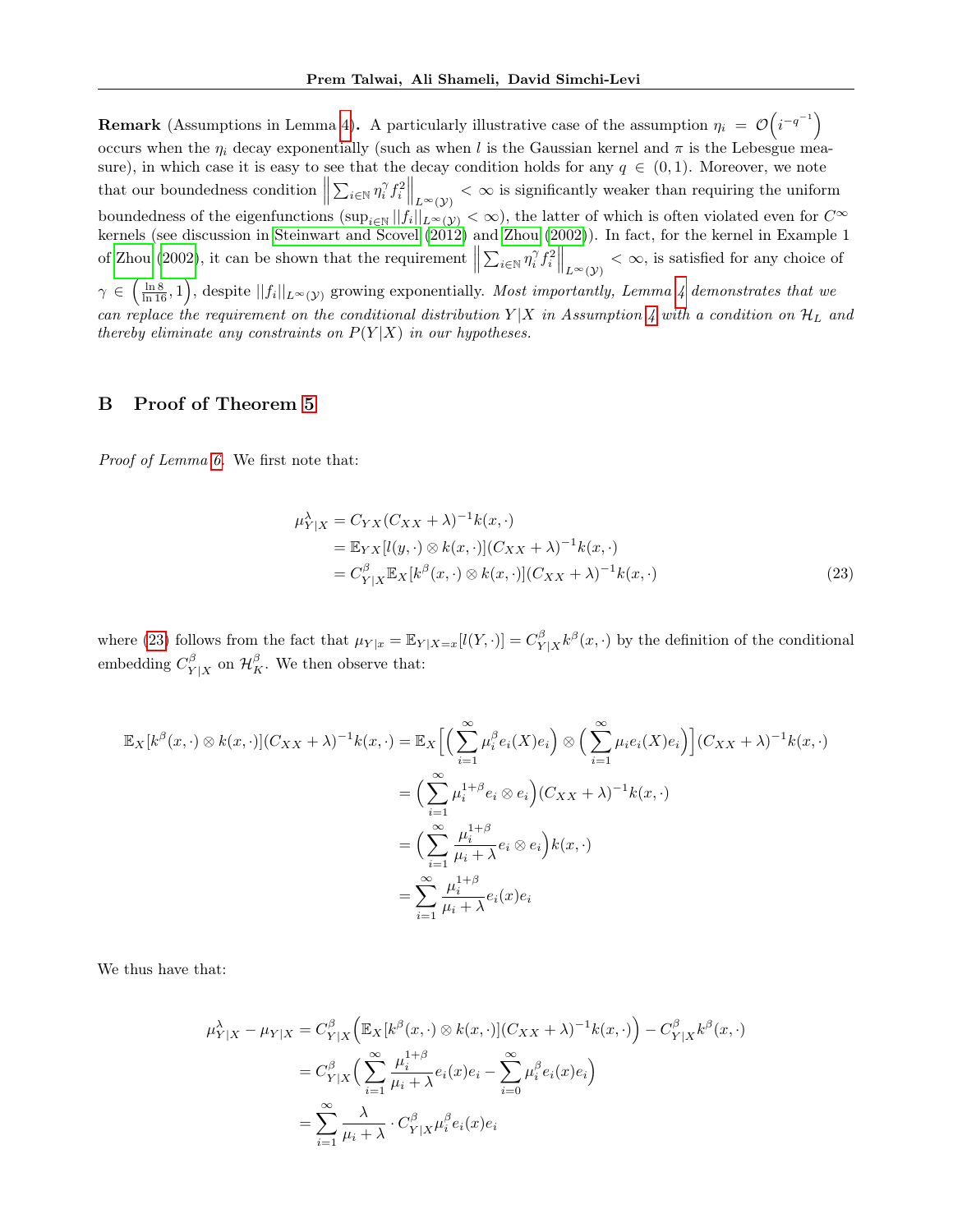Thus, we can write:

$$
\mathbb{E}_{X}[||\mu_{Y|X} - \mu_{Y|X}^{\lambda}||_{L}^{2}] = \mathbb{E}_{X}\Big[\Big|\Big|\sum_{i=1}^{\infty} \frac{\lambda}{\lambda + \mu_{i}} C_{Y|X}^{\beta} \mu_{i}^{\beta} e_{i}(X) e_{i}\Big|\Big|_{L}^{2}\Big]
$$
  
\n
$$
= \mathbb{E}_{X}\Big[\Big|\Big|\sum_{i=1}^{\infty} \frac{\lambda \cdot \mu_{i}^{\frac{\beta}{2}}}{\lambda + \mu_{i}} C_{Y|X}^{\beta} \mu_{i}^{\frac{\beta}{2}} e_{i}(X) e_{i}\Big|\Big|_{L}^{2}\Big]
$$
  
\n
$$
\leq \lambda^{2} ||C_{Y|X}^{\beta}||^{2} \mathbb{E}_{X}\Big[\sum_{i=1}^{\infty} \Big(\frac{\mu_{i}^{\frac{\beta}{2}}}{\lambda + \mu_{i}}\Big)^{2} e_{i}^{2}(X)\Big]
$$
  
\n
$$
= \lambda^{2} ||C_{Y|X}^{\beta}||^{2} \sum_{i=1}^{\infty} \Big(\frac{\mu_{i}^{\frac{\beta}{2}}}{\lambda + \mu_{i}}\Big)^{2}
$$
  
\n
$$
\leq D\lambda^{\beta-p} ||C_{Y|X}^{\beta}||^{2}
$$

where the last line follows from Lemma [D.2.](#page-23-0) Moreover, we have, for any  $x \in X$ :

$$
||\mu_{Y|x} - \mu_{Y|x}^{\lambda}||_{L}^{2} = \Big\|\sum_{i=1}^{\infty} \frac{\lambda}{\lambda + \mu_{i}} C_{Y|X}^{\beta} \mu_{i}^{\beta} e_{i}(x) e_{i}\Big\|_{L}^{2}
$$
  
\n
$$
= \Big\|\sum_{i=1}^{\infty} \frac{\lambda \cdot \mu_{i}^{\frac{\beta-\alpha}{2}}}{\lambda + \mu_{i}} \cdot \mu^{\frac{\alpha}{2}} e_{i}(x) \cdot C_{Y|X}^{\beta} \mu_{i}^{\frac{\beta}{2}} e_{i}\Big\|_{L}^{2}
$$
  
\n
$$
\leq \Big(\sum_{i} \Big(\frac{\lambda \cdot \mu_{i}^{\frac{\beta-\alpha}{2}}}{\lambda + \mu_{i}}\Big)^{2} \mu^{\alpha} e_{i}^{2}(x)\Big) ||C_{Y|X}^{\beta}||^{2}
$$
  
\n
$$
\leq \Big(\sup_{i} \Big(\frac{\lambda \cdot \mu_{i}^{\frac{\beta-\alpha}{2}}}{\lambda + \mu_{i}}\Big)^{2}\Big) \cdot \sum_{i} \mu^{\alpha} e_{i}^{2}(x) \cdot ||C_{Y|X}^{\beta}||^{2}
$$
  
\n
$$
\leq \lambda^{\beta-\alpha} ||k^{\alpha}||_{\infty}^{2} ||C_{Y|X}^{\beta}||^{2}
$$
\n(24)

when  $\beta > \alpha$  (here [\(24\)](#page-14-0) follows from the fact that  $\{\mu_i^{\frac{\beta}{2}}e_i\}_{i=1}^{\infty}$  is an orthonormal basis for  $\mathcal{H}_K^{\beta}$  and the last line follows from Lemma 25 in [Fischer and Steinwart](#page-8-11) [\(2020\)](#page-8-11)). When  $\beta < \alpha$ , we have that:

<span id="page-14-0"></span>
$$
||\mu_{Y|x}^{\lambda}||_{L}^{2} = \Big|\Big|\sum_{i=1}^{\infty} \frac{\mu_{i}}{\mu_{i} + \lambda} \cdot C_{Y|X}^{\beta} \mu_{i}^{\beta} e_{i}(x) e_{i}\Big|\Big|_{L}^{2}
$$
  
\n
$$
= \Big|\Big|\sum_{i=1}^{\infty} \frac{\mu_{i}^{1 + \frac{\beta - \alpha}{2}}}{\lambda + \mu_{i}} \cdot \mu_{i}^{\frac{\alpha}{2}} e_{i}(x) \cdot C_{Y|X}^{\beta} \mu_{i}^{\frac{\beta}{2}} e_{i}\Big|\Big|_{L}^{2}
$$
  
\n
$$
= \Big(\sum_{i} \Big(\frac{\mu_{i}^{1 + \frac{\beta - \alpha}{2}}}{\lambda + \mu_{i}}\Big)^{2} \mu_{i}^{\alpha} e_{i}^{2}(x)\Big) ||C_{Y|X}^{\beta}||^{2}
$$
  
\n
$$
\leq \lambda^{\beta - \alpha} ||k^{\alpha}||_{\infty}^{2} ||C_{Y|X}^{\beta}||^{2}
$$

where again the last line follows from Lemma 25 in [Fischer and Steinwart](#page-8-11) [\(2020\)](#page-8-11). Thus, we have for all cases:

$$
||\mu_{Y|x} - \mu_{Y|x}^{\lambda}||_L \le ||\mu_{Y|x}||_L + ||\mu_{Y|x}^{\lambda}||_L
$$
  
\n
$$
\le \tilde{C} + \lambda^{\frac{\beta - \alpha}{2}} ||k^{\alpha}||_{\infty} ||C_{Y|X}^{\beta}||
$$
  
\n
$$
\le (\tilde{C} + ||k^{\alpha}||_{\infty} ||C_{Y|X}^{\beta}||) \lambda^{-\frac{(\alpha - \beta)}{2}}
$$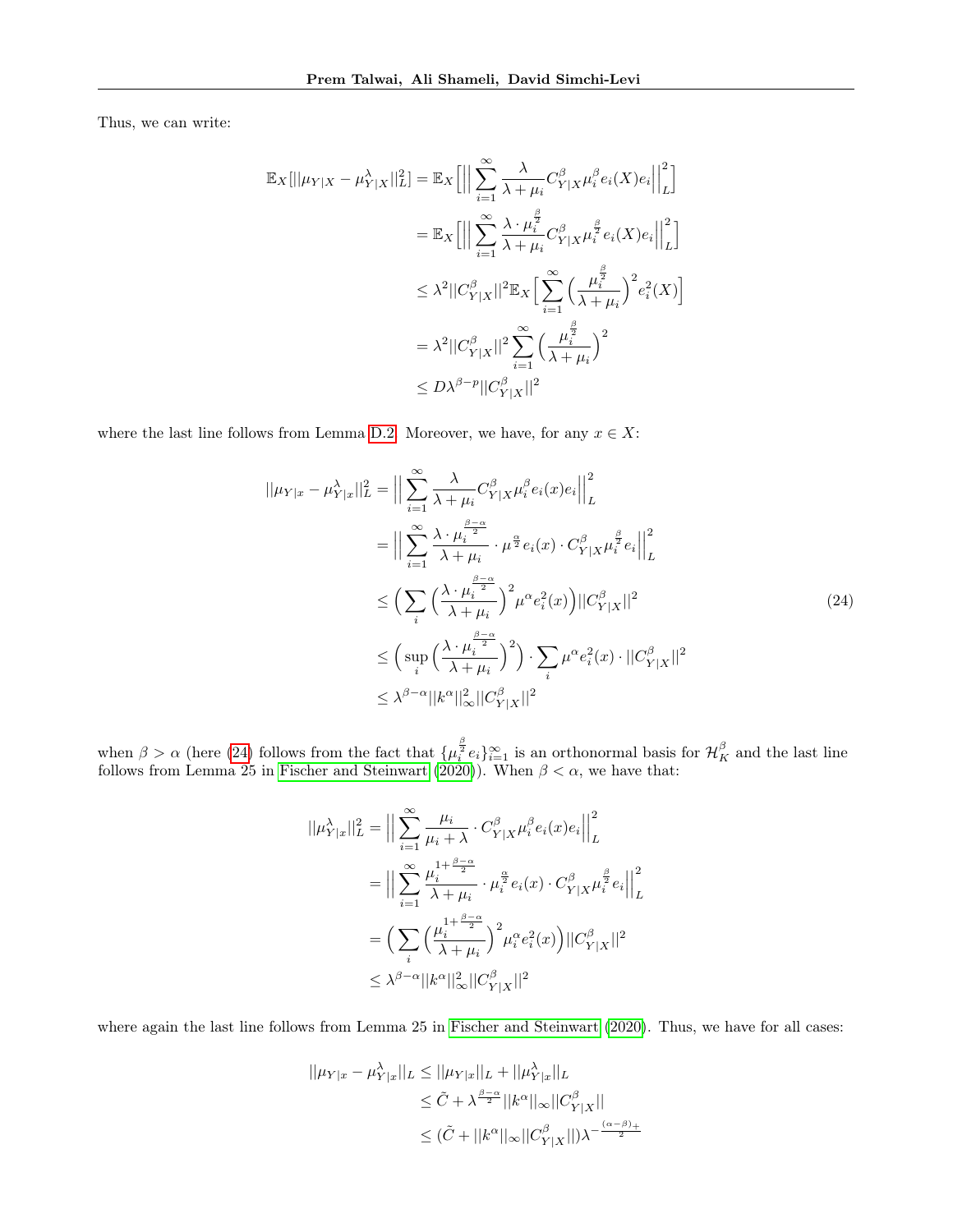where we have used the fact that we may assume the fixed  $\lambda \leq 1$  (as the  $\lambda_n \to 0$  in Theorem [5\)](#page-6-2). Moreover, we have:

$$
\|\mathbb{E}[(\mu_{Y|x} - \mu_{Y|x}^{\lambda}) \otimes (\mu_{Y|x} - \mu_{Y|x}^{\lambda})]| \|^2 = \sup_{\|f\|_{L} \le 1} \mathbb{E}[\langle f, \mu_{Y|x} - \mu_{Y|x}^{\lambda} \rangle]^{2}
$$
  

$$
= \sup_{\|f\|_{L} \le 1} \mathbb{E}\Big[\Big(\sum_{i=1}^{\infty} \frac{\lambda \cdot \mu_{i}^{\frac{\beta}{2}} e_{i}(X)}{\lambda + \mu_{i}} \langle f, C_{Y|X}^{\beta} \mu_{i}^{\frac{\beta}{2}} e_{i} \rangle_{L}\Big)^2\Big]
$$
  

$$
\le \sup_{\|f\|_{L} \le 1} \sum_{i=1}^{\infty} \Big(\frac{\lambda \cdot \mu_{i}^{\frac{\beta}{2}}}{\lambda + \mu_{i}}\Big)^2 \langle f, C_{Y|X}^{\beta} \mu_{i}^{\frac{\beta}{2}} e_{i} \rangle_{L}^2 \tag{25}
$$

<span id="page-15-0"></span>
$$
\leq \left(\sup_{i} \left(\frac{\lambda \cdot \mu_{i}^{\frac{\beta}{2}}}{\lambda + \mu_{i}}\right)^{2}\right) \sup_{||f||_{L} \leq 1} \sum_{i=1}^{\infty} \langle f, C_{Y|X}^{\beta} \mu_{i}^{\frac{\beta}{2}} e_{i} \rangle_{L}^{2}
$$
(26)

<span id="page-15-3"></span>
$$
\leq \lambda^{\beta} ||C_{Y|X}^{\beta}||^2 \tag{27}
$$

where [\(25\)](#page-15-0) follows from the fact that  $\mathbb{E}_X[e_i(X)e_j(X)] = \delta_{ij}$  (as  $\{e_i\}_{i=1}^{\infty}$  is an orthonormal basis for  $L^2(\nu)$ ), and the last step follows from  $\{\mu_i^{\frac{\beta}{2}}e_i\}_{i=1}^{\infty}$  being an orthonormal basis in  $\mathcal{H}_K^{\beta}$ . For the final part of Lemma [6,](#page-7-0) we observe that like before:

$$
C_{Y|X}^{\lambda} = C_{YX}(C_{XX} + \lambda)^{-1}
$$
  
=  $C_{Y|X}^{\beta} \mathbb{E}_{X}[k^{\beta}(x, \cdot) \otimes k(x, \cdot)](C_{XX} + \lambda)^{-1}$   
= 
$$
\sum_{i=1}^{\infty} \frac{\mu_i^{1+\beta}}{\mu_i + \lambda} C_{Y|X}^{\beta} e_i \otimes e_i
$$
 (28)

Recall that:

$$
||C_{Y|X}^{\lambda} - C_{Y|X}||_{\gamma} = ||C_{Y|X}^{\lambda} \circ I_{1,\gamma,\nu}^* - C_{Y|X}^{\beta} \circ I_{\beta,\gamma,\nu}^*||
$$

by definition (see remark after section [2.3\)](#page-3-3). Now, observe that for any element  $f = \sum_i a_i \mu_i^{\frac{\gamma}{2}} e_i \in \mathcal{H}_K^{\gamma}$  with  ${a_i}_{i=1}^{\infty} \in \ell^2$ , we have that:

$$
(C_{Y|X}^{\lambda} \circ I_{1,\gamma,\nu}^*)f = (C_{Y|X}^{\lambda} \circ I_{1,\gamma,\nu}^*) \Big(\sum_i a_i \mu_i^{\frac{\gamma}{2}} e_i\Big)
$$
  

$$
= C_{Y|X}^{\lambda} \Big(\sum_i a_i \mu_i^{1-\frac{\gamma}{2}} e_i\Big)
$$
 (29)

<span id="page-15-2"></span><span id="page-15-1"></span>
$$
= \Big(\sum_{i=1}^{\infty} \frac{\mu_i^{1+\beta}}{\mu_i + \lambda} C_{Y|X}^{\beta} e_i \otimes e_i\Big) \Big(\sum_i a_i \mu_i^{1-\frac{\gamma}{2}} e_i\Big) \tag{30}
$$

<span id="page-15-4"></span>
$$
=\sum_{i=1}^{\infty} \frac{a_i \mu_i^{1+\beta-\frac{\gamma}{2}}}{\mu_i + \lambda} C_{Y|X}^{\beta} e_i
$$
\n(31)

where [\(29\)](#page-15-1) follows from [\(11\)](#page-10-0), [\(30\)](#page-15-2) follows from [\(28\)](#page-15-3) and noting that  $\sum_i a_i \mu_i^{1-\frac{\gamma}{2}} e_i \in \mathcal{H}_K$ , since  $\mu_i \to 0$  (as  $C_{\nu}$  is compact) and  $\frac{1-\gamma}{2} > 0$  (as  $\gamma < 1$  by assumption); and [\(31\)](#page-15-4) follows from noting that  $\{\mu_i^{\frac{1}{2}}e_i\}_{i=1}^{\infty}$  is an orthonormal basis in  $\mathcal{H}_K$ . Similarly, we have that:

$$
(C_{Y|X}^{\beta} \circ I_{\beta,\gamma,\nu}^*)f = (C_{Y|X}^{\beta} \circ I_{\beta,\gamma,\nu}^*) \Big(\sum_i a_i \mu_i^{\frac{\gamma}{2}} e_i\Big)
$$

$$
= \sum_i a_i \mu_i^{\beta - \frac{\gamma}{2}} C_{Y|X}^{\beta} e_i
$$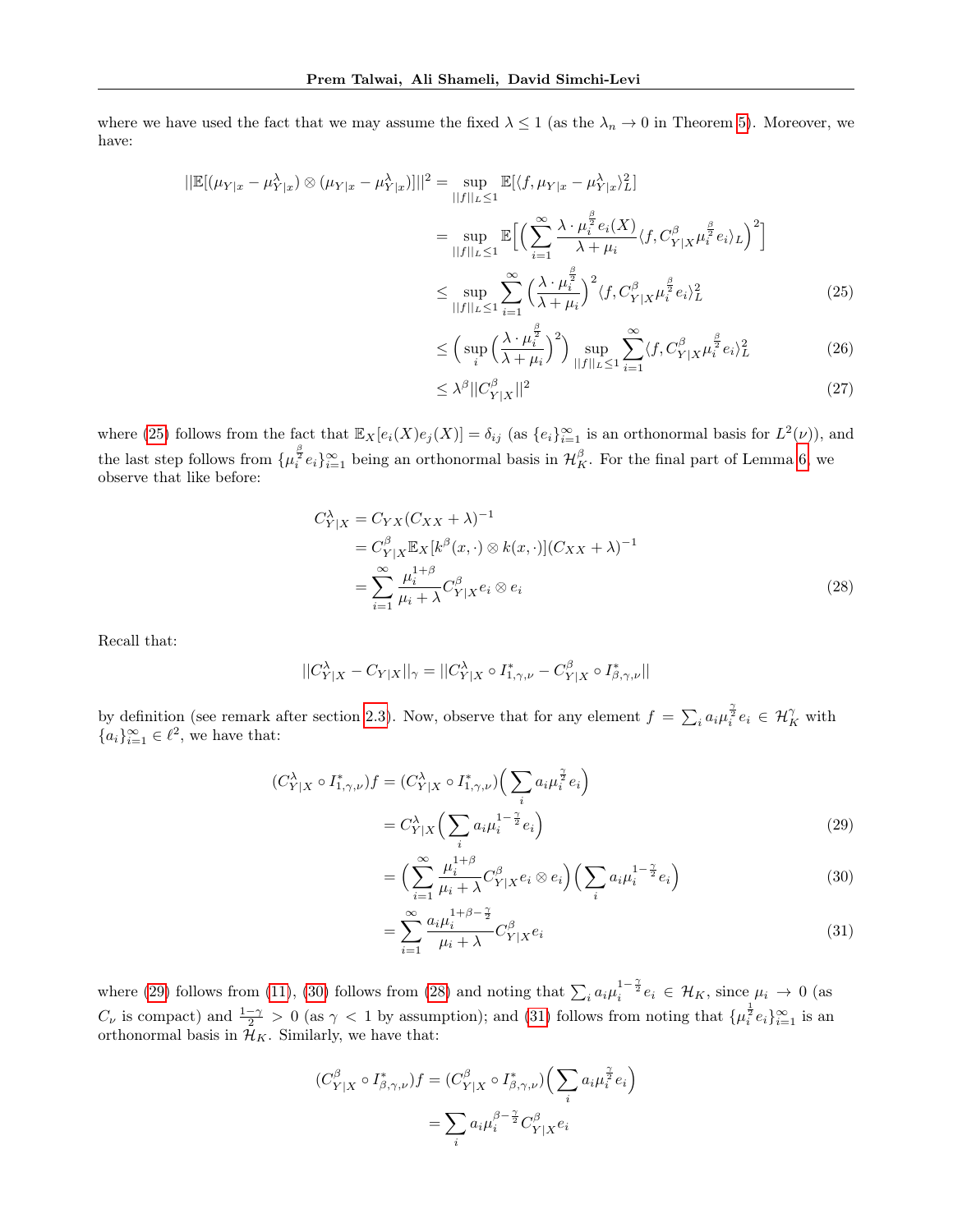Thus, we have that:

$$
\begin{split} ||C_{Y|X}^{\lambda} - C_{Y|X}||_{\gamma} &= ||C_{Y|X}^{\lambda} \circ I_{1,\gamma,\nu}^{*} - C_{Y|X}^{\beta} \circ I_{\beta,\gamma,\nu}^{*}|| \\ &= \sup_{||(a_{i})_{i=1}^{\infty}||_{\ell^{2}}=1} ||(C_{Y|X}^{\lambda} \circ I_{1,\gamma,\nu}^{*} - C_{Y|X}^{\beta} \circ I_{\beta,\gamma,\nu}^{*}) \Big( \sum_{i} a_{i} \mu_{i}^{\frac{\beta}{2}} e_{i} \Big) ||_{L} \\ &= \sup_{||(a_{i})_{i=1}^{\infty}||_{\ell^{2}}=1} \Big| \Big| \sum_{i=1}^{\infty} \frac{a_{i} \lambda \cdot \mu_{i}^{\frac{\beta-\gamma}{2}}}{\mu_{i} + \lambda} \cdot C_{Y|X}^{\beta} \mu_{i}^{\frac{\beta}{2}} e_{i} \Big| \Big| \\ &\leq \Big( \sup_{i} \frac{\lambda \cdot \mu_{i}^{\frac{\beta-\gamma}{2}}}{\mu_{i} + \lambda} \Big) ||C_{Y|X}^{\beta}|| \\ &\leq \lambda^{\frac{\beta-\gamma}{2}} ||C_{Y|X}^{\beta}|| \end{split}
$$

**Remark** (Expected Bias for Hilbert-Schmidt  $C_V^{\beta}$  $\frac{\beta}{Y|X}$ ). Observe that when  $C_Y^{\beta}$  $Y|X$  is Hilbert-Schmidt, we have, by the above proof:

$$
\mathbb{E}_{X}[||\mu_{Y|X} - \mu_{Y|X}^{\lambda}||_{L}^{2}] = \mathbb{E}_{X}\Big[\Big|\Big|\sum_{i=1}^{\infty} \frac{\lambda}{\lambda + \mu_{i}} C_{Y|X}^{\beta} \mu_{i}^{\beta} e_{i}(X) e_{i}\Big|\Big|_{L}^{2}\Big]
$$
  
\n
$$
= \mathbb{E}_{X}\Big[\Big|\Big|\sum_{i=1}^{\infty} \frac{\lambda \cdot \mu_{i}^{\frac{\beta}{2}}}{\lambda + \mu_{i}} C_{Y|X}^{\beta} \mu_{i}^{\frac{\beta}{2}} e_{i}(X) e_{i}\Big|\Big|_{L}^{2}\Big]
$$
  
\n
$$
= \sum_{i=1}^{\infty} \Big(\frac{\lambda \cdot \mu_{i}^{\frac{\beta}{2}}}{\lambda + \mu_{i}}\Big)^{2} ||C_{Y|X}^{\beta} \mu_{i}^{\frac{\beta}{2}} e_{i}||_{L}^{2}
$$
  
\n
$$
\leq \lambda^{\beta} ||C_{Y|X}^{\beta}||_{\text{HS}}
$$

where the last line follows from Lemma 25 in [Fischer and Steinwart](#page-8-11) [\(2020\)](#page-8-11) and the fact that  $\{\mu_i^{\frac{\beta}{2}}e_i\}_{i=1}^{\infty}$  is an orthonormal basis of  $\mathcal{H}_K^{\beta}$ . Thus, when  $C_Y^{\beta}$  $\frac{\beta}{Y|X}$  is Hilbert-Schmidt, we can achieve polynomial decay of the expected bias for all  $\beta \in (0, 2)$ .

Proof of Theorem [7.](#page-7-1) We begin like in the proof of Theorem 16 in [Fischer and Steinwart](#page-8-11) [\(2020\)](#page-8-11). Namely, applying Lemma [2](#page-3-4) we write:

$$
||\hat{C}_{Y|X} - C_{Y|X}^{\lambda}||_{\gamma} = ||(\hat{C}_{Y|X} - C_{Y|X}^{\lambda}) \circ C_{1,\gamma,\nu}^{\frac{1}{2}}||
$$
\n(32)

$$
= ||(\hat{C}_{Y|X} - C_{Y|X}^{\lambda}) \circ C_{XX}^{\frac{1}{2}}||
$$
\n
$$
= ||(\hat{C}_{Y|X} - C_{Y|X}^{\lambda}) \circ C_{XX}^{\frac{1}{2}}||
$$
\n
$$
= ||(\hat{C}_{Y|X} - C_{Y|X}^{\lambda})^{-1} - C_{Y|X}^{\lambda}C_{Y|X}^{\lambda} + \lambda)^{-1}||C_{X|X}^{\frac{1-\gamma}{2}}||
$$
\n(33)

<span id="page-16-0"></span> $\Box$ 

<span id="page-16-2"></span><span id="page-16-1"></span>
$$
= ||(\hat{C}_{YX}(\hat{C}_{XX} + \lambda)^{-1} - C_{YX}(C_{XX} + \lambda)^{-1})C_{XX}^{\frac{1-\gamma}{2}}||
$$
  
\n
$$
\leq ||(\hat{C}_{YX} - C_{YX}(C_{XX} + \lambda)^{-1}(\hat{C}_{XX} + \lambda))(C_{XX} + \lambda)^{-\frac{1}{2}}||.
$$
  
\n
$$
||(C_{XX} + \lambda)^{\frac{1}{2}}(\hat{C}_{XX} + \lambda)^{-1}(C_{XX} + \lambda)^{\frac{1}{2}}|| ||C_{XX}^{\frac{1-\gamma}{2}}(C_{XX} + \lambda)^{-\frac{1}{2}}||
$$
\n(34)

where [\(32\)](#page-16-0) follows from Lemma [2](#page-3-4) and [\(33\)](#page-16-1) follows from the fact that  $C_{1,\gamma,\nu} = C_{\nu}^{1-\gamma} = C_{XX}^{1-\gamma}$ , since  $C_{1,\gamma,\nu}$  has eigenfunctions  $\{\mu_i^{\frac{1}{2}}e_i\}_{i=1}^{\infty}$  and eigenvalues  $\{\mu_i^{1-\gamma}\}_{i=1}^{\infty}$  (see proof of Lemma [2](#page-3-4) in Appendix [A\)](#page-10-1). Note here, we have used the notation  $C_{XX}$  instead of  $C_{\nu}$  to remain consistent with the expansions of  $\hat C_{Y|X}$  and  $C_{Y|X}^{\lambda}$  in the literature. We primarily focus on bounding the first factor on the RHS of [\(34\)](#page-16-2), as the remaining factors can be estimated simply as discussed previously in [Fischer and Steinwart](#page-8-11) [\(2020\)](#page-8-11). To start, we again imitate the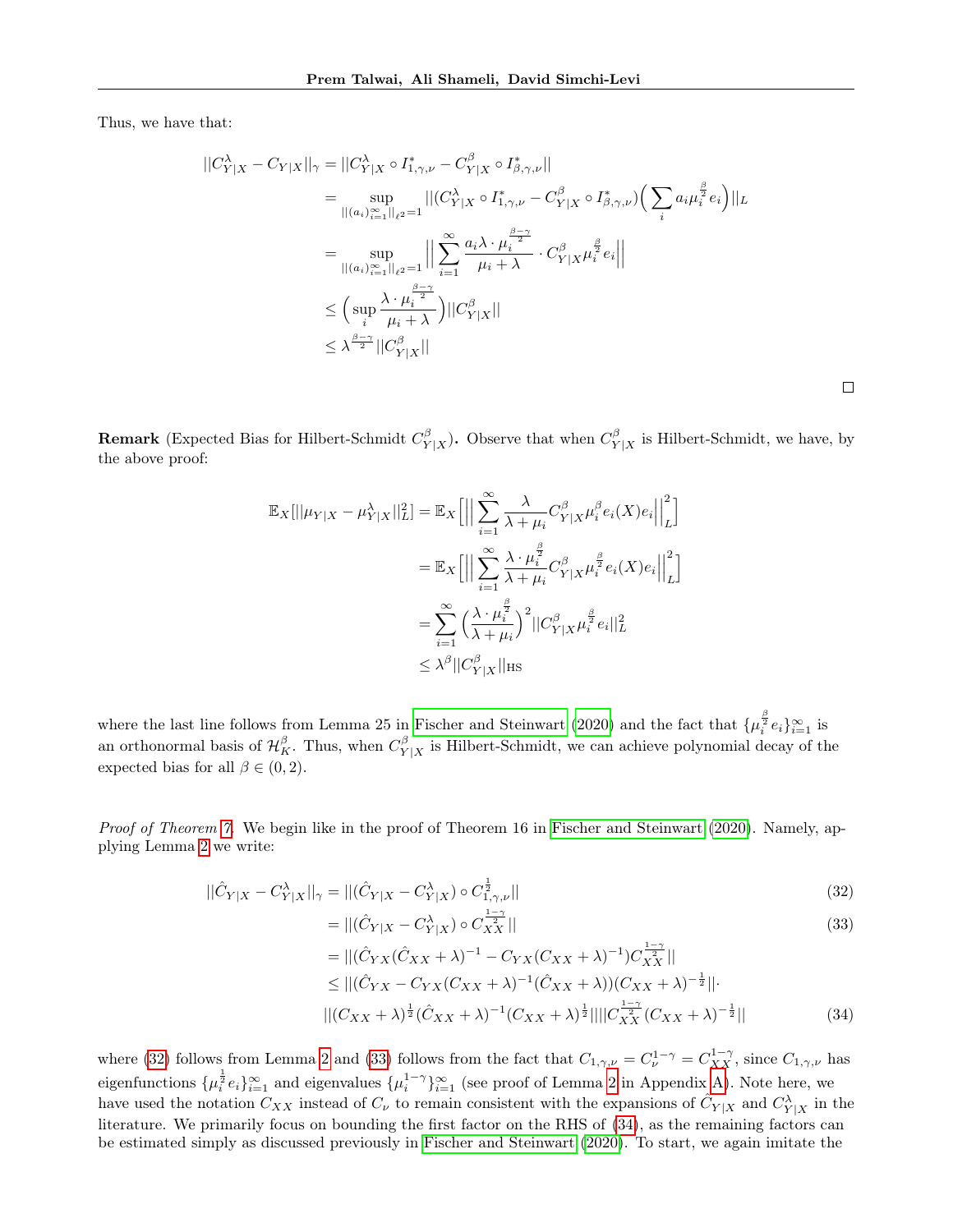approach from the proof of Theorem 16 in [Fischer and Steinwart](#page-8-11) [\(2020\)](#page-8-11). Namely, we have:

$$
\hat{C}_{YX} - C_{YX}(C_{XX} + \lambda)^{-1}(\hat{C}_{XX} + \lambda) = \hat{C}_{YX} - C_{YX}(C_{XX} + \lambda)^{-1}(C_{XX} + \lambda + \hat{C}_{XX} - C_{XX})
$$
  
\n
$$
= \hat{C}_{YX} - C_{YX} + C_{YX}(C_{XX} + \lambda)^{-1}(C_{XX} - \hat{C}_{XX})
$$
  
\n
$$
= \hat{C}_{YX} - C_{YX}(C_{XX} + \lambda)^{-1}\hat{C}_{XX} - (C_{YX} - C_{YX}(C_{XX} + \lambda)^{-1}C_{XX})
$$
  
\n
$$
= \hat{C}_{YX} - C_{YX}(C_{XX} + \lambda)^{-1}\hat{\mathbb{E}}[k(X, \cdot) \otimes k(X, \cdot)] - C_{YX}
$$
  
\n
$$
+ C_{YX}(C_{XX} + \lambda)^{-1}\mathbb{E}[k(X, \cdot) \otimes k(X, \cdot)]
$$
  
\n
$$
= \hat{\mathbb{E}}[(L(Y, \cdot) - \mu_{Y|X}^{\lambda}) \otimes k(X, \cdot)] - \mathbb{E}[(L(Y, \cdot) - \mu_{Y|X}^{\lambda}) \otimes k(X, \cdot)]
$$

We now wish to apply Lemma [C.3](#page-22-0) to bound this deviation. Let  $h(X, \cdot) = (C_{XX} + \lambda)^{-\frac{1}{2}} k(X, \cdot)$ . We first write:

$$
(L(Y, \cdot) - \mu_{Y|X}^{\lambda}) \otimes h(X, \cdot) = (L(Y, \cdot) - \mu_{Y|X}) \otimes h(X, \cdot) + (\mu_{Y|X} - \mu_{Y|X}^{\lambda}) \otimes h(X, \cdot)
$$

Then, applying Corollary [D.1.1,](#page-23-1) we can write:

$$
\left[ \left( (L(Y, \cdot) - \mu_{Y|X}^{\lambda}) \otimes h(X, \cdot) \right)^{*} \left( (L(Y, \cdot) - \mu_{Y|X}^{\lambda}) \otimes h(X, \cdot) \right) \right]^{p} \preccurlyeq 2^{2p-1} \left[ ||L(Y, \cdot) - \mu_{Y|X}||_{L}^{2p} \left( h(X, \cdot) \otimes h(X, \cdot) \right)^{p} \right] \tag{35}
$$

<span id="page-17-6"></span><span id="page-17-0"></span>
$$
+ ||\mu_{Y|X}^{\lambda} - \mu_{Y|X}||_{L}^{2p} \Big( h(X, \cdot) \otimes h(X, \cdot) \Big)^{p} \Big]
$$
 (36)

$$
\left[ \left( (L(Y, \cdot) - \mu_{Y|X}^{\lambda}) \otimes h(X, \cdot) \right) \left( (L(Y, \cdot) - \mu_{Y|X}^{\lambda}) \otimes h(X, \cdot) \right)^{*} \right]^{p} \preccurlyeq 2^{2p-1} ||h(X, \cdot)||_{K}^{2p} \left[ \left( (L(Y, \cdot) - \mu_{Y|X}) \otimes (L(Y, \cdot) - \mu_{Y|X}) \right)^{p} \right]^{p}
$$
\n(37)

<span id="page-17-7"></span><span id="page-17-5"></span><span id="page-17-3"></span><span id="page-17-2"></span><span id="page-17-1"></span>
$$
+\left((\mu_{Y|X}^{\lambda}-\mu_{Y|X})\otimes(\mu_{Y|X}^{\lambda}-\mu_{Y|X})\right)^{p}\right]
$$
\n(38)

Hence, we have four terms to consider. We begin first with the RHS of [\(35\)](#page-17-0):

=

$$
\mathbb{E}[||L(Y,\cdot)-\mu_{Y|X}||_{L}^{2p}\left(h(X,\cdot)\otimes h(X,\cdot)\right)^{p}] \preccurlyeq \mathbb{E}[||L(Y,\cdot)-\mu_{Y|X}||_{L}^{2p}||h(X,\cdot)||_{K}^{2(p-1)}\left(h(X,\cdot)\otimes h(X,\cdot)\right)]
$$
\n
$$
=\mathbb{E}_{X}\left[\mathbb{E}_{Y|X}\left[||L(Y,\cdot)-\mu_{Y|X}||_{L}^{2p}\right]\cdot||h(X,\cdot)||_{K}^{2(p-1)}\left(h(X,\cdot)\otimes h(X,\cdot)\right)\right]
$$
\n
$$
\preccurlyeq \frac{R^{2p-2}(2p)!\sigma^{2}}{2}\mathbb{E}_{X}\left[||h(X,\cdot)||_{K}^{2(p-1)}\left(h(X,\cdot)\otimes h(X,\cdot)\right)\right]
$$
\n(39)

$$
\preccurlyeq \frac{||k^{\alpha}||_{\infty}^{2(p-1)} R^{2p-2}(2p)! \sigma^2}{2\lambda^{\alpha(p-1)}} \mathbb{E}_X \left[ h(X, \cdot) \otimes h(X, \cdot) \right] \tag{40}
$$

<span id="page-17-4"></span>
$$
=\frac{||k^{\alpha}||_{\infty}^{2(p-1)}R^{2p-2}(2p)!\sigma^{2}}{2\lambda^{\alpha(p-1)}}C_{XX}(C_{XX}+\lambda)^{-1}
$$
\n(41)

where we have taken the trace of both sides in Assumption [4](#page-4-3) to obtain [\(39\)](#page-17-1) and have applied Lemma [D.3](#page-24-1) to obtain [\(40\)](#page-17-2). By a similar reasoning, we have:

$$
\mathbb{E}\Big[\left|\left|h(X,\cdot)\right|\right|_{L}^{2p}\Big(\left(L(Y,\cdot)-\mu_{Y|X}\right)\otimes\left(L(Y,\cdot)-\mu_{Y|X}\right)\Big)^{p}\Big] \preccurlyeq \frac{\left|\left|k^{\alpha}\right|\right|_{\infty}^{2p-2}R^{2p-2}(2p)!\mathcal{N}(\lambda)V}{2\lambda^{(p-1)\alpha}}\tag{42}
$$

for the RHS of [\(37\)](#page-17-3) after again applying Assumption [4.](#page-4-3) Note the only difference between the adjoint moment in [\(42\)](#page-17-4) and [\(41\)](#page-17-5) is that we have taken the trace of  $C_{XX}(C_{XX} + \lambda)^{-1}$  ( $\mathcal{N}(\lambda)$ ) in the former instead of tr(V) =  $\sigma^2$ ). Now, for [\(36\)](#page-17-6), we have:

$$
\mathbb{E}\Big[\Big(||\mu_{Y|X}-\mu_{Y|X}^{\lambda}||_{L}^{2}h(X,\cdot)\otimes h(X,\cdot)\Big)^{p}\Big]=\mathbb{E}\Big[||\mu_{Y|X}-\mu_{Y|X}^{\lambda}||^{2p}||h(X,\cdot)||_{K}^{2p-2}\Big(h(X,\cdot)\otimes h(X,\cdot)\Big)\Big] \leqslant \frac{M(\lambda)^{2p}||k^{\alpha}||_{\infty}^{2p-2}}{\lambda^{(p-1)\alpha}}C_{XX}(C_{XX}+\lambda)^{-1} \leqslant \frac{(2p)!(M(\lambda))^{2p}||k^{\alpha}||_{\infty}^{2p-2}}{2\lambda^{(p-1)\alpha}}C_{XX}(C_{XX}+\lambda)^{-1}
$$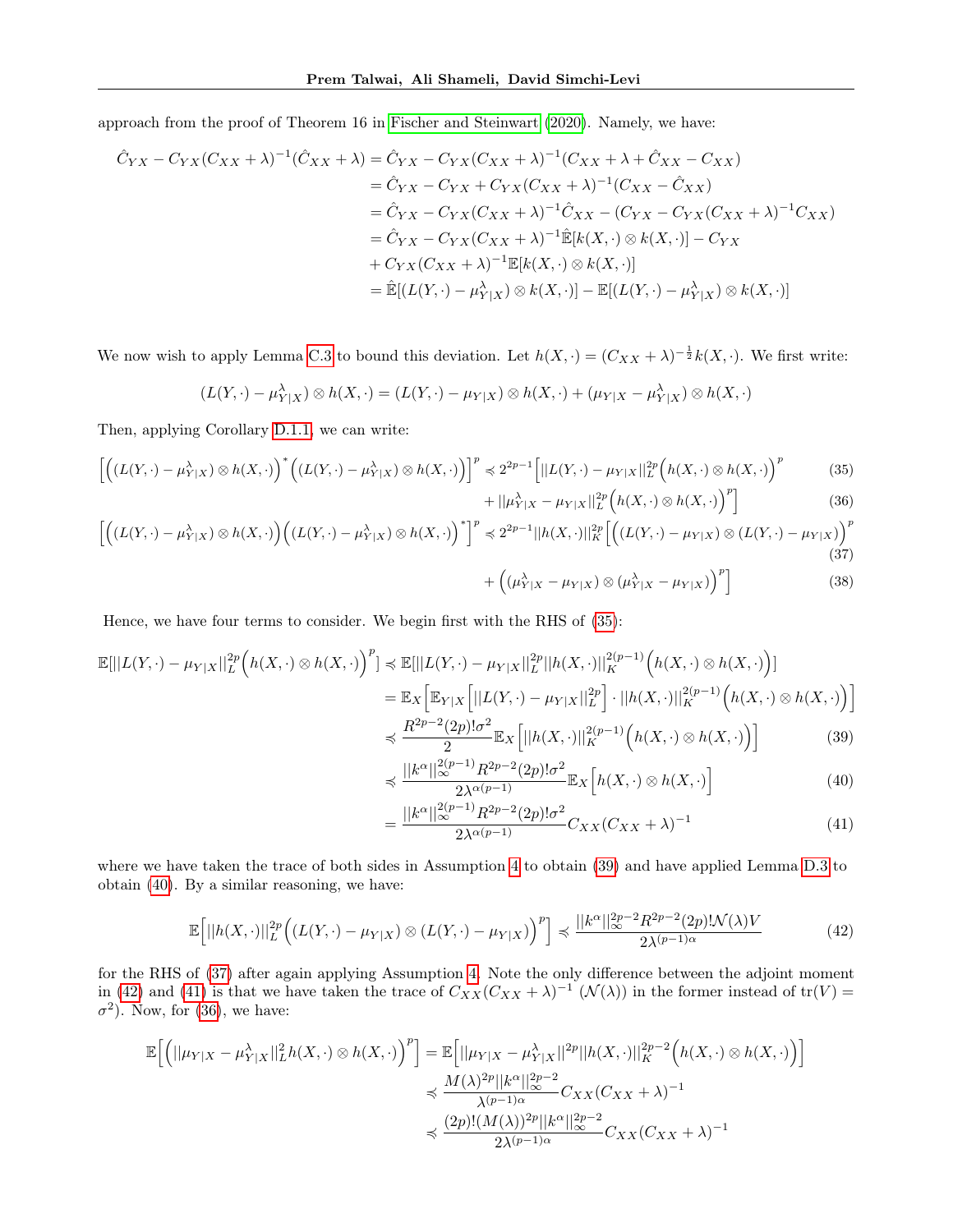where we recall the definition of  $M(\lambda)$  from Lemma [6.](#page-7-0) Finally for [\(38\)](#page-17-7)

$$
\mathbb{E}\Big[\|\mu_{Y|X}^{\lambda}-\mu_{Y|X}\|_{L}^{2(p-1)}\|h(X,\cdot)\|_{K}^{2p}\Big((\mu_{Y|X}^{\lambda}-\mu_{Y|X})\otimes(\mu_{Y|X}^{\lambda}-\mu_{Y|X})\Big)\Big] \preccurlyeq \frac{(2p)!M(\lambda)^{2(p-1)}\|k^{\alpha}\|_{\infty}^{2p}}{2\lambda^{p\alpha}}.
$$
  

$$
\mathbb{E}\Big[(\mu_{Y|X}^{\lambda}-\mu_{Y|X})\otimes(\mu_{Y|X}^{\lambda}-\mu_{Y|X})\Big]
$$

Let  $Q = M(\lambda) \vee R$  and  $\rho_{\lambda} = \mathbb{E} \left[ (\mu_{Y|X} - \mu_{Y|X}^{\lambda}) \otimes (\mu_{Y|X} - \mu_{Y|X}^{\lambda}) \right]$ . Then, we can apply Lemma [C.3](#page-22-0) with  $\tilde{V} = 2(\sigma^2 + M^2(\lambda))C_{XX}(C_{XX} + \lambda)^{-1}, \ \tilde{W} = 2\mathcal{N}(\lambda)V + \frac{2||k^{\alpha}||_{\infty}^2}{\lambda^{\alpha}}p_{\lambda}.$  Then, we have that, with probability  $1 - \delta$ :

$$
||(\hat{C}_{YX} - C_{YX}(C_{XX} + \lambda)^{-1}(\hat{C}_{XX} + \lambda))(C_{XX} + \lambda)^{-\frac{1}{2}}|| \le \frac{16Q||k^{\alpha}||_{\infty}\beta(\delta)}{\lambda^{\frac{\alpha}{2}}n} + 8\sqrt{\frac{\eta\beta(\delta)}{n}}
$$

where:

$$
\rho_{\lambda} = \mathbb{E}\Big[ (\mu_{Y|X}^{\lambda} - \mu_{Y|X}) \otimes (\mu_{Y|X}^{\lambda} - \mu_{Y|X}) \Big]
$$
  
\n
$$
\eta = \max\{ (\sigma^2 + M^2(\lambda)) ||C_{\nu}|| (||C_{\nu}|| + \lambda)^{-1}, ||\mathcal{N}(\lambda)V + \frac{||k^{\alpha}||_{\infty}^2}{\lambda^{\alpha}} \rho_{\lambda} || \}
$$
  
\n
$$
\beta(\delta) = \log \Big( \frac{4((\sigma^2 + M^2(\lambda))\mathcal{N}(\lambda) + (\sigma^2 \mathcal{N}(\lambda) + \frac{||k^{\alpha}||_{\infty}^2}{\lambda^{\alpha}} \mathbb{E}_X [||\mu_{Y|X}^{\lambda} - \mu_{Y|X}||_L^2]))}{\eta \delta} \Big)
$$

The last term in [\(34\)](#page-16-2) is bounded as follows:

$$
||C_{XX}^{\frac{1-\gamma}{2}}(C_{XX}+\lambda)^{-\frac{1}{2}}||\leq \sqrt{\sup_i\frac{\mu_i^{1-\gamma}}{\mu_i+\lambda}}\leq \lambda^{-\frac{\gamma}{2}}
$$

Finally, for the middle term, we may follow the proof of Theorem 16 in [Fischer and Steinwart](#page-8-11) [\(2020\)](#page-8-11) exactly to obtain:

$$
||(C_{XX} + \lambda)^{\frac{1}{2}}(\hat{C}_{XX} + \lambda)^{-1}(C_{XX} + \lambda)^{\frac{1}{2}}|| \le 3
$$

for  $n \geq 8||k^{\alpha}||_{\infty}^2 \log(\delta^{-1})g_{\lambda} \lambda^{-\alpha}$  with probability  $1-\delta$  (for brevity, we do not repeat this argument here). Putting these together, we obtain our result.  $\Box$ 

Proof of Theorem [5.](#page-6-2) We must first demonstrate there exists a  $n_0 \in \mathbb{N}$ , such that for all  $n \ge n_0$ ,  $n \ge n_1$  $8||k^{\alpha}||_{\infty}^{2} \log(\delta^{-1})g_{\lambda_{n}}\lambda_{n}^{-\alpha}$  in order apply the result in Theorem [7.](#page-7-1) Since  $\lambda_{n} \to 0$ , we can let  $\lambda_{n} \leq \min\{1, ||C_{\nu}||\},$ from which we obtain:

$$
\frac{8||k^{\alpha}||_{\infty}^{2}\log(\delta^{-1})g_{\lambda_{n}}\lambda_{n}^{-\alpha}}{n} = \frac{8||k^{\alpha}||_{\infty}^{2}\log(\delta^{-1})\lambda_{n}^{-\alpha}}{n} \cdot \log\left(2e\mathcal{N}(\lambda_{n})\frac{||C_{\nu}|| + \lambda_{n}}{||C_{\nu}||}\right)
$$

$$
\leq \frac{8||k^{\alpha}||_{\infty}^{2}\log(\delta^{-1})\lambda_{n}^{-\alpha}}{n} \cdot \log 4M_{1}e\lambda_{n}^{-p}
$$

$$
= \frac{8||k^{\alpha}||_{\infty}^{2}\log 4M_{1}e \cdot \log(\delta^{-1})\lambda_{n}^{-\alpha}}{n} + \frac{8p||k^{\alpha}||_{\infty}^{2}\log(\delta^{-1})\lambda_{n}^{-\alpha}\log\lambda_{n}^{-1}}{n}
$$
(43)

where [\(43\)](#page-18-0) follows from Lemma [D.4.](#page-24-2) Thus, in order to demonstrate  $\frac{8||k^{\alpha}||_{\infty}^{2}\log(\delta^{-1})g_{\lambda_{n}}\lambda_{n}^{-\alpha}}{n} \to 0$ , it is sufficient to show  $\frac{\lambda_n^{-\alpha} \log \lambda_n^{-1}}{n} \to 0$ . This follows from the fact that:

<span id="page-18-0"></span>
$$
\frac{\lambda_n^{-\alpha}\log\lambda_n^{-1}}{n} \asymp \frac{(\log n)^{1-\frac{r\alpha}{\max\{\alpha,\beta+p\}}}}{n^{1-\frac{\alpha}{\max\{\alpha,\beta+p\}}}}
$$

after substituting for  $\lambda_n$ , and observing that  $\frac{(\log n)^{1-\frac{n\alpha}{\max\{\alpha,\beta+p\}}}}{1-\frac{\alpha}{\max\{\alpha,\beta+p\}}}}$  $\frac{\alpha}{n}$  $\frac{n}{1-\frac{\alpha}{\max{\{\alpha,\beta+p\}}}}$   $\to 0$  as  $n \to \infty$  since  $r > 1$ . We now estimate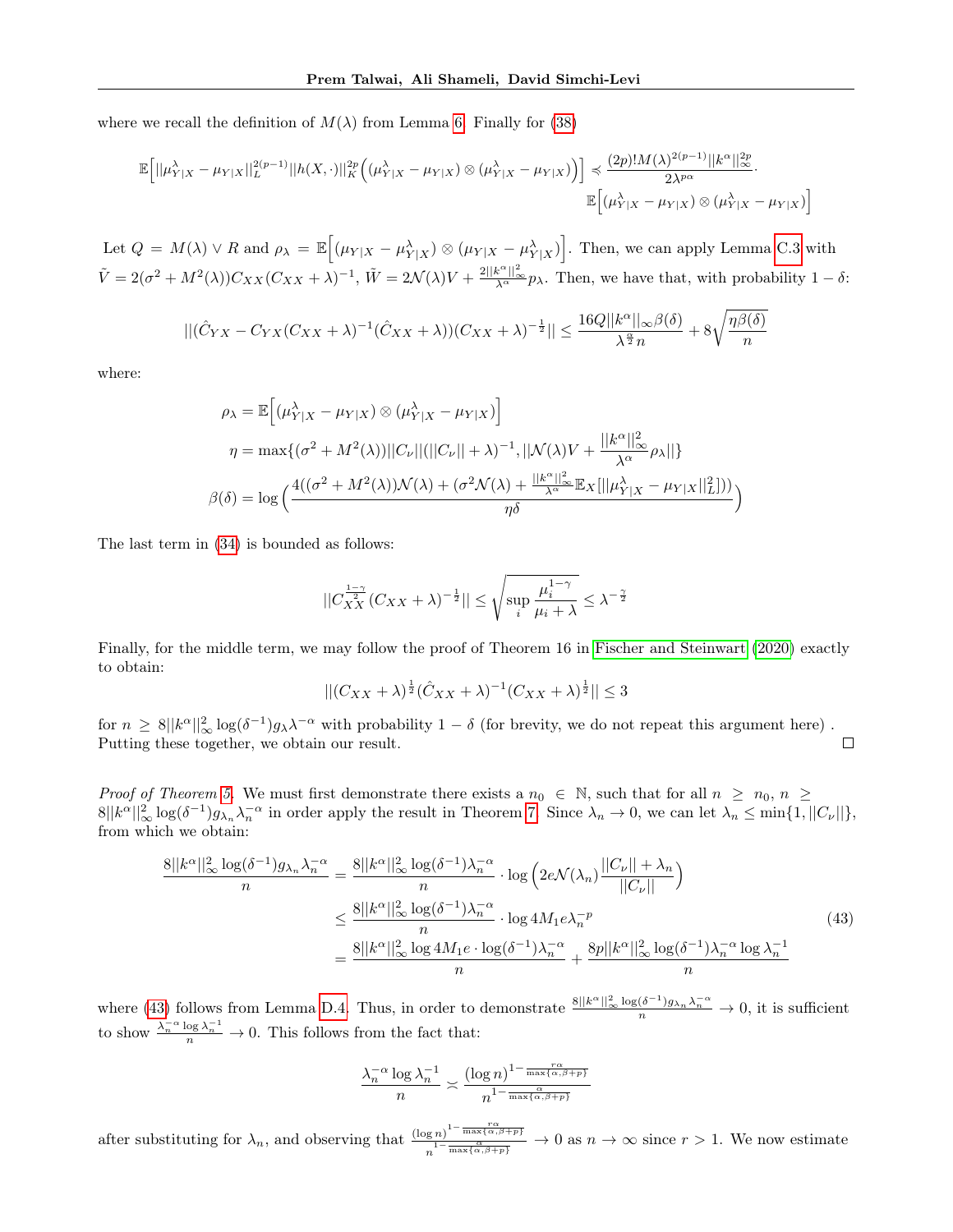each term in [\(10\)](#page-7-3). We first have that:

$$
\beta(\delta) = \log \left( \frac{4((\sigma^2 + M^2(\lambda_n))\mathcal{N}(\lambda_n) + \sigma^2 \mathcal{N}(\lambda_n) + \frac{||k^{\alpha}||_{\infty}^2}{\lambda^{\alpha}} \mathbb{E}_X[||\mu_{Y|X}^{\lambda} - \mu_{Y|X}||_L^2])}{\eta \delta} \right)
$$
  

$$
\leq \log \left( \frac{4(\sigma^2 + M^2(\lambda_n))\mathcal{N}(\lambda_n)}{(\sigma^2 + M^2(\lambda))||C_{\nu}||(|C_{\nu}| + \lambda)^{-1}} + \frac{4\sigma^2 \mathcal{N}(\lambda_n) + \frac{4||k^{\alpha}||_{\infty}^2}{\lambda^{\alpha}} \mathbb{E}_X[||\mu_{Y|X}^{\lambda} - \mu_{Y|X}||_L^2]}{||\mathcal{N}(\lambda_n)V + \frac{||k^{\alpha}||_{\infty}^2}{\lambda_n^{\alpha}} \rho_{\lambda_n}||} \right) - \log \delta \qquad (44)
$$

$$
\leq \log \left( \frac{4\sigma^2 \mathcal{N}(\lambda_n)}{\mathcal{N}(\lambda_n)||V||} + \frac{4\mathcal{N}(\lambda_n)}{||C_\nu||(||C_\nu|| + \lambda)^{-1}} + \frac{\frac{4||k^\alpha||_\infty^2}{\lambda^\alpha} \mathbb{E}_X[||\mu_{Y|X}^\lambda - \mu_{Y|X}||_L^2]}{\mathcal{N}(\lambda_n)||V||} \right) - \log \delta \tag{45}
$$

$$
\leq \log \left( N_1 \lambda_n^{-p} + N_2 \lambda_n^{\beta - \alpha} \right) - \log \delta \tag{46}
$$

for  $N_1 = \frac{4M_1||C_\nu + \lambda||}{||C_\nu||} + \frac{4\sigma^2}{||V||}$  and  $N_2 = \frac{4||k^\alpha||_\infty^2DB^2}{M_2||V||}$ . Note, [\(44\)](#page-19-0) follows from the definition of  $\eta$  and the fact that  $\frac{\text{tr}(A+B)}{\max\{||A||,||B||\}} \le \frac{\text{tr}(A)}{||A||} + \frac{\text{tr}(B)}{||B||}$  for any self-ad operator norm and the fact that  $\rho_{\lambda_n} \geq 0$ ; and [\(46\)](#page-19-2) follows from applying Lemmas [D.4,](#page-24-2) [D.5,](#page-24-3) [\(6\)](#page-7-2), and noting that we can restrict  $\lambda_n \leq 1$  (which allows the absorption of the constant term  $\frac{4\sigma^2}{\|V\|}$  into  $N_1$ ). Thus, it follows that  $\beta(\delta) \leq N_3 \log(\delta^{-1} \cdot \lambda_n^{-\max\{\alpha-\beta,p\}})$  for some  $N_3 > 0$ . Moreover, we have that:

<span id="page-19-6"></span><span id="page-19-5"></span><span id="page-19-4"></span><span id="page-19-3"></span><span id="page-19-2"></span><span id="page-19-1"></span><span id="page-19-0"></span>
$$
Q = M(\lambda) \vee R
$$
  
\n
$$
\leq (\tilde{C} + ||k^{\alpha}||_{\infty} B)\lambda_n^{-\frac{(\alpha - \beta) + 2}{2}} \vee R
$$
  
\n
$$
\leq N_4 \lambda_n^{-\frac{(\alpha - \beta) + 2}{2}}
$$
\n(47)

for  $N_4 = \max{\{\tilde{C} + ||k^{\alpha}||_{\infty}B, R\}}$  (where the penultimate step follows from applying [\(7\)](#page-7-5) and the final step follows since we can again assume  $\lambda_n \leq 1$ ). We also have:

$$
\eta = \max\{(\sigma^2 + M^2(\lambda))||C_{\nu}||(||C_{\nu}|| + \lambda)^{-1}, ||\mathcal{N}(\lambda)V + \frac{||k^{\alpha}||_{\infty}^2}{\lambda^{\alpha}}\rho_{\lambda}||\}
$$
  
\n
$$
\leq \max\{(\sigma^2 + N_4^2\lambda_n^{-(\alpha-\beta)+})||C_{\nu}||(||C_{\nu}|| + \lambda)^{-1}, M_1\lambda_n^{-p}||V|| + B^2||k^{\alpha}||_{\infty}^2\lambda_n^{-\alpha}\lambda_n^{\beta}\}
$$
(48)  
\n
$$
\leq N_5\lambda_n^{-\max\{p,\alpha-\beta\}}
$$
(49)

for some  $N_5 > 0$ . Note, in [\(48\)](#page-19-3), we have applied [\(7\)](#page-7-5), [\(8\)](#page-7-6), and Lemma [D.4.](#page-24-2) Thus, we have that:

$$
\begin{split} ||\hat{C}_{Y|X} - C_{Y|X}^{\lambda}||_{\gamma} &\leq 3\lambda_n^{-\frac{\gamma}{2}} \Big(\frac{16Q||k^{\alpha}||_{\infty}\beta(\delta)}{\lambda_n^{\frac{\alpha}{2}}n} + 8\sqrt{\frac{\eta\beta(\delta)}{n}}\Big) \\ &\leq 24\lambda_n^{-\frac{\gamma}{2}} \Big(\frac{2N_4||k^{\alpha}||_{\infty}\beta(\delta)}{n\lambda_n^{\frac{\alpha+(\alpha-\beta)}{2}}} + \sqrt{\frac{N_5\beta(\delta)}{n\lambda_n^{\max\{p,\alpha-\beta\}}}}\Big) \\ &\leq 24\lambda_n^{-\frac{\gamma}{2}} \sqrt{\frac{\beta(\delta)}{n\lambda_n^{\max\{p,\alpha-\beta\}}}} \Big(2N_4||k^{\alpha}||_{\infty} \sqrt{\frac{\beta(\delta)}{n\lambda_n^{\alpha+(\alpha-\beta)+\max\{p,\alpha-\beta\}}}} + \sqrt{N_5}\Big) \end{split} \tag{50}
$$

where [\(50\)](#page-19-4) follows from [\(49\)](#page-19-5) and [\(47\)](#page-19-6). Then, like in the proof of Theorem 1 in [Fischer and Steinwart](#page-8-11) [\(2020\)](#page-8-11), we consider the inner factor for our two parameter regimes. When  $p < \alpha - \beta$ , we have that  $\lambda_n \geq \left(\frac{n}{\log^r n}\right)^{-\frac{1}{\alpha}},$ and thus: −1  $\beta-\alpha$ 

$$
\frac{\beta(\delta)}{n\lambda_n^{\alpha+(\alpha-\beta)+\max\{p,\alpha-\beta\}}} \le \frac{N_3\log(\delta^{-1}\cdot \lambda_n^{\beta-\alpha})}{n\lambda_n^{\alpha}} = \log(\delta^{-1})\cdot \mathcal{O}\Big(\frac{\log n}{\log^r n}\Big)
$$

Thus, since  $r > 1$ , it follows that  $\frac{\beta(\delta)}{n\lambda_n^{\alpha+(\alpha-\beta)}+\max\{p,\alpha-\beta\}} \to 0$  when  $p < \alpha - \beta$ . Similarly, when  $p > \alpha - \beta$ , we have that  $\lambda_n \asymp \left(\frac{n}{\log^r n}\right)^{-\frac{1}{\beta+p}},$  and:

$$
\frac{\beta(\delta)}{n\lambda_n^{\alpha + (\alpha-\beta)_+ - \max\{p,\alpha-\beta\}}} \le \frac{N_3\log(\delta^{-1}\cdot \lambda_n^{-p})}{n\lambda_n^{\alpha + (\alpha-\beta)_+ - p}} = \log(\delta^{-1})\cdot \mathcal{O}\Big((\log n)^{1 - \frac{r\alpha + r(\alpha-\beta)_+ - rp}{\beta + p}}n^{-\left(1 - \frac{\alpha + (\alpha-\beta)_+ - p}{\beta + p}\right)}\Big)
$$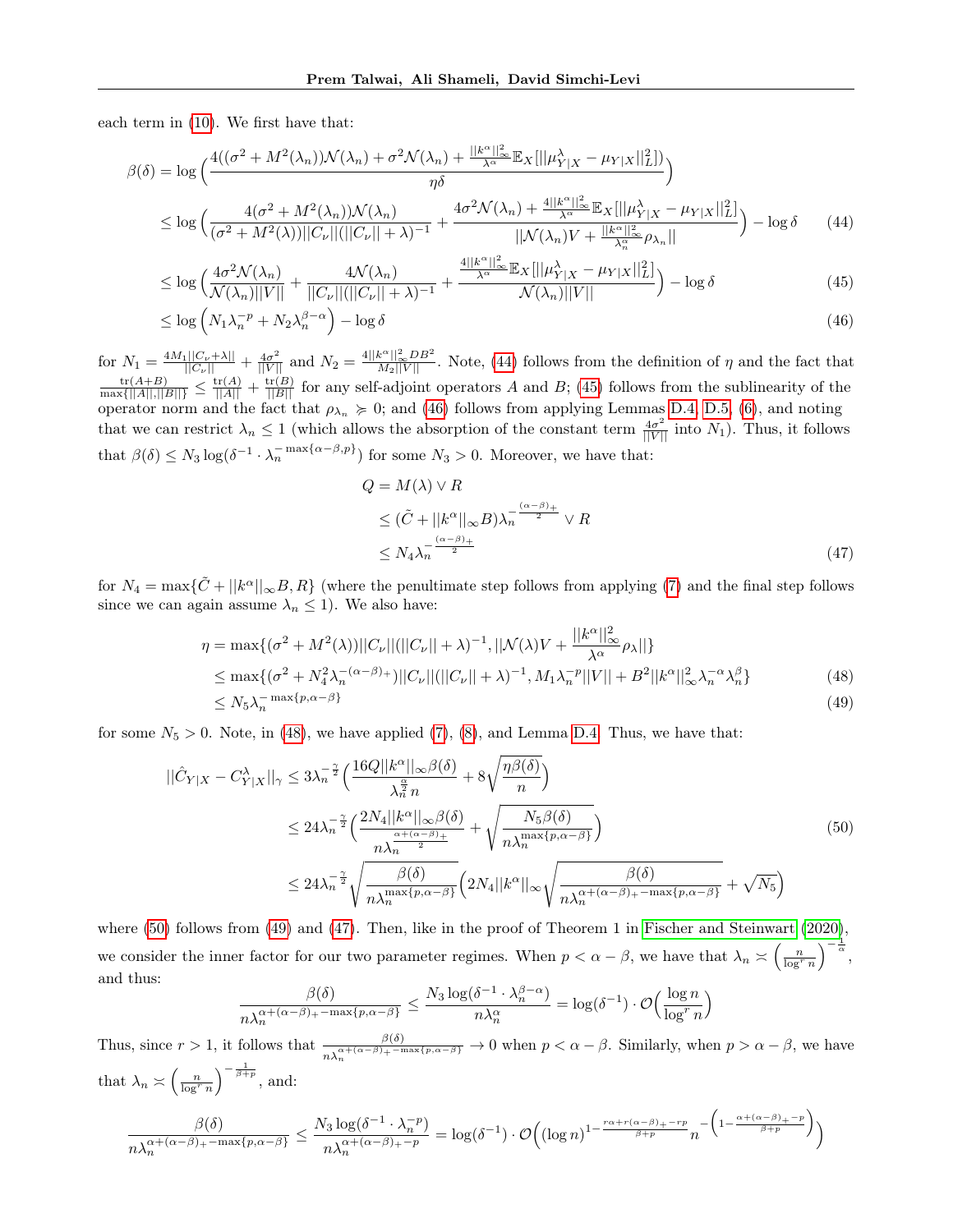Thus, since  $1 - \frac{\alpha + (\alpha - \beta) + p}{\beta + p} > 0$  by the assumption that  $p > \alpha - \beta$ , we again have  $\frac{\beta(\delta)}{n \lambda_n^{\alpha + (\alpha - \beta)} + \max\{p, \alpha - \beta\}} \to 0$ when  $p > \alpha - \beta$ . Hence, we can bound,  $\sqrt{\frac{\beta(\delta)}{\beta} \sum_{k=1}^{\beta}$  $\frac{\beta(\delta)}{n\lambda_n^{\alpha+(\alpha-\beta)}+\max\{p,\alpha-\beta\}}$  by  $N_6^2\sqrt{\log(\delta^{-1})}$  for some constant  $N_6 > 0$ . Thus, putting this all together and combining with the bias bound  $||C_{Y|X}^{\lambda} - C_{Y|X}||_{\gamma} \leq B\lambda^{\frac{\beta-\gamma}{2}}$  in [\(9\)](#page-7-4), we obtain by  $(5)$ :

$$
\begin{split} ||\hat{C}_{Y|X} - C_{Y|X}||_{\gamma} &\leq ||\hat{C}_{Y|X} - C_{Y|X}^{\lambda}||_{\gamma} + ||C_{Y|X}^{\lambda} - C_{Y|X}||_{\gamma} \\ &\leq 24\lambda_n^{-\frac{\gamma}{2}} \sqrt{\frac{\beta(\delta)}{n\lambda_n^{\max\{p,\alpha-\beta\}}}} \Big( 2N_4 ||k^{\alpha}||_{\infty} \sqrt{\frac{\beta(\delta)}{n\lambda_n^{\alpha+(\alpha-\beta)+ - \max\{p,\alpha-\beta\}}}} + N_5 \Big) + B\lambda^{\frac{\beta-\gamma}{2}} \\ &\leq 24\lambda_n^{-\frac{\gamma}{2}} \sqrt{\frac{\log(\delta^{-1}) \cdot \beta(\delta)}{n\lambda_n^{\max\{p,\alpha-\beta\}}}} \Big( 2N_4 N_6 ||k^{\alpha}||_{\infty} + N_5 \Big) + B\lambda^{\frac{\beta-\gamma}{2}} \\ &= \lambda_n^{\frac{\beta-\gamma}{2}} \Big( N_7 \sqrt{\frac{\log(\delta^{-1})\beta(\delta)}{n\lambda_n^{\max\{\beta+p,\alpha\}}}} + B \Big) \end{split}
$$

where we have set  $N_7 = 24(2N_4N_6||k^{\alpha}||_{\infty} + N_5)$ . Now, noting that  $\lambda_n \asymp \left(\frac{n}{\log^r n}\right)^{-\frac{1}{\max\{\alpha,\beta+p\}}}$  by definition, we observe that:

$$
\frac{\beta(\delta)}{n\lambda_n^{\max\{\beta+p,\alpha\}}} \le \frac{\log(\delta^{-1} \cdot \lambda_n^{-\max\{\alpha-\beta,p\}})}{n\lambda_n^{\max\{\beta+p,\alpha\}}}
$$
\n
$$
\le \frac{\log(\delta^{-1}) + \log(\lambda_n^{-\max\{\alpha-\beta,p\}})}{n\lambda_n^{\max\{\beta+p,\alpha\}}}
$$
\n
$$
\le \frac{\log(\delta^{-1}) + \log(\lambda_n^{-\max\{\alpha,\beta+p\}})}{n\lambda_n^{\max\{\beta+p,\alpha\}}}
$$
\n
$$
\le \frac{\log(\delta^{-1}) + \log n - \log\log^r n}{n \cdot \frac{\log^r n}{n}}
$$
\n
$$
\le \frac{\log(\delta^{-1}) + \log n}{\log^r n}
$$
\n(51)

<span id="page-20-0"></span> $\Box$ 

where [\(51\)](#page-20-0) follows from the fact that  $\lambda_n^{-\beta} \geq 1$  as  $\lambda_n \to 0$ . Hence, since  $\delta < 1$  and  $r > 1$ , we have that  $\beta(\delta) = \beta(\log(\delta-1))$  as  $n \to \infty$ . Thus, we have that there exists a  $K > 0$  pot depending on  $n \in \mathbb{R}$ .  $\frac{\beta(\delta)}{n\lambda_n^{\max\{\beta+p,\alpha\}}} = \mathcal{O}(\log(\delta^{-1}))$  as  $n \to \infty$ . Thus, we have, that there exists a  $K > 0$  not depending on n or  $\delta$ , such that:

$$
||\hat{C}_{Y|X} - C_{Y|X}||_{\gamma} \leq K \log(\delta^{-1}) \lambda_n^{\frac{\beta - \gamma}{2}}
$$

with probability  $1 - 2\delta$ .

#### C Concentration Bounds

<span id="page-20-1"></span>**Lemma C.1.** Let  $X_1, X_2, \ldots X_N$  be i.i.d self-adjoint operators on a Hilbert space  $V$ , with:

$$
E[X_i] = 0
$$
  
\n
$$
E[X_i^{2p}] \preccurlyeq \frac{R^{2p-2}(2p)!}{2}V \quad \forall p \in \mathbb{N}
$$
  
\n
$$
||V|| = \sigma^2
$$

where V is a trace-class operator. Let  $\delta > 0$  and  $\beta(\delta) = \log \left( \frac{4 \text{tr}(V)}{\delta \sigma^2} \right)$ . Then, for  $t \geq \frac{2R}{N} + \frac{2^{\frac{3}{4}}\sigma}{\sqrt{N}}$  $\frac{N}{N}$  we have that:

$$
\left| \left| \frac{1}{N} \sum_{i=1}^{N} X_i \right| \right| \le \frac{4R\beta(\delta)}{N} + 2\sigma \sqrt{\frac{2\beta(\delta)}{N}}
$$

with probability  $1 - \delta$ .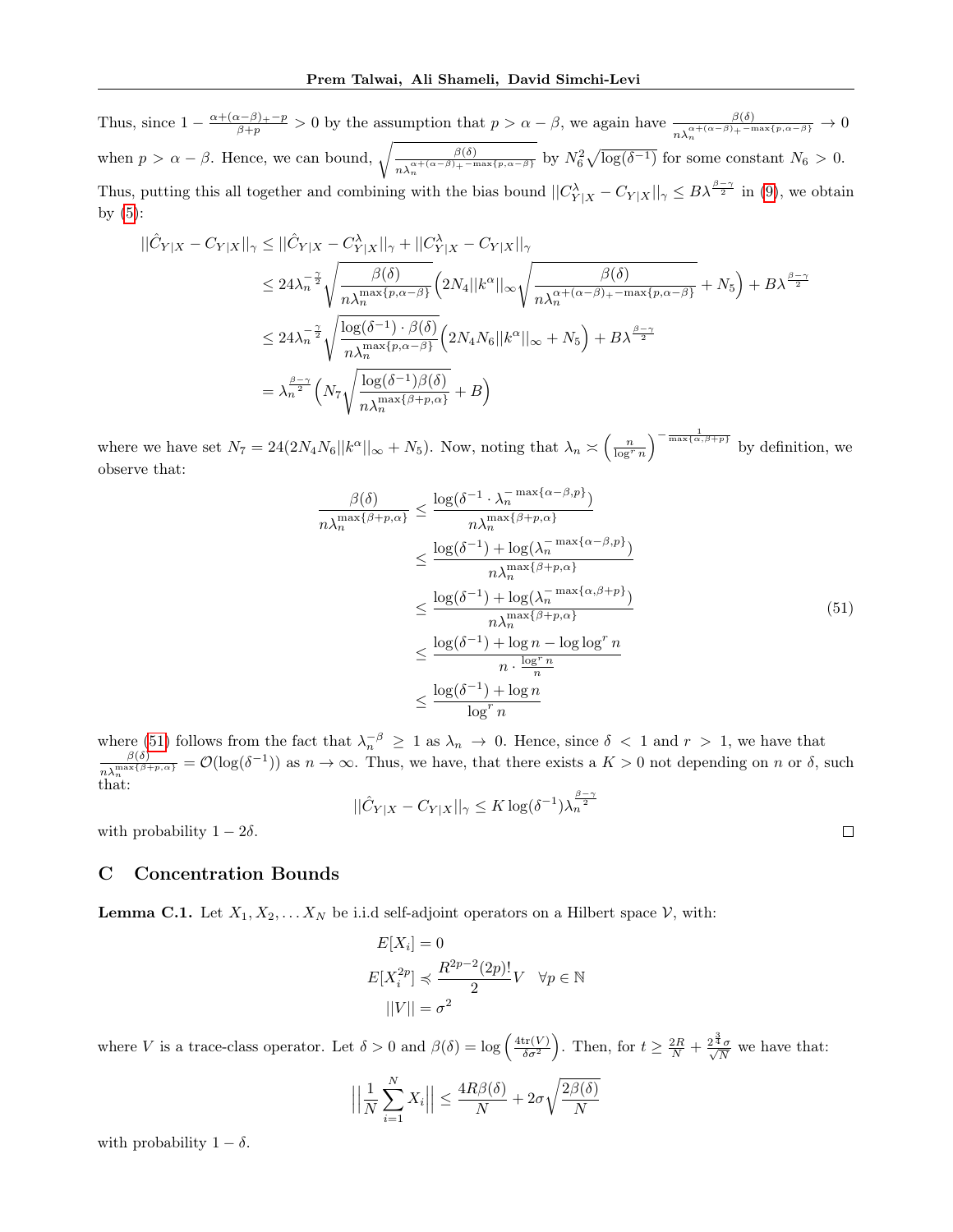Proof. We first note that for odd  $p \geq 1$  and  $y \in V$ , we have  $\mathbb{E}[\langle y, X_i^p y \rangle_V] = \mathbb{E}[\langle X_i y, X_i^{p-1} \rangle]$  $y\rangle_{\mathcal{V}}] \leq$  $\mathbb{E}[\langle y, X_i^2y \rangle_{\mathcal{V}}] \mathbb{E}[\langle y, X_i^{2p-2}y \rangle_{\mathcal{V}}] \, \leq \, \sqrt{\frac{R^{2p-4}(2p-2)!}{2}}$  $\frac{(2p-2)!}{2} \langle y, Vy \rangle \leq \frac{(2R)^{p-2}(p-1)!}{2}$  $\frac{2(p-1)!}{2}(y,\sqrt{8}Vy)$ . Thus, letting  $S = 2R$ , we have, by the usual construction:

$$
\mathbb{E}[e^{\theta X}] = I + \sum_{j=2}^{\infty} \frac{\mathbb{E}[(\theta X)^j]}{j!}
$$
  
\n
$$
\preccurlyeq I + \sum_{j=2}^{\infty} \frac{\sqrt{8}(\theta S)^j V}{2S^2}
$$
  
\n
$$
= I + \frac{\sqrt{8}\theta^2 V}{2} \sum_{j=0}^{\infty} (\theta S)^j
$$
  
\n
$$
= I + \frac{\sqrt{8}\theta^2 V}{2(1 - \theta S)}
$$
  
\n
$$
\preccurlyeq \exp\left(\frac{\sqrt{8}\theta^2 V}{2(1 - \theta S)}\right)
$$
 (52)

where the first equality follows by assumption. Let  $g(\theta) = \frac{\theta^2}{2(1-\theta)}$  $\frac{\theta^2}{2(1-\theta S)}$ . Equipped with this result, we then have:

$$
P\left(\left|\left|\frac{1}{N}\sum_{i=1}^{N}X_{i}\right|\right|>t\right) \leq \frac{\mathbb{E}\left[\left|\left|e^{\frac{\theta}{N}\sum_{i=1}^{N}X_{i}} - \frac{\theta}{N}\sum_{i=1}^{N}X_{i} - I\right|\right|\right]}{e^{\theta t} - \theta t - 1}
$$

$$
\leq \frac{\mathbb{E}[\text{tr}(e^{\frac{\theta}{N}\sum_{i=1}^{N}X_{i}} - I)]}{e^{\theta t} - \theta t - 1}
$$

$$
\leq \frac{\text{tr}(\exp\left(\sum_{i=1}^{N}\log \mathbb{E}[e^{\frac{\theta}{N}X_{i}}]\right) - I)}{e^{\theta t} - \theta t - 1}
$$
(53)

<span id="page-21-2"></span><span id="page-21-1"></span><span id="page-21-0"></span>
$$
\leq \frac{\text{tr}(e^{\sqrt{8}Ng(N^{-1}\theta)V} - I)}{e^{\theta t} - \theta t - 1} \tag{54}
$$

<span id="page-21-3"></span>
$$
\leq \frac{\text{tr}(V)}{||V||} \cdot \frac{e^{\sqrt{8}Ng(N^{-1}\theta)||V||} - 1}{e^{\theta t} - \theta t - 1} \tag{55}
$$

$$
\leq \frac{\text{tr}(V)}{||V||} \cdot \frac{e^{\theta t} e^{\sqrt{8}Ng(N^{-1}\theta)||V|| - \theta t}}{e^{\theta t} - \theta t - 1}
$$

where [\(53\)](#page-21-0) follows from the iterative application of the operator concavity of  $tr(exp(A + log X))$  in X (see e.g. [Tropp](#page-9-3) [\(2015\)](#page-9-3)), [\(54\)](#page-21-1) follows from applying [\(52\)](#page-21-2), and [\(55\)](#page-21-3) follows from Lemma 7.5.1 in [Tropp](#page-9-3) [\(2015\)](#page-9-3) and the observation that  $f(t) = e^{\theta t} - 1$  is convex with  $f(0) = 0$ . Applying the bound  $\frac{e^a}{e^a - a}$  $\frac{e^a}{e^a-a-1} \leq 1 + \frac{3}{a^2}$  for  $a \geq 0$  (see e.g. the proof of Theorem 7.7.1 in [Tropp](#page-9-3) [\(2015\)](#page-9-3)), we obtain:

$$
P\left(\left|\left|\frac{1}{N}\sum_{i=1}^{N}X_i\right|\right|>t\right) \le \frac{\text{tr}(V)}{\sigma^2}\left(1+\frac{3}{\theta^2t^2}\right)e^{\sqrt{8}Ng(N^{-1}\theta)\sigma^2-\theta t}
$$

$$
\le \frac{\text{tr}(V)}{\sigma^2}\left(1+\frac{3(\sqrt{8}\sigma^2+2Rt)^2}{N^2t^4}\right)\exp\left(-\frac{Nt^2}{2(\sqrt{8}\sigma^2+2Rt)}\right)
$$

after setting  $\theta = \frac{Nt}{\sqrt{8}\sigma^2 + 2Rt}$ , noting  $S = 2R$ , and observing that  $\sqrt{8}N\sigma^2g(N^{-1}\theta) - \theta t = \frac{Nt^2}{2(\sqrt{8}\sigma^2 + 2Rt)} - \frac{Nt^2}{\sqrt{8}\sigma^2 + 2Rt} \le$  $-\frac{Nt^2}{2(\sqrt{8}\sigma^2+2Rt)}$ . We consider only the case where  $Nt^2 \ge \sqrt{2}$  $\overline{8}\sigma^2 + 2Rt$ , noting like in Theorem 7.7.1 in [Tropp](#page-9-3) [\(2015\)](#page-9-3) that the Chernoff bound above is typically vacuous when this restriction is violated. Solving this quadratic inequality, we obtain the more amenable expression:  $t \geq \frac{R}{N} + \sqrt{\frac{R^2}{N^2} + \frac{\sqrt{8}\sigma^2}{N}}$ . Thus, applying the fact that  $\frac{1}{a+b} \leq \sqrt{a} +$ √  $\overline{b}$ , we have that for  $t \geq \frac{2R}{N} + \frac{8^{0.25}\sigma}{\sqrt{N}}$ :

$$
P\left(\left|\left|\frac{1}{N}\sum_{i=1}^{N}X_i\right|\right|>t\right)\leq \frac{4\text{tr}(V)}{\sigma^2}\text{exp}\left(-\frac{Nt^2}{2(\sqrt{8}\sigma^2+2Rt)}\right)
$$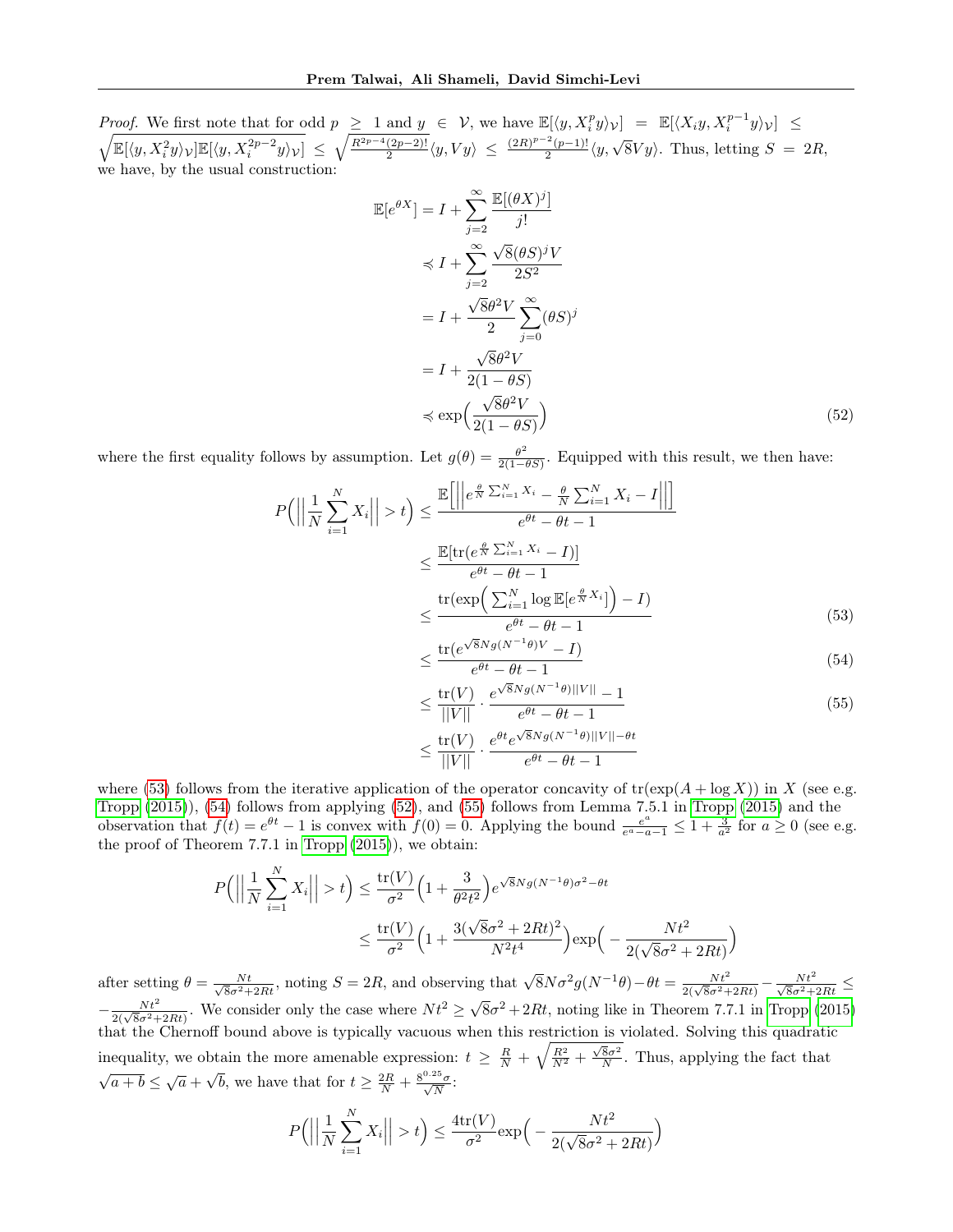The result follows from setting the RHS equal to  $\delta$ , solving for t using the quadratic formula, applying the The result follows from setting the KHS equal to  $\delta$ , solving for t using the quadition triangle inequality to this solution, and noting that  $\sqrt{2} \leq 2$ , we obtain our result.  $\Box$ 

**Remark.** We emphasize the qualification  $t \geq \frac{2R}{N} + \frac{2^{\frac{3}{4}}\sigma}{\sqrt{N}}$  $\frac{1}{N}$  in Lemma [C.1](#page-20-1) is not very restrictive as the derived Chernoff bound is typically vacuous when this restriction is violated (and therefore is avoided by choosing sufficiently small  $\delta$ . For brevity, we therefore omit this restriction in the below generalizations).

<span id="page-22-3"></span>**Lemma C.2.** Let  $X_1, X_2, \ldots X_N$  be i.i.d operators from  $V$  to  $W$ , with:

$$
E[X_i] = 0
$$
  
\n
$$
E[(X_i^* X_i)^p] \preccurlyeq \frac{R^{2p-2}(2p)!}{2} V \quad \forall p \in \mathbb{N}
$$
  
\n
$$
E[(X_i X_i^*)^p] \preccurlyeq \frac{R^{2p-2}(2p)!}{2} W \quad \forall p \in \mathbb{N}
$$
  
\n
$$
\max\{||V||, ||W||\} = \sigma^2
$$

where V and W are trace-class operators on V and W, respectively. Let  $\delta > 0$  and  $\beta(\delta) = \log \left( \frac{4 \text{tr}(V + W)}{\delta \sigma^2} \right)$ . Then, we have that:

$$
\left| \left| \frac{1}{N} \sum_{i=1}^{N} X_i \right| \right| \le \frac{4R\beta(\delta)}{N} + 2\sigma \sqrt{\frac{2\beta(\delta)}{N}}
$$

with probability  $1 - \delta$ 

*Proof.* We generalize the approach from [Tropp](#page-9-3)  $(2015)$  — namely we define the "dilation" operator  $T_i$  on  $W \times V$  that maps  $T_i : (w, v) \mapsto (X_i^* v, X_i w)$ , where  $X_i^*$  denotes the adjoint of  $X_i$ . Then, it is easy to see that  $T_i$  is self-adjoint. Moreover, we have that  $\Big|$  $\left| \sum_i T_i \right|$  $\vert$  =  $\vert$  $\left| \sum_i X_i \right|$ . Thus, we can apply Lemma [C.1](#page-20-1) to the  $T_i$ . Indeed, observe that  $T_i^2$ :  $(w, v) \mapsto (X_i X_i^* w, X_i^* X_i v)$ , and hence we have that  $\mathbb{E}[T_i^{2p}]$ :  $(w, v) \mapsto$  $(\mathbb{E}[(XX^*)^p]w, \mathbb{E}[(X^*X)^p]v)$ . From this, we obtain that  $\mathbb{E}[T_i^{2p}] \preccurlyeq \frac{R^{2p-2}(2p)!}{2}$  $\frac{C(2p)!}{2}U$ , where  $U: (w, v) \mapsto (Wv, Vv)$ . Our result then follows from Lemma [C.1.](#page-20-1)  $\Box$ 

<span id="page-22-0"></span>**Lemma C.3.** Let  $\mathcal{H}_K$  and  $\mathcal{H}_L$  be RKHSs on X and Y, respectively. Let  $X_1, X_2, \ldots X_N$  be i.i.d rank-1 operators from  $\mathcal{H}_K$  to  $\mathcal{H}_L$ , with:

$$
E[(X_i^* X_i)^p] \preccurlyeq \frac{R^{2p-2}(2p)!}{2} V \quad \forall p \in \mathbb{N}
$$

$$
E[(X_i X_i^*)^p] \preccurlyeq \frac{R^{2p-2}(2p)!}{2} W \quad \forall p \in \mathbb{N}
$$

$$
\max\{||V||, ||W||\} = \sigma^2
$$

where V and W are trace-class operators on X and Y, respectively. Let  $\delta > 0$  and  $\beta(\delta) = \log \left( \frac{4 \text{tr}(V + W)}{\delta \sigma^2} \right)$ . Then, we have that:

$$
\left| \left| \frac{1}{N} \sum_{i=1}^{N} X_i - \mathbb{E}[X] \right| \right| \le \frac{8R\beta(\delta)}{N} + 4\sigma \sqrt{\frac{2\beta(\delta)}{N}}
$$

with probability  $1 - \delta$ 

Proof. We observe that:

$$
\mathbb{E}[( (X_i - \mathbb{E}[X_i])^* (X_i - \mathbb{E}[X_i]))^p ] \preccurlyeq \mathbb{E}[||X_i - \mathbb{E}[X_i]||_{\text{HS}}^{2(p-1)} (X_i - \mathbb{E}[X_i])^* (X_i - \mathbb{E}[X_i])]
$$
  
\n
$$
\preccurlyeq 2^{2p-1} \Big( \mathbb{E}[||X_i||_{\text{HS}}^{2(p-1)} X_i^* X_i] + ||\mathbb{E}[X_i]||_{\text{HS}}^{2(p-1)} \mathbb{E}[X_i]^* \mathbb{E}[X_i] \Big)
$$
\n
$$
\preccurlyeq 4^p \mathbb{E}[||X_i||_{\text{HS}}^{2(p-1)} X_i^* X_i] \tag{57}
$$

<span id="page-22-2"></span><span id="page-22-1"></span>
$$
\preceq 4^p \mathbb{E}[||X_i||_{\text{HS}}^{2(p-1)} X_i^* X_i]
$$
  
= 4^p \mathbb{E}[(X\_i^\* X\_i)^p] (57)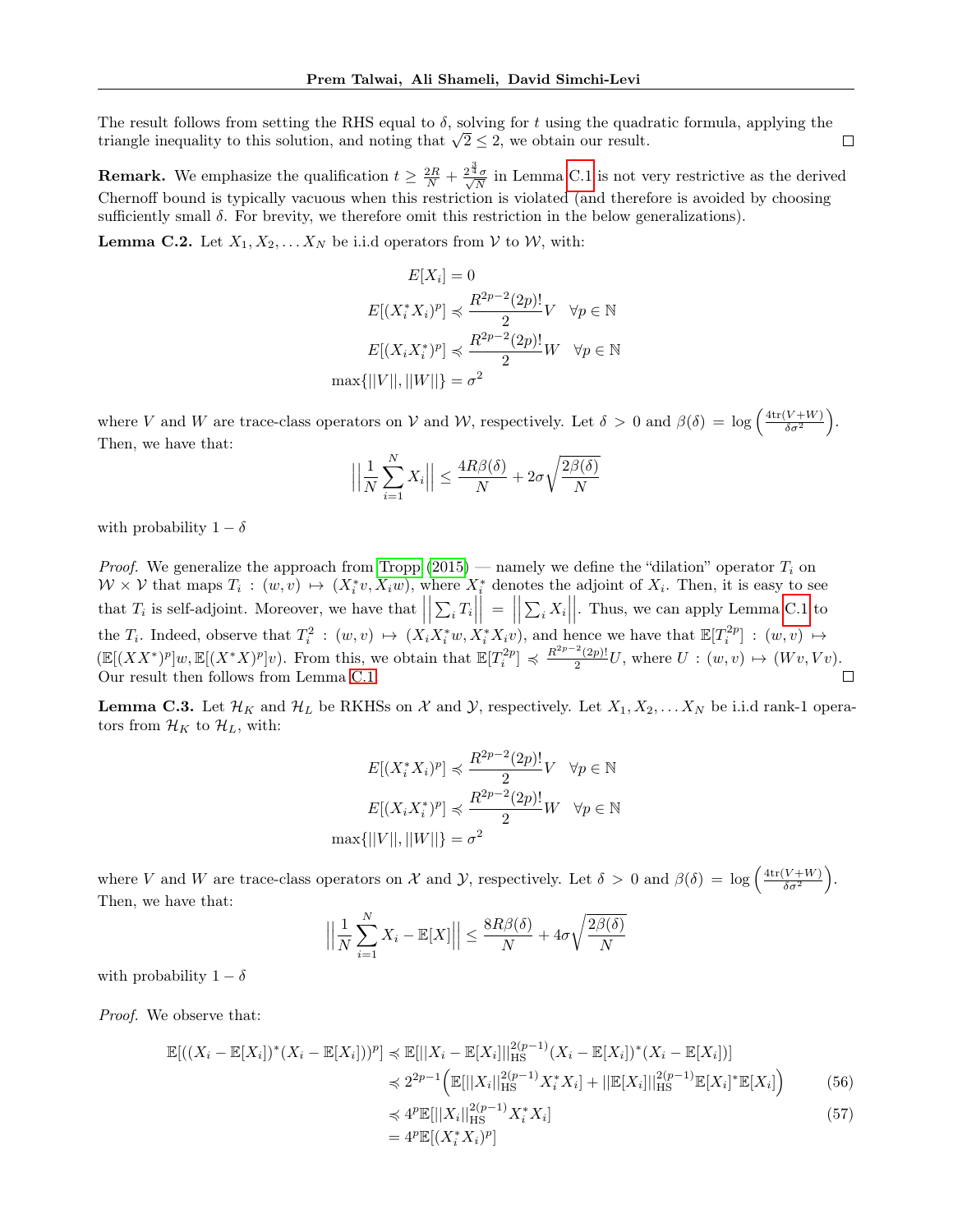where [\(56\)](#page-22-1) and [\(57\)](#page-22-2) follow from the convexity of  $||X||_{\text{HS}}^{2(p-1)}||Xf||_{\mathcal{Y}}^2$  for any  $f \in \mathcal{H}_K$  by Lemma [D.1](#page-23-2) and the definition of the semidefinite order, and the last step follows from the fact that  $X_i$  is rank-1 and hence  $||X_i||_{\text{HS}}^{2p-2} X_i^* X_i = (X_i^* X_i)^p$ . We can show a similar conclusion for  $\mathbb{E}[((X_i - \mathbb{E}[X_i])(X_i - \mathbb{E}[X_i])^*)^p]$  from which the result follows by Lemma [C.2.](#page-22-3) П

# D Auxiliary Results

<span id="page-23-2"></span>**Lemma D.1.** Let  $\mathcal{H}_1, \mathcal{H}_2$  be Hilbert spaces, and let  $\mathcal{L}_{HS}(\mathcal{H}_1, \mathcal{H}_2)$  denote the space of Hilbert-Schmidt operators from  $\mathcal{H}_1$  to  $\mathcal{H}_2$ . Then, for any  $y \in \mathcal{H}_1$ , the functions  $f : \mathcal{H}_1 \to \mathbb{R}^+$  and  $g : \mathcal{L}_{HS}(\mathcal{H}_1, \mathcal{H}_2) \to \mathbb{R}^+$  given by  $f(x) = ||x||_{\mathcal{H}_1}^{2p} \langle y, x \rangle_{\mathcal{H}_1}^2$  and  $g(A) = ||A||_{\text{HS}}^{2p} ||Ay||_{\mathcal{H}_2}^2$  are convex for all  $p \ge 1$  in the semidefinite order.

*Proof.* We must show that for any  $x, z \in \mathcal{H}_1$  and  $X, Z \in \mathcal{L}_{HS}(\mathcal{H}_1, \mathcal{H}_2)$ , the functions  $\tilde{f}(t) = f(x + tz)$  and  $\tilde{g}(t) = g(X + tZ)$  are convex in  $t \in \mathbb{R}$ . Observing that  $\tilde{f}$  and  $\tilde{g}$  can be expressed as:  $\tilde{f}(t) = (||z||_{\mathcal{H}_1}^2 t^2 +$  $2t\langle x,z\rangle_{\mathcal{H}_1} + ||x||_{\mathcal{H}_1}^2)^p(\langle y,z\rangle_{\mathcal{H}_1}t + \langle y,x\rangle_{\mathcal{H}_1})^2$  and  $\tilde{g}(t) = (||Z||_{\text{HS}}^2t^2 + 2\text{tr}(X^* \circ Z)t + ||X||_{\text{HS}}^2)^p(||Zy||_{\mathcal{H}_2}^2t^2 +$  $2t\langle Xy, Zy\rangle_{\mathcal{H}_2}+||\tilde{X}y||_{\mathcal{H}_2}^2$ , the claim can be readily verified by taking second derivatives.  $\Box$ 

<span id="page-23-1"></span>**Corollary D.1.1.** Let H be a Hilbert space, and let  $\mathcal{L}_1(\mathcal{H})$  be the space of rank-1 linear operators on H. Then, the operator-valued function  $g: \mathcal{H} \to \mathcal{L}_1(\mathcal{H})$  given by  $g(u) = (u \otimes u)^p$  is convex for any  $p \geq 1$ .

*Proof.* By the definition of the semidefinite order, we have g is convex iff the real-valued function  $f_y(u)$  =  $||u||^{2p-2}\langle y,u\rangle^2$  is convex for all  $y \in \mathcal{H}$ . The latter follows from Lemma [D.1.](#page-23-2)  $\Box$ 

<span id="page-23-0"></span>**Lemma D.2.** Suppose Assumption [1](#page-4-0) holds. Then, if  $\beta > p$ , there exists a constant  $D > 0$  that depends only on  $\beta$  and  $p$ , such that:

$$
\sum_{i=1}^{\infty} \left( \frac{\mu_i^{\frac{\beta}{2}}}{\mu_i + \lambda} \right)^2 \le D\lambda^{\beta - p - 2}
$$

Proof. We have that:

$$
\sum_{i=1}^{\infty} \left( \frac{\mu_i^{\frac{\beta}{2}}}{\mu_i + \lambda} \right)^2 = \sum_{i=1}^{\infty} \left( \frac{\mu_i^{\frac{\beta}{2} - 1}}{1 + \lambda \mu_i^{-1}} \right)^2
$$
  
 
$$
\leq \int_0^{\infty} \left( \frac{(c^{-p}x)^{-\frac{p^{-1}\beta}{2} + p^{-1}}}{1 + \lambda (C^{-p}x)^{p^{-1}}} \right)^2 dx
$$
 (58)

<span id="page-23-4"></span><span id="page-23-3"></span>
$$
= \lambda^{\beta - p - 2} \int_0^\infty \left( \frac{(c^{-p}y)^{-\frac{p^{-1}\beta}{2} + p^{-1}}}{1 + (C^{-p}y)^{p^{-1}}} \right)^2 dy \tag{59}
$$

where [\(58\)](#page-23-3) follows from Assumption [1,](#page-4-0) and [\(59\)](#page-23-4) follows after making the substitution  $\lambda^p x = y$ . Now, observe that:

<span id="page-23-5"></span> $=$ 

$$
\int_0^\infty \left(\frac{(c^{-p}y)^{-\frac{p^{-1}\beta}{2}+p^{-1}}}{1+(C^{-p}y)^{p^{-1}}}\right)^2 dy = \int_0^\infty \left(\frac{(c^{-p}y)^{-\frac{p^{-1}\beta}{2}}}{(c/C)+(c^{-p}y)^{-p^{-1}}}\right)^2 dy
$$
  
\n
$$
= \int_0^1 \left(\frac{(c^{-p}y)^{-\frac{p^{-1}\beta}{2}}}{(c/C)+(c^{-p}y)^{-p^{-1}}}\right)^2 dy + \int_1^\infty \left(\frac{(c^{-p}y)^{-\frac{p^{-1}\beta}{2}}}{(c/C)+(c^{-p}y)^{-p^{-1}}}\right)^2 dy
$$
  
\n
$$
\leq \int_0^1 \left(\frac{c}{C}\right)^{\frac{\beta}{2}-1} dy + \frac{C^2}{c^{2-\beta}} \int_1^\infty y^{-p^{-1}\beta} dy
$$
  
\n
$$
= D
$$
 (60)

$$
\langle \infty \tag{61}
$$

where [\(60\)](#page-23-5) follows from the fact that  $\frac{\beta}{2}$  < 1 and Lemma 25 in [Fischer and Steinwart](#page-8-11) [\(2020\)](#page-8-11), and the last line follows from  $\beta > p$ .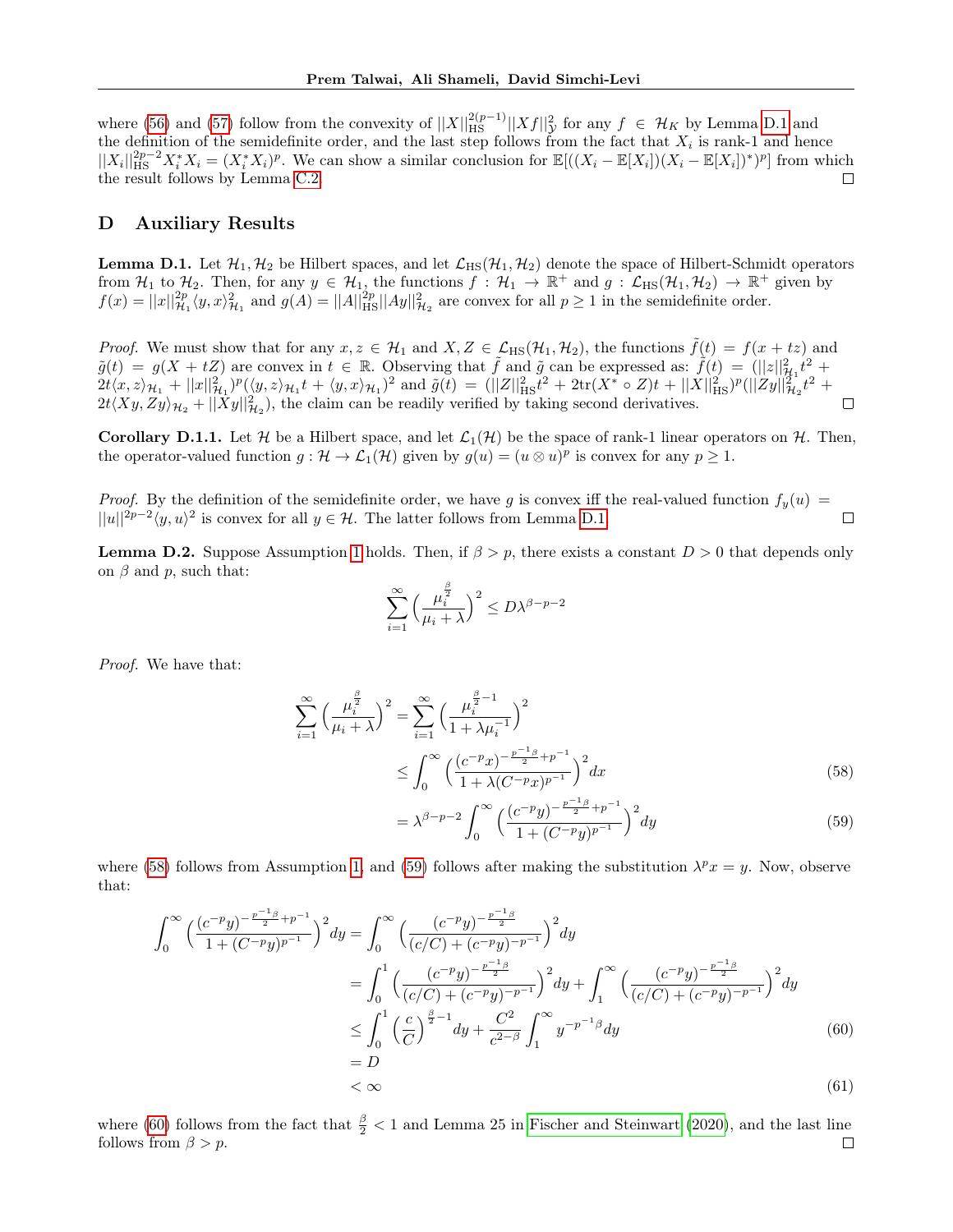The following two results, which are from [Fischer and Steinwart](#page-8-11) [\(2020\)](#page-8-11) (and were originally discussed in [Stein](#page-9-0)[wart and Scovel](#page-9-0) [\(2012\)](#page-9-0)), characterizes the boundedness of the kernel and the "effective dimension". We include them here for completeness .

<span id="page-24-1"></span>**Lemma D.3.** Suppose  $||k^{\alpha}||_{\infty} < \infty$ . Then, we have that:

$$
||(C_{XX} + \lambda)^{-\frac{1}{2}}k(X, \cdot)||_K \leq \lambda^{-\frac{\alpha}{2}}||k^{\alpha}||_{\infty}
$$

Proof. From definition, we have that:

$$
(C_{XX} + \lambda)^{-\frac{1}{2}}k(X, \cdot) = \sum_{i} \sqrt{\frac{\mu_i}{\mu_i + \lambda}} \cdot e_i(x)(\mu_i^{\frac{1}{2}}e_i)
$$

$$
= \sum_{i} \sqrt{\frac{\mu_i^{1-\alpha}}{\mu_i + \lambda}} \cdot \mu^{\frac{\alpha}{2}}e_i(x)(\mu_i^{\frac{1}{2}}e_i)
$$

Thus:

$$
||(C_{XX} + \lambda)^{-\frac{1}{2}}k(X, \cdot)||_K^2 \leq \left(\max_i \frac{\mu_i^{1-\alpha}}{\mu_i + \lambda}\right) \sum_i \mu_i^{\alpha} e_i^2(x) \leq \lambda^{-\alpha} ||k^{\alpha}||_{\infty}^2
$$

by Lemma 25 in [Fischer and Steinwart](#page-8-11) [\(2020\)](#page-8-11).

<span id="page-24-2"></span>**Lemma D.4.** Suppose Assumption [1](#page-4-0) holds. Then, there exists a  $M_1 > 0$  such that:

$$
\mathcal{N}(\lambda) = \text{tr}\Big(C_{\nu}(C_{\nu} + \lambda)^{-1}\Big) \le M_1 \lambda^{-p}
$$

Proof. See Lemma 11 in [Fischer and Steinwart](#page-8-11) [\(2020\)](#page-8-11)

<span id="page-24-3"></span>**Lemma D.5.** Suppose Assumption [1](#page-4-0) holds. Then, there exists a  $M_2 > 0$  such that:

$$
\mathcal{N}(\lambda) \ge M_2 \lambda^{-p}
$$

Proof. We have that:

$$
\mathcal{N}(\lambda) = \sum_{i=1}^{\infty} \frac{\mu_i}{\mu_i + \lambda}
$$
  
\n
$$
\geq \sum_{i=1}^{\infty} \frac{ci^{-p^{-1}}}{Ci^{-p^{-1}} + \lambda}
$$
  
\n
$$
\geq \int_{1}^{\infty} \frac{cx^{-p^{-1}}}{Cx^{-p^{-1}} + \lambda} dx
$$
  
\n
$$
= \int_{1}^{\infty} \frac{c}{C + \lambda x^{p^{-1}}} dx
$$
  
\n
$$
= \lambda^{-p} \int_{1}^{\infty} \frac{c}{C + y^{p^{-1}}} dy
$$

where the last line follows from making the substitution  $y = \lambda^p x$ . Then, our result follows from observing  $\int_1^{\infty} \frac{c}{C + y^{p-1}} = M_2 < \infty$  since  $p < 1$  by assumption.  $\Box$ 

<span id="page-24-0"></span>**Lemma D.6.** Let  $\mathcal{H}_K$  be a Gaussian RKHS over  $\mathbb{R}^d$  with kernel  $K(x, y) = \exp\left(-\frac{||x-t||^2}{\sigma^2}\right)$  $\frac{-t||^2}{\sigma^2}$  for some  $\sigma > 0$ . Then, for every  $\beta \in (0,1)$ ,  $\mathcal{H}_K^{\beta}$  contains constant functions.

*Proof.* We only treat the one-dimensional case  $d = 1$  and note that the more general case follows easily from the argument of [Steinwart and Christmann](#page-9-1) [\(2008\)](#page-9-1). By [Minh](#page-8-19) [\(2010\)](#page-8-19), we have that:

$$
\mathcal{H}_K = \left\{ f = e^{-\frac{x^2}{\sigma^2}} \sum_{k=0}^{\infty} w_k x^k : ||f||_K^2 \equiv \sum_{k=0}^{\infty} \frac{w_k^2 \sigma^{2k} k!}{2^k} < \infty \right\}
$$

 $\Box$ 

 $\Box$